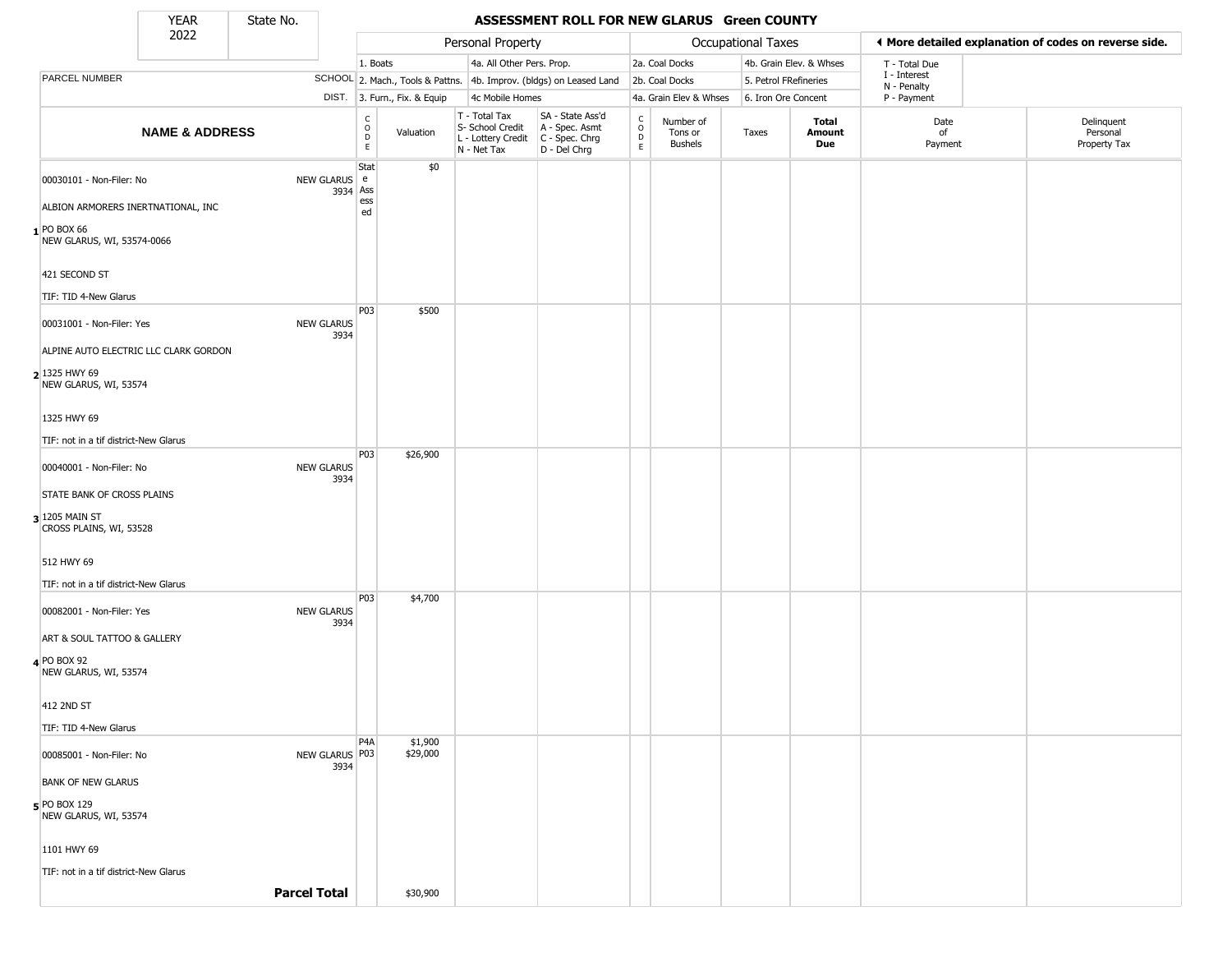|                                                                | YEAR                      | State No.           |                           |                                |                              |                                                                        | ASSESSMENT ROLL FOR NEW GLARUS Green COUNTY                          |                                     |                                        |                       |                         |                            |                                                       |
|----------------------------------------------------------------|---------------------------|---------------------|---------------------------|--------------------------------|------------------------------|------------------------------------------------------------------------|----------------------------------------------------------------------|-------------------------------------|----------------------------------------|-----------------------|-------------------------|----------------------------|-------------------------------------------------------|
|                                                                | 2022                      |                     |                           |                                |                              | Personal Property                                                      |                                                                      |                                     |                                        | Occupational Taxes    |                         |                            | ♦ More detailed explanation of codes on reverse side. |
|                                                                |                           |                     |                           | 1. Boats                       |                              | 4a. All Other Pers. Prop.                                              |                                                                      |                                     | 2a. Coal Docks                         |                       | 4b. Grain Elev. & Whses | T - Total Due              |                                                       |
| <b>PARCEL NUMBER</b>                                           |                           |                     |                           |                                |                              |                                                                        | SCHOOL 2. Mach., Tools & Pattns. 4b. Improv. (bldgs) on Leased Land  |                                     | 2b. Coal Docks                         | 5. Petrol FRefineries |                         | I - Interest               |                                                       |
|                                                                |                           |                     |                           |                                | DIST. 3. Furn., Fix. & Equip | 4c Mobile Homes                                                        |                                                                      |                                     | 4a. Grain Elev & Whses                 | 6. Iron Ore Concent   |                         | N - Penalty<br>P - Payment |                                                       |
|                                                                | <b>NAME &amp; ADDRESS</b> |                     |                           | $\rm _o^C$<br>D<br>$\mathsf E$ | Valuation                    | T - Total Tax<br>S- School Credit<br>L - Lottery Credit<br>N - Net Tax | SA - State Ass'd<br>A - Spec. Asmt<br>C - Spec. Chrg<br>D - Del Chrg | $_{\rm o}^{\rm c}$<br>$\frac{D}{E}$ | Number of<br>Tons or<br><b>Bushels</b> | Taxes                 | Total<br>Amount<br>Due  | Date<br>of<br>Payment      | Delinquent<br>Personal<br>Property Tax                |
| 00090001 - Non-Filer: No<br><b>BANK OF NEW GLARUS</b>          |                           |                     | NEW GLARUS P03<br>3934    | P4A                            | \$5,600<br>\$235,700         |                                                                        |                                                                      |                                     |                                        |                       |                         |                            |                                                       |
| 6 PO BOX 129<br>NEW GLARUS, WI, 53574                          |                           |                     |                           |                                |                              |                                                                        |                                                                      |                                     |                                        |                       |                         |                            |                                                       |
| 501 1ST ST                                                     |                           |                     |                           |                                |                              |                                                                        |                                                                      |                                     |                                        |                       |                         |                            |                                                       |
| TIF: TID 4-New Glarus                                          |                           | <b>Parcel Total</b> |                           |                                | \$241,300                    |                                                                        |                                                                      |                                     |                                        |                       |                         |                            |                                                       |
| 00092001 - Non-Filer: Yes                                      |                           |                     | <b>NEW GLARUS</b><br>3934 | P03                            | \$800                        |                                                                        |                                                                      |                                     |                                        |                       |                         |                            |                                                       |
| DANA & ERIKA DOLL                                              |                           |                     |                           |                                |                              |                                                                        |                                                                      |                                     |                                        |                       |                         |                            |                                                       |
| 7 N7415 HIGH PRAIRIE LN<br>NEW GLARUS, WI, 53574               |                           |                     |                           |                                |                              |                                                                        |                                                                      |                                     |                                        |                       |                         |                            |                                                       |
| <b>219 4TH AVE</b>                                             |                           |                     |                           |                                |                              |                                                                        |                                                                      |                                     |                                        |                       |                         |                            |                                                       |
| TIF: TID 4-New Glarus                                          |                           |                     |                           |                                |                              |                                                                        |                                                                      |                                     |                                        |                       |                         |                            |                                                       |
| 00110001 - Non-Filer: No                                       |                           |                     | NEW GLARUS P03<br>3934    | P4A                            | \$200<br>\$1,400             |                                                                        |                                                                      |                                     |                                        |                       |                         |                            |                                                       |
| BEAL FUNERAL HOMES, INC BRADLEY BEAL, DIRECTOR<br>8 PO BOX 266 |                           |                     |                           |                                |                              |                                                                        |                                                                      |                                     |                                        |                       |                         |                            |                                                       |
| NEW GLARUS, WI, 53574                                          |                           |                     |                           |                                |                              |                                                                        |                                                                      |                                     |                                        |                       |                         |                            |                                                       |
| 29 6TH AVE                                                     |                           |                     |                           |                                |                              |                                                                        |                                                                      |                                     |                                        |                       |                         |                            |                                                       |
| TIF: not in a tif district-New Glarus                          |                           |                     |                           |                                |                              |                                                                        |                                                                      |                                     |                                        |                       |                         |                            |                                                       |
|                                                                |                           | <b>Parcel Total</b> |                           |                                | \$1,600                      |                                                                        |                                                                      |                                     |                                        |                       |                         |                            |                                                       |
| 00150001 - Non-Filer: No                                       |                           |                     | NEW GLARUS P4A<br>3934    | P03                            | \$2,300<br>\$14,100          |                                                                        |                                                                      |                                     |                                        |                       |                         |                            |                                                       |
| CENEX AKA BLANCHARDVILLE CO-OP OIL                             |                           |                     |                           |                                |                              |                                                                        |                                                                      |                                     |                                        |                       |                         |                            |                                                       |
| <b>9</b> PO BOX 88<br>BLANCHARDVILLE, WI, 53516                |                           |                     |                           |                                |                              |                                                                        |                                                                      |                                     |                                        |                       |                         |                            |                                                       |
| 1401 WISCONSIN 69                                              |                           |                     |                           |                                |                              |                                                                        |                                                                      |                                     |                                        |                       |                         |                            |                                                       |
| TIF: not in a tif district-New Glarus                          |                           | <b>Parcel Total</b> |                           |                                | \$16,400                     |                                                                        |                                                                      |                                     |                                        |                       |                         |                            |                                                       |
|                                                                |                           |                     |                           | P <sub>4</sub> A               | \$8,000                      |                                                                        |                                                                      |                                     |                                        |                       |                         |                            |                                                       |
| 00160001 - Non-Filer: No                                       |                           |                     | NEW GLARUS P03<br>3934    |                                | \$24,400                     |                                                                        |                                                                      |                                     |                                        |                       |                         |                            |                                                       |
| BLANCHARDVILLE ENTERPRISES NEW GLARUS CULVERS                  |                           |                     |                           |                                |                              |                                                                        |                                                                      |                                     |                                        |                       |                         |                            |                                                       |
| 10 PO BOX 88<br>BLANCHARDVILLE, WI, 53516                      |                           |                     |                           |                                |                              |                                                                        |                                                                      |                                     |                                        |                       |                         |                            |                                                       |
| 1405 WISCONSIN 69                                              |                           |                     |                           |                                |                              |                                                                        |                                                                      |                                     |                                        |                       |                         |                            |                                                       |
| TIF: not in a tif district-New Glarus                          |                           |                     |                           |                                |                              |                                                                        |                                                                      |                                     |                                        |                       |                         |                            |                                                       |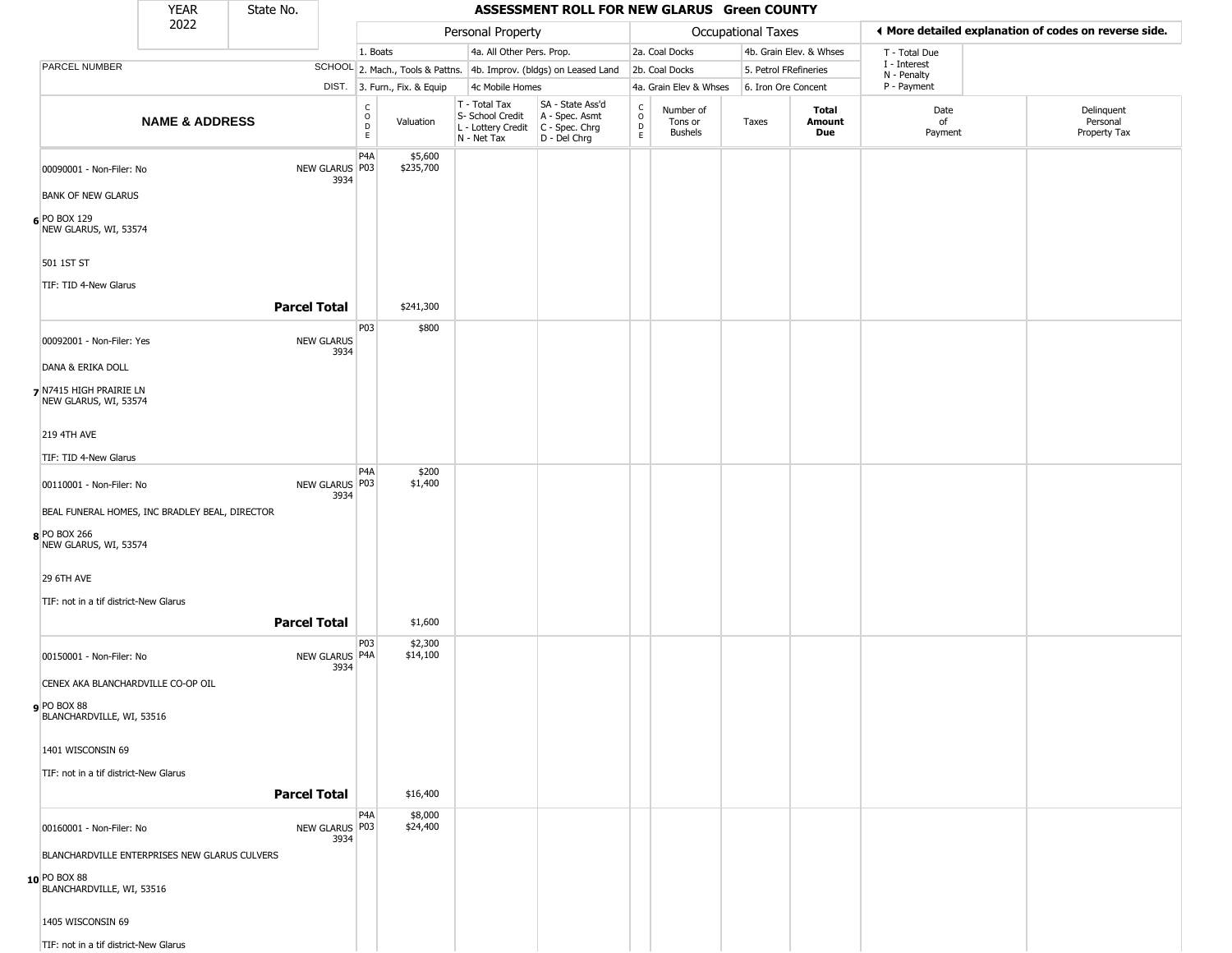|                                                    | <b>YEAR</b>               | State No.           |                           |                                          |                              |                                                                        | ASSESSMENT ROLL FOR NEW GLARUS Green COUNTY                          |                                                  |                                        |                       |                         |                             |                                                       |
|----------------------------------------------------|---------------------------|---------------------|---------------------------|------------------------------------------|------------------------------|------------------------------------------------------------------------|----------------------------------------------------------------------|--------------------------------------------------|----------------------------------------|-----------------------|-------------------------|-----------------------------|-------------------------------------------------------|
|                                                    | 2022                      |                     |                           |                                          |                              | Personal Property                                                      |                                                                      |                                                  |                                        | Occupational Taxes    |                         |                             | ♦ More detailed explanation of codes on reverse side. |
|                                                    |                           |                     |                           | 1. Boats                                 |                              | 4a. All Other Pers. Prop.                                              |                                                                      |                                                  | 2a. Coal Docks                         |                       | 4b. Grain Elev. & Whses | T - Total Due               |                                                       |
| PARCEL NUMBER                                      |                           |                     |                           |                                          |                              |                                                                        | SCHOOL 2. Mach., Tools & Pattns. 4b. Improv. (bldgs) on Leased Land  |                                                  | 2b. Coal Docks                         | 5. Petrol FRefineries |                         | I - Interest<br>N - Penalty |                                                       |
|                                                    |                           |                     |                           |                                          | DIST. 3. Furn., Fix. & Equip | 4c Mobile Homes                                                        |                                                                      |                                                  | 4a. Grain Elev & Whses                 | 6. Iron Ore Concent   |                         | P - Payment                 |                                                       |
|                                                    | <b>NAME &amp; ADDRESS</b> |                     |                           | $\rm _o^C$<br>$\mathsf D$<br>$\mathsf E$ | Valuation                    | T - Total Tax<br>S- School Credit<br>L - Lottery Credit<br>N - Net Tax | SA - State Ass'd<br>A - Spec. Asmt<br>C - Spec. Chrg<br>D - Del Chrg | $_{\rm o}^{\rm c}$<br>$\mathsf D$<br>$\mathsf E$ | Number of<br>Tons or<br><b>Bushels</b> | Taxes                 | Total<br>Amount<br>Due  | Date<br>of<br>Payment       | Delinquent<br>Personal<br>Property Tax                |
|                                                    |                           | <b>Parcel Total</b> |                           |                                          | \$32,400                     |                                                                        |                                                                      |                                                  |                                        |                       |                         |                             |                                                       |
| 00170001 - Non-Filer: No                           |                           |                     | NEW GLARUS P03<br>3934    | P4A                                      | \$100<br>\$5,200             |                                                                        |                                                                      |                                                  |                                        |                       |                         |                             |                                                       |
| BRENDA'S BLUMENLADEN, LLC DBA BRENDA'S BLUMENLADEN |                           |                     |                           |                                          |                              |                                                                        |                                                                      |                                                  |                                        |                       |                         |                             |                                                       |
| 11 17 6TH AVE, PO BOX 5<br>NEW GLARUS, WI, 53574   |                           |                     |                           |                                          |                              |                                                                        |                                                                      |                                                  |                                        |                       |                         |                             |                                                       |
| 17 6TH AVE                                         |                           |                     |                           |                                          |                              |                                                                        |                                                                      |                                                  |                                        |                       |                         |                             |                                                       |
| TIF: TID 4-New Glarus                              |                           |                     |                           |                                          |                              |                                                                        |                                                                      |                                                  |                                        |                       |                         |                             |                                                       |
|                                                    |                           | <b>Parcel Total</b> |                           |                                          | \$5,300                      |                                                                        |                                                                      |                                                  |                                        |                       |                         |                             |                                                       |
| 00175001 - Non-Filer: No                           |                           |                     | NEW GLARUS P4A<br>3934    | P03                                      | \$700<br>\$700               |                                                                        |                                                                      |                                                  |                                        |                       |                         |                             |                                                       |
| THE BRAMBLE PATCH                                  |                           |                     |                           |                                          |                              |                                                                        |                                                                      |                                                  |                                        |                       |                         |                             |                                                       |
| 12 102 5TH AVE<br>NEW GLARUS, WI, 53574            |                           |                     |                           |                                          |                              |                                                                        |                                                                      |                                                  |                                        |                       |                         |                             |                                                       |
| <b>102 5TH AVE</b>                                 |                           |                     |                           |                                          |                              |                                                                        |                                                                      |                                                  |                                        |                       |                         |                             |                                                       |
| TIF: not in a tif district-New Glarus              |                           |                     |                           |                                          |                              |                                                                        |                                                                      |                                                  |                                        |                       |                         |                             |                                                       |
|                                                    |                           | <b>Parcel Total</b> |                           |                                          | \$1,400                      |                                                                        |                                                                      |                                                  |                                        |                       |                         |                             |                                                       |
| 00176001 - Non-Filer: Yes                          |                           |                     | NEW GLARUS P03<br>3934    | P4A                                      | \$2,400<br>\$3,800           |                                                                        |                                                                      |                                                  |                                        |                       |                         |                             |                                                       |
| BRANDI'S BRIDAL GALLERIA                           |                           |                     |                           |                                          |                              |                                                                        |                                                                      |                                                  |                                        |                       |                         |                             |                                                       |
| 13 12 14TH AVE<br>NEW GLARUS, WI, 53574            |                           |                     |                           |                                          |                              |                                                                        |                                                                      |                                                  |                                        |                       |                         |                             |                                                       |
| <b>12 14TH AVE</b>                                 |                           |                     |                           |                                          |                              |                                                                        |                                                                      |                                                  |                                        |                       |                         |                             |                                                       |
| TIF: not in a tif district-New Glarus              |                           |                     |                           |                                          |                              |                                                                        |                                                                      |                                                  |                                        |                       |                         |                             |                                                       |
|                                                    |                           | <b>Parcel Total</b> |                           |                                          | \$6,200                      |                                                                        |                                                                      |                                                  |                                        |                       |                         |                             |                                                       |
| 00250001 - Non-Filer: Yes                          |                           |                     | <b>NEW GLARUS</b><br>3934 | P <sub>0</sub> 3                         | \$0                          |                                                                        |                                                                      |                                                  |                                        |                       |                         |                             |                                                       |
| LANCASTER REAL ESTATE FIRM LLC                     |                           |                     |                           |                                          |                              |                                                                        |                                                                      |                                                  |                                        |                       |                         |                             |                                                       |
| 14 521 6TH ST<br>MONROE, WI, 53566                 |                           |                     |                           |                                          |                              |                                                                        |                                                                      |                                                  |                                        |                       |                         |                             |                                                       |
| 28 6TH AVE                                         |                           |                     |                           |                                          |                              |                                                                        |                                                                      |                                                  |                                        |                       |                         |                             |                                                       |
| TIF: not in a tif district-New Glarus              |                           |                     |                           |                                          |                              |                                                                        |                                                                      |                                                  |                                        |                       |                         |                             |                                                       |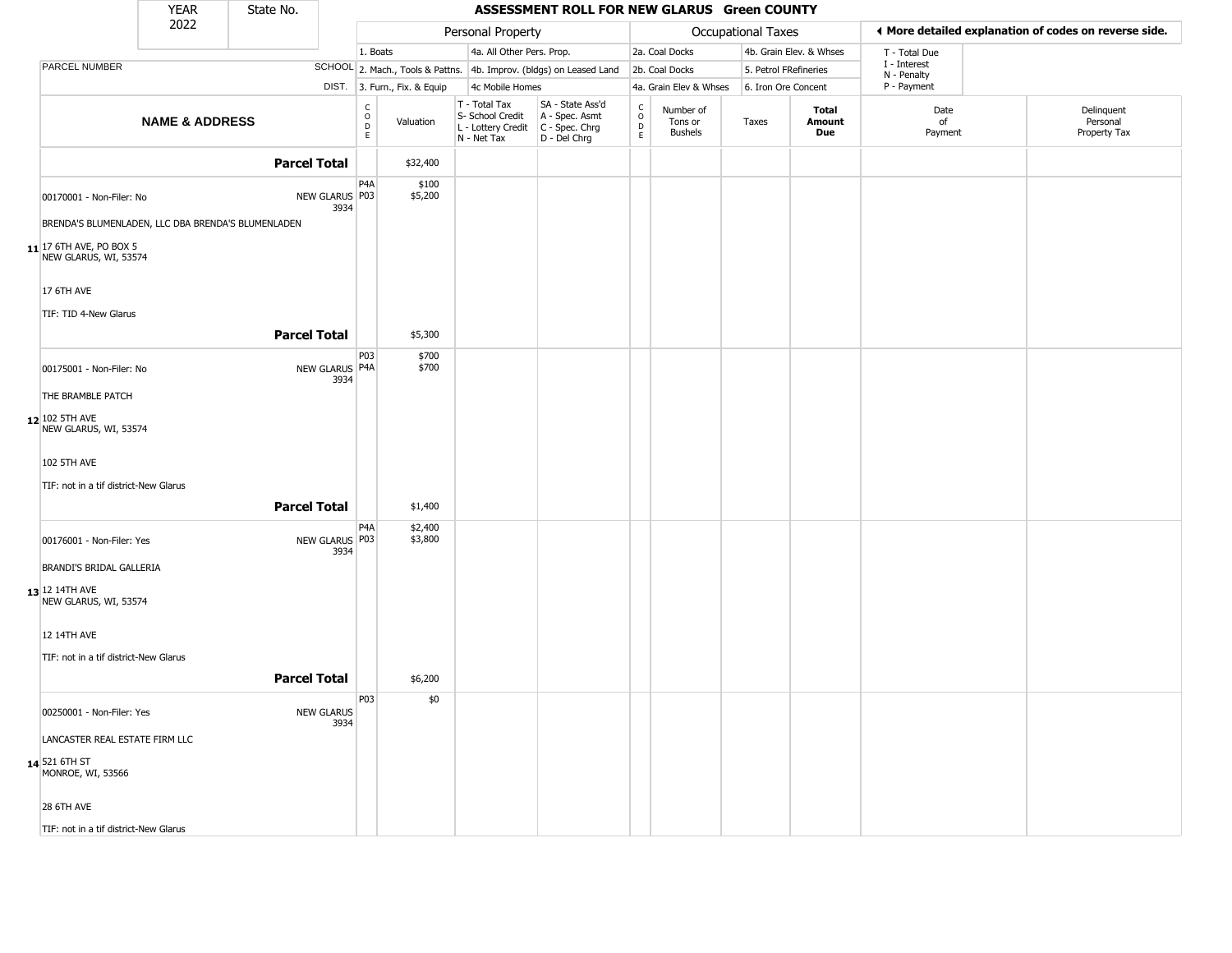|                                                                         | <b>YEAR</b>               | State No.           |                           |                                   |                              |                                                                                       | ASSESSMENT ROLL FOR NEW GLARUS Green COUNTY                         |                         |                                        |                       |                         |                             |                                                       |
|-------------------------------------------------------------------------|---------------------------|---------------------|---------------------------|-----------------------------------|------------------------------|---------------------------------------------------------------------------------------|---------------------------------------------------------------------|-------------------------|----------------------------------------|-----------------------|-------------------------|-----------------------------|-------------------------------------------------------|
|                                                                         | 2022                      |                     |                           |                                   |                              | Personal Property                                                                     |                                                                     |                         |                                        | Occupational Taxes    |                         |                             | I More detailed explanation of codes on reverse side. |
|                                                                         |                           |                     |                           | 1. Boats                          |                              | 4a. All Other Pers. Prop.                                                             |                                                                     |                         | 2a. Coal Docks                         |                       | 4b. Grain Elev. & Whses | T - Total Due               |                                                       |
| PARCEL NUMBER                                                           |                           |                     |                           |                                   |                              |                                                                                       | SCHOOL 2. Mach., Tools & Pattns. 4b. Improv. (bldgs) on Leased Land |                         | 2b. Coal Docks                         | 5. Petrol FRefineries |                         | I - Interest<br>N - Penalty |                                                       |
|                                                                         |                           |                     |                           |                                   | DIST. 3. Furn., Fix. & Equip | 4c Mobile Homes                                                                       |                                                                     |                         | 4a. Grain Elev & Whses                 | 6. Iron Ore Concent   |                         | P - Payment                 |                                                       |
|                                                                         | <b>NAME &amp; ADDRESS</b> |                     |                           | $\frac{c}{0}$<br>$\mathsf D$<br>E | Valuation                    | T - Total Tax<br>S- School Credit<br>L - Lottery Credit C - Spec. Chrg<br>N - Net Tax | SA - State Ass'd<br>A - Spec. Asmt<br>D - Del Chrg                  | C<br>$\circ$<br>D<br>E. | Number of<br>Tons or<br><b>Bushels</b> | Taxes                 | Total<br>Amount<br>Due  | Date<br>of<br>Payment       | Delinquent<br>Personal<br>Property Tax                |
| 00260001 - Non-Filer: No                                                |                           |                     | NEW GLARUS P03<br>3934    | P4A                               | \$200<br>\$173,000           |                                                                                       |                                                                     |                         |                                        |                       |                         |                             |                                                       |
| CHALET LANDHAUS LLC HANS LENZLINGER                                     |                           |                     |                           |                                   |                              |                                                                                       |                                                                     |                         |                                        |                       |                         |                             |                                                       |
| 15 PO BOX 878<br>NEW GLARUS, WI, 53574                                  |                           |                     |                           |                                   |                              |                                                                                       |                                                                     |                         |                                        |                       |                         |                             |                                                       |
| 801 HWY 69                                                              |                           |                     |                           |                                   |                              |                                                                                       |                                                                     |                         |                                        |                       |                         |                             |                                                       |
| TIF: not in a tif district-New Glarus                                   |                           |                     |                           |                                   |                              |                                                                                       |                                                                     |                         |                                        |                       |                         |                             |                                                       |
|                                                                         |                           | <b>Parcel Total</b> |                           |                                   | \$173,200                    |                                                                                       |                                                                     |                         |                                        |                       |                         |                             |                                                       |
| 00261001 - Non-Filer: No                                                |                           |                     | <b>NEW GLARUS</b><br>3934 | P03                               | \$12,600                     |                                                                                       |                                                                     |                         |                                        |                       |                         |                             |                                                       |
| SPECTRUM MID-AMERICA, LLC C/O CHARTER COMMUNICATIONS TAX<br><b>DEPT</b> |                           |                     |                           |                                   |                              |                                                                                       |                                                                     |                         |                                        |                       |                         |                             |                                                       |
| 16 PO BOX 7467<br>CHARLOTTE, NC, 28241-7467                             |                           |                     |                           |                                   |                              |                                                                                       |                                                                     |                         |                                        |                       |                         |                             |                                                       |
| VARIOUS                                                                 |                           |                     |                           |                                   |                              |                                                                                       |                                                                     |                         |                                        |                       |                         |                             |                                                       |
| TIF: not in a tif district-New Glarus                                   |                           |                     |                           |                                   |                              |                                                                                       |                                                                     |                         |                                        |                       |                         |                             |                                                       |
| 00263001 - Non-Filer: Yes                                               |                           |                     | NEW GLARUS   P03<br>3934  | P <sub>4</sub> A                  | \$200<br>\$600               |                                                                                       |                                                                     |                         |                                        |                       |                         |                             |                                                       |
| CLARK ENTERPRISES OF NEW GLARUS INC DAN CLARK                           |                           |                     |                           |                                   |                              |                                                                                       |                                                                     |                         |                                        |                       |                         |                             |                                                       |
| 17 PO BOX 474<br>NEW GLARUS, WI, 53574                                  |                           |                     |                           |                                   |                              |                                                                                       |                                                                     |                         |                                        |                       |                         |                             |                                                       |
| 808 RAILROAD ST                                                         |                           |                     |                           |                                   |                              |                                                                                       |                                                                     |                         |                                        |                       |                         |                             |                                                       |
| TIF: not in a tif district-New Glarus                                   |                           |                     |                           |                                   |                              |                                                                                       |                                                                     |                         |                                        |                       |                         |                             |                                                       |
|                                                                         |                           | <b>Parcel Total</b> |                           |                                   | \$800                        |                                                                                       |                                                                     |                         |                                        |                       |                         |                             |                                                       |
| 00270001 - Non-Filer: Yes                                               |                           |                     | NEW GLARUS P03<br>3934    | P4A                               | \$500<br>\$600               |                                                                                       |                                                                     |                         |                                        |                       |                         |                             |                                                       |
| CLASSY CLEANERS BRAD FISH                                               |                           |                     |                           |                                   |                              |                                                                                       |                                                                     |                         |                                        |                       |                         |                             |                                                       |
| <b>18</b> PO BOX 513<br>NEW GLARUS, WI, 53574                           |                           |                     |                           |                                   |                              |                                                                                       |                                                                     |                         |                                        |                       |                         |                             |                                                       |
| 108 2ND ST                                                              |                           |                     |                           |                                   |                              |                                                                                       |                                                                     |                         |                                        |                       |                         |                             |                                                       |
| TIF: TID 4-New Glarus                                                   |                           |                     |                           |                                   |                              |                                                                                       |                                                                     |                         |                                        |                       |                         |                             |                                                       |
|                                                                         |                           | <b>Parcel Total</b> |                           |                                   | \$1,100                      |                                                                                       |                                                                     |                         |                                        |                       |                         |                             |                                                       |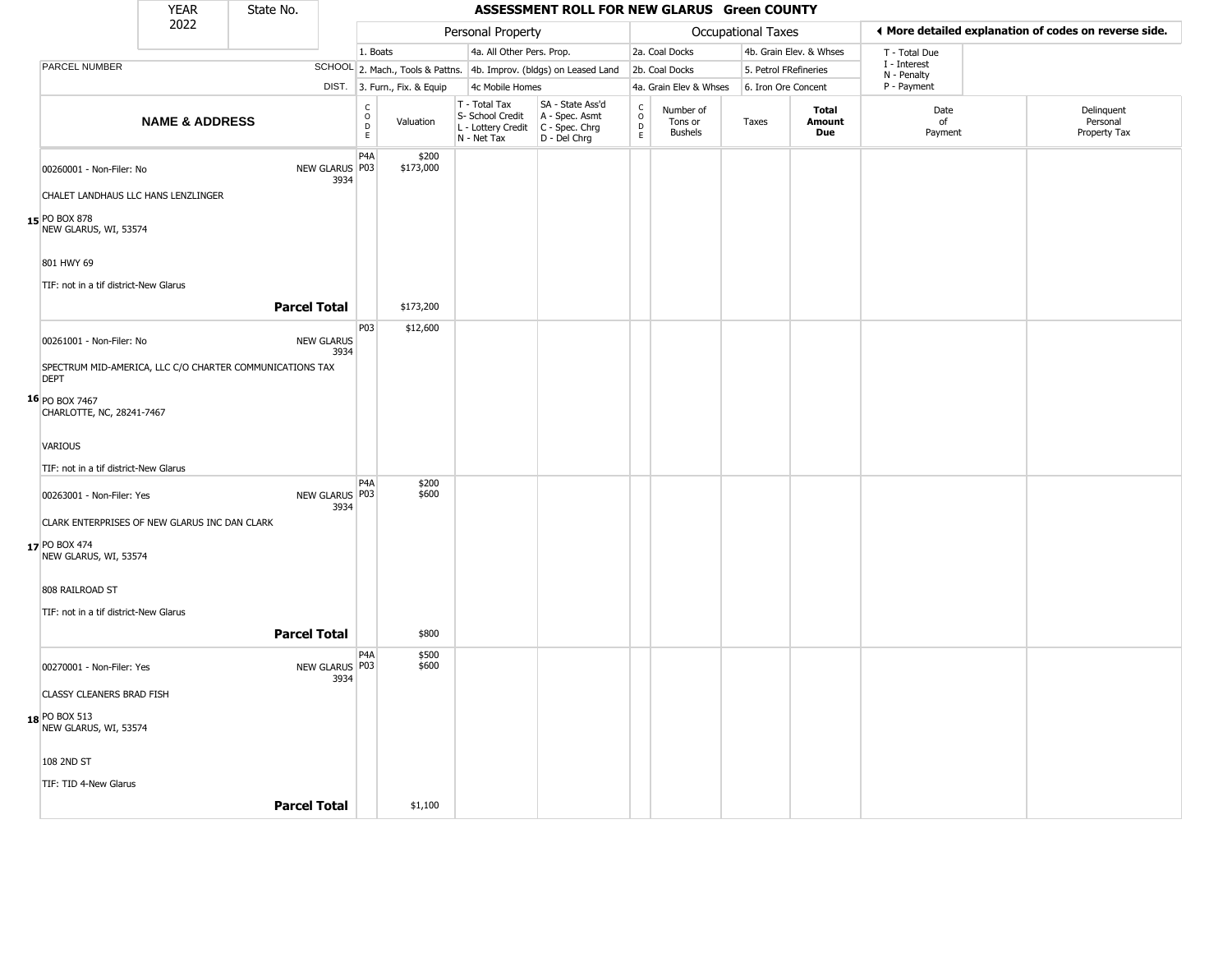|                                                                   | <b>YEAR</b>               | State No. |                           |                                            |                        |                                                                        | ASSESSMENT ROLL FOR NEW GLARUS Green COUNTY                            |                                                   |                                        |                     |                         |                             |                                                       |
|-------------------------------------------------------------------|---------------------------|-----------|---------------------------|--------------------------------------------|------------------------|------------------------------------------------------------------------|------------------------------------------------------------------------|---------------------------------------------------|----------------------------------------|---------------------|-------------------------|-----------------------------|-------------------------------------------------------|
|                                                                   | 2022                      |           |                           |                                            |                        | Personal Property                                                      |                                                                        |                                                   |                                        | Occupational Taxes  |                         |                             | ♦ More detailed explanation of codes on reverse side. |
|                                                                   |                           |           |                           | 1. Boats                                   |                        | 4a. All Other Pers. Prop.                                              |                                                                        |                                                   | 2a. Coal Docks                         |                     | 4b. Grain Elev. & Whses | T - Total Due               |                                                       |
| PARCEL NUMBER                                                     |                           |           |                           |                                            |                        |                                                                        | SCHOOL 2. Mach., Tools & Pattns. 4b. Improv. (bldgs) on Leased Land    |                                                   | 2b. Coal Docks                         |                     | 5. Petrol FRefineries   | I - Interest<br>N - Penalty |                                                       |
|                                                                   |                           |           | DIST.                     |                                            | 3. Furn., Fix. & Equip | 4c Mobile Homes                                                        |                                                                        |                                                   | 4a. Grain Elev & Whses                 | 6. Iron Ore Concent |                         | P - Payment                 |                                                       |
|                                                                   | <b>NAME &amp; ADDRESS</b> |           |                           | $\begin{array}{c} C \\ 0 \\ E \end{array}$ | Valuation              | T - Total Tax<br>S- School Credit<br>L - Lottery Credit<br>N - Net Tax | SA - State Ass'd<br>A - Spec. Asmt<br>$C - Spec. Chrg$<br>D - Del Chrg | $\begin{array}{c}\nC \\ O \\ D \\ E\n\end{array}$ | Number of<br>Tons or<br><b>Bushels</b> | Taxes               | Total<br>Amount<br>Due  | Date<br>of<br>Payment       | Delinquent<br>Personal<br>Property Tax                |
| 00281001 - Non-Filer: No                                          |                           |           | <b>NEW GLARUS</b><br>3934 | P03                                        | \$8,300                |                                                                        |                                                                        |                                                   |                                        |                     |                         |                             |                                                       |
| GREAT LAKES COCA-COLA DISTRIBUTION, LLC ATTN: ACCOUNTS<br>PAYABLE |                           |           |                           |                                            |                        |                                                                        |                                                                        |                                                   |                                        |                     |                         |                             |                                                       |
| 19 7400 North Oak Park Ave<br>NILES, IL, 60714                    |                           |           |                           |                                            |                        |                                                                        |                                                                        |                                                   |                                        |                     |                         |                             |                                                       |
| 106 3RD AVE                                                       |                           |           |                           |                                            |                        |                                                                        |                                                                        |                                                   |                                        |                     |                         |                             |                                                       |
| TIF: TID 4-New Glarus                                             |                           |           |                           |                                            |                        |                                                                        |                                                                        |                                                   |                                        |                     |                         |                             |                                                       |
| 00340001 - Non-Filer: Yes                                         |                           |           | <b>NEW GLARUS</b><br>3934 | P03                                        | \$17,300               |                                                                        |                                                                        |                                                   |                                        |                     |                         |                             |                                                       |
| KRISTI'S RESTAURANT, LLC KRISTI LOPEZ                             |                           |           |                           |                                            |                        |                                                                        |                                                                        |                                                   |                                        |                     |                         |                             |                                                       |
| 20 501 14TH AVE, LOT 25<br>NEW GLARUS, WI, 53574                  |                           |           |                           |                                            |                        |                                                                        |                                                                        |                                                   |                                        |                     |                         |                             |                                                       |
| 119 5TH AVE                                                       |                           |           |                           |                                            |                        |                                                                        |                                                                        |                                                   |                                        |                     |                         |                             |                                                       |
| TIF: TID 4-New Glarus                                             |                           |           |                           |                                            |                        |                                                                        |                                                                        |                                                   |                                        |                     |                         |                             |                                                       |
| 00350001 - Non-Filer: No                                          |                           |           | <b>NEW GLARUS</b><br>3934 | P03                                        | \$1,300                |                                                                        |                                                                        |                                                   |                                        |                     |                         |                             |                                                       |
| DIRECTV, LLC C/O KROLL LLC                                        |                           |           |                           |                                            |                        |                                                                        |                                                                        |                                                   |                                        |                     |                         |                             |                                                       |
| 21 PO BOX 2789<br>ADDISON, TX, 75001                              |                           |           |                           |                                            |                        |                                                                        |                                                                        |                                                   |                                        |                     |                         |                             |                                                       |
| <b>VARIOUS</b>                                                    |                           |           |                           |                                            |                        |                                                                        |                                                                        |                                                   |                                        |                     |                         |                             |                                                       |
| TIF: not in a tif district-New Glarus                             |                           |           |                           |                                            |                        |                                                                        |                                                                        |                                                   |                                        |                     |                         |                             |                                                       |
| 00390001 - Non-Filer: No                                          |                           |           | <b>NEW GLARUS</b><br>3934 | P03                                        | \$1,300                |                                                                        |                                                                        |                                                   |                                        |                     |                         |                             |                                                       |
| <b>DISH NETWORK, LLC</b>                                          |                           |           |                           |                                            |                        |                                                                        |                                                                        |                                                   |                                        |                     |                         |                             |                                                       |
| 22 PO BOX 6623<br>ENGLEWOOD, CO, 80155                            |                           |           |                           |                                            |                        |                                                                        |                                                                        |                                                   |                                        |                     |                         |                             |                                                       |
| VARIOUS                                                           |                           |           |                           |                                            |                        |                                                                        |                                                                        |                                                   |                                        |                     |                         |                             |                                                       |
| TIF: not in a tif district-New Glarus                             |                           |           |                           |                                            |                        |                                                                        |                                                                        |                                                   |                                        |                     |                         |                             |                                                       |
| 00392001 - Non-Filer: Yes                                         |                           |           | <b>NEW GLARUS</b><br>3934 | P <sub>4</sub> A                           | \$100                  |                                                                        |                                                                        |                                                   |                                        |                     |                         |                             |                                                       |
| EDELWEISS CHALET COUNTRY CLUB                                     |                           |           |                           |                                            |                        |                                                                        |                                                                        |                                                   |                                        |                     |                         |                             |                                                       |
| 23 W4764 EDELWEISS<br>NEW GLARUS, WI, 53574                       |                           |           |                           |                                            |                        |                                                                        |                                                                        |                                                   |                                        |                     |                         |                             |                                                       |
| 512 HWY 69                                                        |                           |           |                           |                                            |                        |                                                                        |                                                                        |                                                   |                                        |                     |                         |                             |                                                       |
| TIF: not in a tif district-New Glarus                             |                           |           |                           |                                            |                        |                                                                        |                                                                        |                                                   |                                        |                     |                         |                             |                                                       |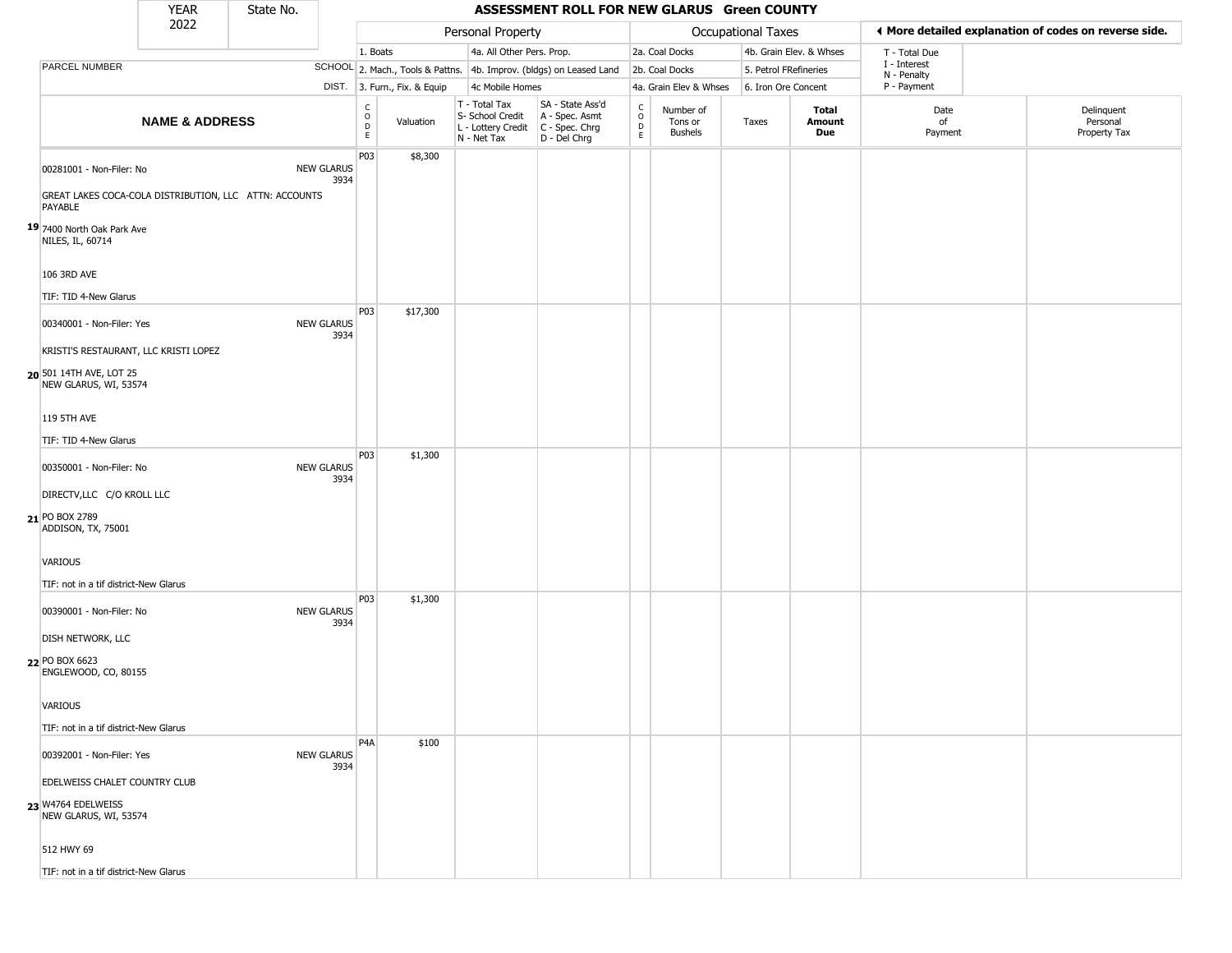|                                                                                         | <b>YEAR</b>               | State No.           |                           |                                             |                              |                                                                        | ASSESSMENT ROLL FOR NEW GLARUS Green COUNTY                          |                                                 |                                        |                     |                         |                             |                                                       |
|-----------------------------------------------------------------------------------------|---------------------------|---------------------|---------------------------|---------------------------------------------|------------------------------|------------------------------------------------------------------------|----------------------------------------------------------------------|-------------------------------------------------|----------------------------------------|---------------------|-------------------------|-----------------------------|-------------------------------------------------------|
|                                                                                         | 2022                      |                     |                           |                                             |                              | Personal Property                                                      |                                                                      |                                                 |                                        | Occupational Taxes  |                         |                             | ♦ More detailed explanation of codes on reverse side. |
|                                                                                         |                           |                     |                           | 1. Boats                                    |                              | 4a. All Other Pers. Prop.                                              |                                                                      |                                                 | 2a. Coal Docks                         |                     | 4b. Grain Elev. & Whses | T - Total Due               |                                                       |
| PARCEL NUMBER                                                                           |                           |                     |                           |                                             |                              |                                                                        | SCHOOL 2. Mach., Tools & Pattns. 4b. Improv. (bldgs) on Leased Land  |                                                 | 2b. Coal Docks                         |                     | 5. Petrol FRefineries   | I - Interest<br>N - Penalty |                                                       |
|                                                                                         |                           |                     |                           |                                             | DIST. 3. Furn., Fix. & Equip | 4c Mobile Homes                                                        |                                                                      |                                                 | 4a. Grain Elev & Whses                 | 6. Iron Ore Concent |                         | P - Payment                 |                                                       |
|                                                                                         | <b>NAME &amp; ADDRESS</b> |                     |                           | $\frac{C}{O}$<br>$\mathsf D$<br>$\mathsf E$ | Valuation                    | T - Total Tax<br>S- School Credit<br>L - Lottery Credit<br>N - Net Tax | SA - State Ass'd<br>A - Spec. Asmt<br>C - Spec. Chrg<br>D - Del Chrg | $\begin{array}{c} C \\ O \\ D \\ E \end{array}$ | Number of<br>Tons or<br><b>Bushels</b> | Taxes               | Total<br>Amount<br>Due  | Date<br>of<br>Payment       | Delinquent<br>Personal<br>Property Tax                |
| 00395001 - Non-Filer: Yes                                                               |                           |                     | <b>NEW GLARUS</b><br>3934 | P03                                         | \$4,700                      |                                                                        |                                                                      |                                                 |                                        |                     |                         |                             |                                                       |
| ELKO KLEEN DISH & GLASS WASHER SERVICE<br>24 N798 SWAMP ANGEL RD<br>WALWORTH, WI, 53184 |                           |                     |                           |                                             |                              |                                                                        |                                                                      |                                                 |                                        |                     |                         |                             |                                                       |
| $\overline{0}$                                                                          |                           |                     |                           |                                             |                              |                                                                        |                                                                      |                                                 |                                        |                     |                         |                             |                                                       |
| TIF: not in a tif district-New Glarus                                                   |                           |                     |                           | P03                                         | \$6,200                      |                                                                        |                                                                      |                                                 |                                        |                     |                         |                             |                                                       |
| 00397001 - Non-Filer: Yes                                                               |                           |                     | <b>NEW GLARUS</b><br>3934 |                                             |                              |                                                                        |                                                                      |                                                 |                                        |                     |                         |                             |                                                       |
| <b>FAT CAT COFFEE</b>                                                                   |                           |                     |                           |                                             |                              |                                                                        |                                                                      |                                                 |                                        |                     |                         |                             |                                                       |
| 25 N8494 POPLAR GROVE<br>NEW GLARUS, WI, 53574                                          |                           |                     |                           |                                             |                              |                                                                        |                                                                      |                                                 |                                        |                     |                         |                             |                                                       |
| 606 RAILROAD ST                                                                         |                           |                     |                           |                                             |                              |                                                                        |                                                                      |                                                 |                                        |                     |                         |                             |                                                       |
| TIF: not in a tif district-New Glarus                                                   |                           |                     |                           |                                             |                              |                                                                        |                                                                      |                                                 |                                        |                     |                         |                             |                                                       |
| 00402001 - Non-Filer: Yes                                                               |                           |                     | NEW GLARUS P03<br>3934    | P4A                                         | \$1,500<br>\$13,800          |                                                                        |                                                                      |                                                 |                                        |                     |                         |                             |                                                       |
| FIVE STAR CELLULAR                                                                      |                           |                     |                           |                                             |                              |                                                                        |                                                                      |                                                 |                                        |                     |                         |                             |                                                       |
| 26 1305 HWY 69<br>NEW GLARUS, WI, 53574                                                 |                           |                     |                           |                                             |                              |                                                                        |                                                                      |                                                 |                                        |                     |                         |                             |                                                       |
| 1305 HWY 69                                                                             |                           |                     |                           |                                             |                              |                                                                        |                                                                      |                                                 |                                        |                     |                         |                             |                                                       |
| TIF: not in a tif district-New Glarus                                                   |                           |                     |                           |                                             |                              |                                                                        |                                                                      |                                                 |                                        |                     |                         |                             |                                                       |
|                                                                                         |                           | <b>Parcel Total</b> |                           |                                             | \$15,300                     |                                                                        |                                                                      |                                                 |                                        |                     |                         |                             |                                                       |
|                                                                                         |                           |                     |                           | P03                                         | \$14,900                     |                                                                        |                                                                      |                                                 |                                        |                     |                         |                             |                                                       |
| 00410001 - Non-Filer: No                                                                |                           |                     | <b>NEW GLARUS</b><br>3934 |                                             |                              |                                                                        |                                                                      |                                                 |                                        |                     |                         |                             |                                                       |
| CONSORTIUM PROPERTIES LLC CRAIG PATCHIN                                                 |                           |                     |                           |                                             |                              |                                                                        |                                                                      |                                                 |                                        |                     |                         |                             |                                                       |
| 27 PO BOX 199<br>MONROE, WI, 53566                                                      |                           |                     |                           |                                             |                              |                                                                        |                                                                      |                                                 |                                        |                     |                         |                             |                                                       |
| 114 2ND ST                                                                              |                           |                     |                           |                                             |                              |                                                                        |                                                                      |                                                 |                                        |                     |                         |                             |                                                       |
| TIF: TID 4-New Glarus                                                                   |                           |                     |                           | <b>P03</b>                                  | \$29,100                     |                                                                        |                                                                      |                                                 |                                        |                     |                         |                             |                                                       |
| 00440001 - Non-Filer: No                                                                |                           |                     | <b>NEW GLARUS</b><br>3934 |                                             |                              |                                                                        |                                                                      |                                                 |                                        |                     |                         |                             |                                                       |
| <b>GLARNER ENTERPRISES</b>                                                              |                           |                     |                           |                                             |                              |                                                                        |                                                                      |                                                 |                                        |                     |                         |                             |                                                       |
| 28 630 WASHINGTON ST<br>MONTICELLO, WI, 53570                                           |                           |                     |                           |                                             |                              |                                                                        |                                                                      |                                                 |                                        |                     |                         |                             |                                                       |
| 518 1ST ST                                                                              |                           |                     |                           |                                             |                              |                                                                        |                                                                      |                                                 |                                        |                     |                         |                             |                                                       |
| TIF: TID 4-New Glarus                                                                   |                           |                     |                           |                                             |                              |                                                                        |                                                                      |                                                 |                                        |                     |                         |                             |                                                       |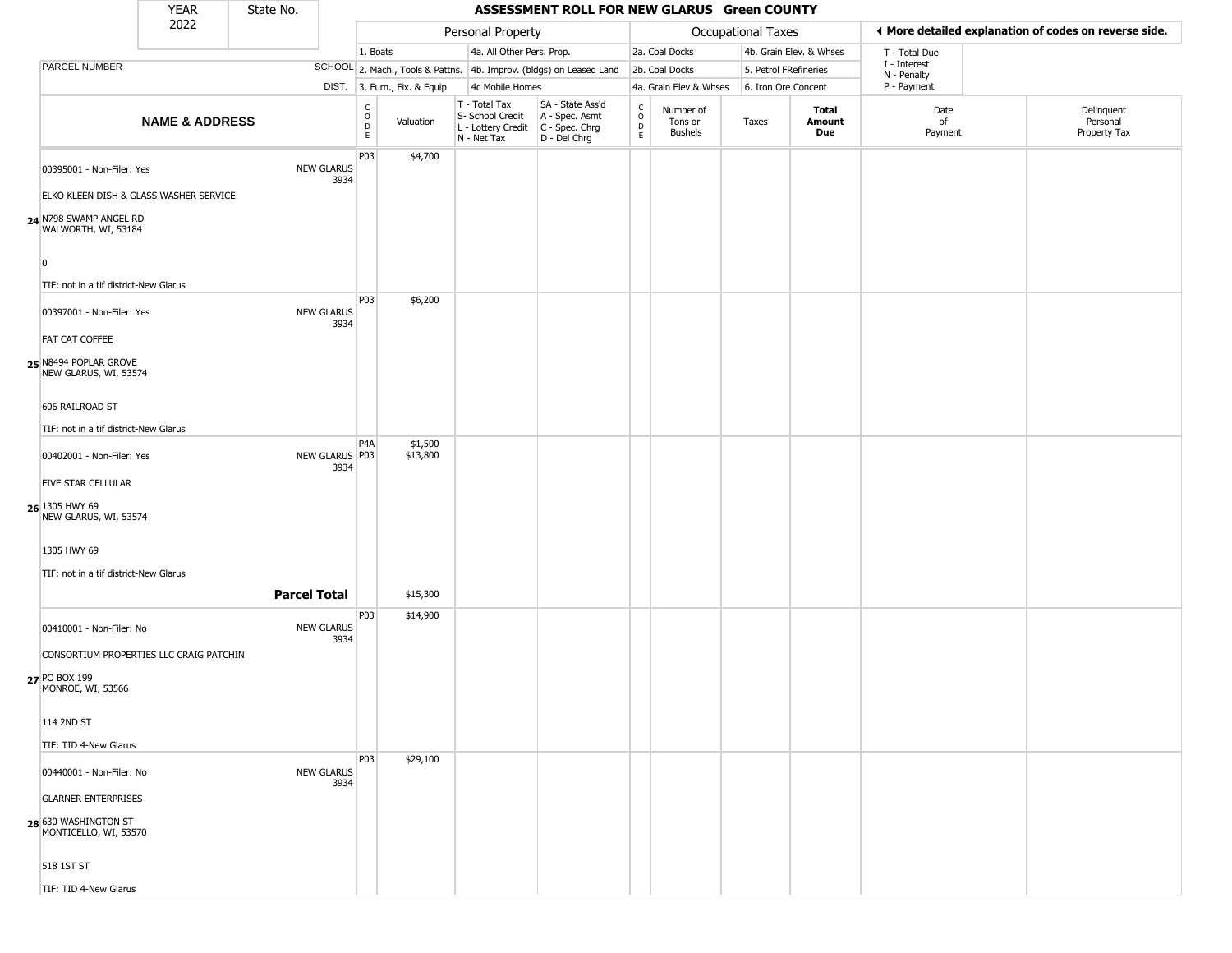|                                                        | <b>YEAR</b>               | State No.           |                           |                                   |                              |                                                  |                 | ASSESSMENT ROLL FOR NEW GLARUS Green COUNTY                                               |                                   |                                        |                           |                         |                             |                                                       |
|--------------------------------------------------------|---------------------------|---------------------|---------------------------|-----------------------------------|------------------------------|--------------------------------------------------|-----------------|-------------------------------------------------------------------------------------------|-----------------------------------|----------------------------------------|---------------------------|-------------------------|-----------------------------|-------------------------------------------------------|
|                                                        | 2022                      |                     |                           |                                   |                              | Personal Property                                |                 |                                                                                           |                                   |                                        | <b>Occupational Taxes</b> |                         |                             | ♦ More detailed explanation of codes on reverse side. |
|                                                        |                           |                     |                           | 1. Boats                          |                              |                                                  |                 | 4a. All Other Pers. Prop.                                                                 |                                   | 2a. Coal Docks                         |                           | 4b. Grain Elev. & Whses | T - Total Due               |                                                       |
| PARCEL NUMBER                                          |                           |                     |                           |                                   |                              |                                                  |                 | SCHOOL 2. Mach., Tools & Pattns. 4b. Improv. (bldgs) on Leased Land                       |                                   | 2b. Coal Docks                         | 5. Petrol FRefineries     |                         | I - Interest<br>N - Penalty |                                                       |
|                                                        |                           |                     |                           |                                   | DIST. 3. Furn., Fix. & Equip |                                                  | 4c Mobile Homes |                                                                                           |                                   | 4a. Grain Elev & Whses                 | 6. Iron Ore Concent       |                         | P - Payment                 |                                                       |
|                                                        | <b>NAME &amp; ADDRESS</b> |                     |                           | $\frac{c}{0}$<br>$\mathsf D$<br>E | Valuation                    | T - Total Tax<br>S- School Credit<br>N - Net Tax |                 | SA - State Ass'd<br>A - Spec. Asmt<br>L - Lottery Credit   C - Spec. Chrg<br>D - Del Chrg | C<br>$\circ$<br>$\mathsf{D}$<br>E | Number of<br>Tons or<br><b>Bushels</b> | Taxes                     | Total<br>Amount<br>Due  | Date<br>of<br>Payment       | Delinquent<br>Personal<br>Property Tax                |
| 00445001 - Non-Filer: No                               |                           |                     | <b>NEW GLARUS</b><br>3934 | P03                               | \$8,300                      |                                                  |                 |                                                                                           |                                   |                                        |                           |                         |                             |                                                       |
| GORDON FLESCH COMPANY, INC/GFC LEASING                 |                           |                     |                           |                                   |                              |                                                  |                 |                                                                                           |                                   |                                        |                           |                         |                             |                                                       |
| 2675 RESEARCH PARK DR<br>MADISON, WI, 53711            |                           |                     |                           |                                   |                              |                                                  |                 |                                                                                           |                                   |                                        |                           |                         |                             |                                                       |
| 618 STATE HWY 69                                       |                           |                     |                           |                                   |                              |                                                  |                 |                                                                                           |                                   |                                        |                           |                         |                             |                                                       |
| TIF: not in a tif district-New Glarus                  |                           |                     |                           |                                   |                              |                                                  |                 |                                                                                           |                                   |                                        |                           |                         |                             |                                                       |
| 00470001 - Non-Filer: Yes                              |                           |                     | NEW GLARUS P03<br>3934    | P <sub>4</sub> A                  | \$3,500<br>\$4,400           |                                                  |                 |                                                                                           |                                   |                                        |                           |                         |                             |                                                       |
| HAIR DIMENSIONS CHRISTA THOMPSON                       |                           |                     |                           |                                   |                              |                                                  |                 |                                                                                           |                                   |                                        |                           |                         |                             |                                                       |
| 30 108 2ND ST<br>NEW GLARUS, WI, 53574                 |                           |                     |                           |                                   |                              |                                                  |                 |                                                                                           |                                   |                                        |                           |                         |                             |                                                       |
| 108 2ND ST                                             |                           |                     |                           |                                   |                              |                                                  |                 |                                                                                           |                                   |                                        |                           |                         |                             |                                                       |
| TIF: TID 4-New Glarus                                  |                           |                     |                           |                                   |                              |                                                  |                 |                                                                                           |                                   |                                        |                           |                         |                             |                                                       |
|                                                        |                           | <b>Parcel Total</b> |                           |                                   | \$7,900                      |                                                  |                 |                                                                                           |                                   |                                        |                           |                         |                             |                                                       |
|                                                        |                           |                     |                           | P03                               | \$200                        |                                                  |                 |                                                                                           |                                   |                                        |                           |                         |                             |                                                       |
| 00485001 - Non-Filer: Yes                              |                           |                     | <b>NEW GLARUS</b><br>3934 |                                   |                              |                                                  |                 |                                                                                           |                                   |                                        |                           |                         |                             |                                                       |
| HALLMARK MARKETING COMPANY, LLC                        |                           |                     |                           |                                   |                              |                                                  |                 |                                                                                           |                                   |                                        |                           |                         |                             |                                                       |
| 31 PO BOX 419479, TAX 407<br>KANSAS CITY, MO, 64141    |                           |                     |                           |                                   |                              |                                                  |                 |                                                                                           |                                   |                                        |                           |                         |                             |                                                       |
| 1101 STATE RD 69                                       |                           |                     |                           |                                   |                              |                                                  |                 |                                                                                           |                                   |                                        |                           |                         |                             |                                                       |
| TIF: not in a tif district-New Glarus                  |                           |                     |                           | P03                               | \$1,700                      |                                                  |                 |                                                                                           |                                   |                                        |                           |                         |                             |                                                       |
| 00530001 - Non-Filer: Yes                              |                           |                     | <b>NEW GLARUS</b><br>3934 |                                   |                              |                                                  |                 |                                                                                           |                                   |                                        |                           |                         |                             |                                                       |
| HOESLY MEATS, INC                                      |                           |                     |                           |                                   |                              |                                                  |                 |                                                                                           |                                   |                                        |                           |                         |                             |                                                       |
| 32 219 INDUSTRIAL, PO BOX 339<br>NEW GLARUS, WI, 53574 |                           |                     |                           |                                   |                              |                                                  |                 |                                                                                           |                                   |                                        |                           |                         |                             |                                                       |
| 219 INDUSTRIAL                                         |                           |                     |                           |                                   |                              |                                                  |                 |                                                                                           |                                   |                                        |                           |                         |                             |                                                       |
| TIF: not in a tif district-New Glarus                  |                           |                     |                           |                                   |                              |                                                  |                 |                                                                                           |                                   |                                        |                           |                         |                             |                                                       |
| 00540001 - Non-Filer: Yes                              |                           |                     | <b>NEW GLARUS</b><br>3934 | <b>P03</b>                        | \$300                        |                                                  |                 |                                                                                           |                                   |                                        |                           |                         |                             |                                                       |
| J & B INVESTMENTS JEFF BABLER                          |                           |                     |                           |                                   |                              |                                                  |                 |                                                                                           |                                   |                                        |                           |                         |                             |                                                       |
| 33 PO BOX 646<br>NEW GLARUS, WI, 53574                 |                           |                     |                           |                                   |                              |                                                  |                 |                                                                                           |                                   |                                        |                           |                         |                             |                                                       |
| 506 3RD AVE                                            |                           |                     |                           |                                   |                              |                                                  |                 |                                                                                           |                                   |                                        |                           |                         |                             |                                                       |
| TIF: not in a tif district-New Glarus                  |                           |                     |                           |                                   |                              |                                                  |                 |                                                                                           |                                   |                                        |                           |                         |                             |                                                       |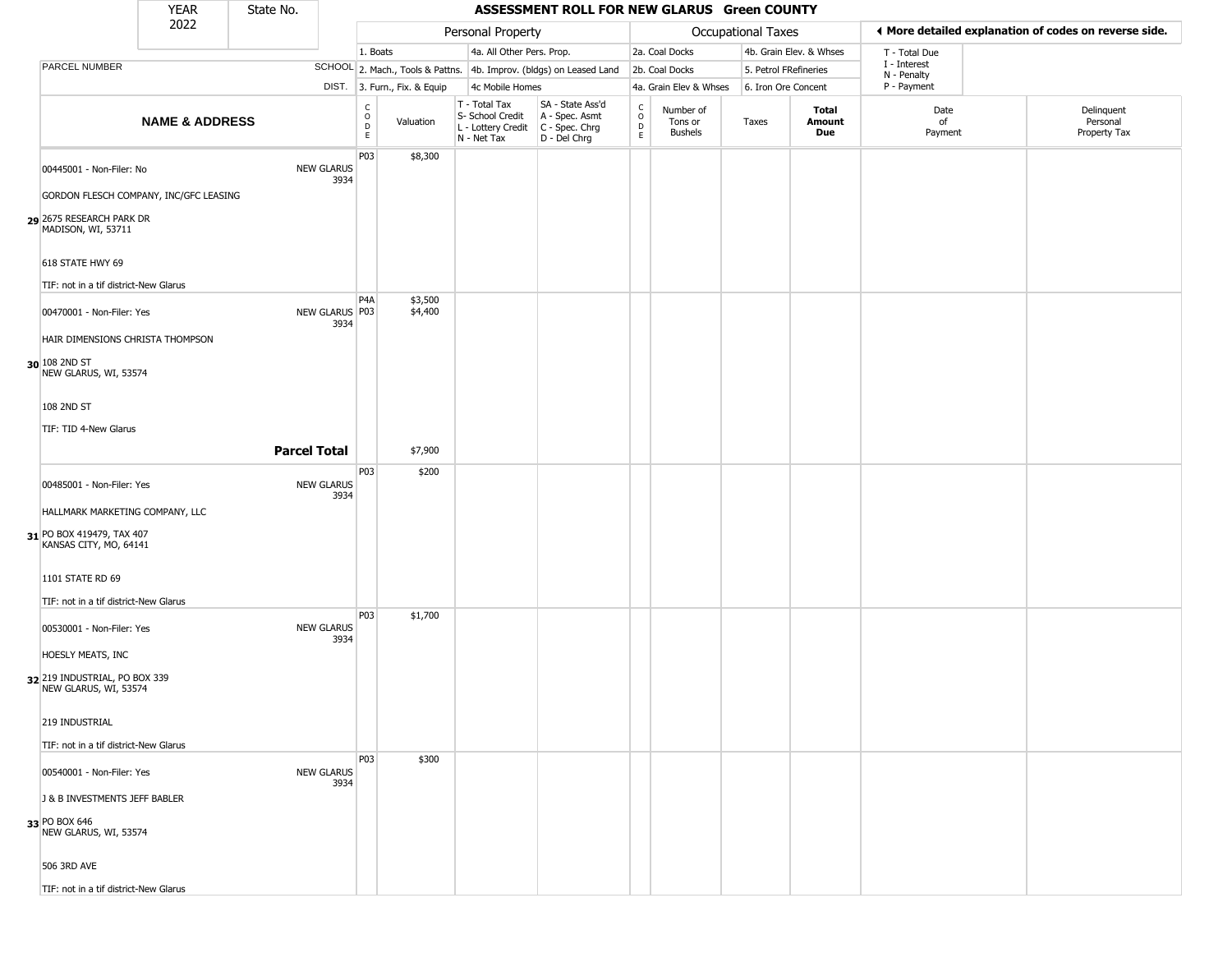|                                             | <b>YEAR</b>                                   | State No. |                           |                                                 |                                                                     |                                                  |                                                                                           |                                     | ASSESSMENT ROLL FOR NEW GLARUS Green COUNTY |                     |                         |                             |                                                       |
|---------------------------------------------|-----------------------------------------------|-----------|---------------------------|-------------------------------------------------|---------------------------------------------------------------------|--------------------------------------------------|-------------------------------------------------------------------------------------------|-------------------------------------|---------------------------------------------|---------------------|-------------------------|-----------------------------|-------------------------------------------------------|
|                                             | 2022                                          |           |                           |                                                 |                                                                     | Personal Property                                |                                                                                           |                                     |                                             | Occupational Taxes  |                         |                             | ♦ More detailed explanation of codes on reverse side. |
|                                             |                                               |           |                           | 1. Boats                                        |                                                                     |                                                  | 4a. All Other Pers. Prop.                                                                 |                                     | 2a. Coal Docks                              |                     | 4b. Grain Elev. & Whses | T - Total Due               |                                                       |
| PARCEL NUMBER                               |                                               |           |                           |                                                 | SCHOOL 2. Mach., Tools & Pattns. 4b. Improv. (bldgs) on Leased Land |                                                  |                                                                                           |                                     | 2b. Coal Docks                              |                     | 5. Petrol FRefineries   | I - Interest<br>N - Penalty |                                                       |
|                                             |                                               |           |                           |                                                 | DIST. 3. Furn., Fix. & Equip                                        | 4c Mobile Homes                                  |                                                                                           |                                     | 4a. Grain Elev & Whses                      | 6. Iron Ore Concent |                         | P - Payment                 |                                                       |
|                                             | <b>NAME &amp; ADDRESS</b>                     |           |                           | $\begin{array}{c} C \\ O \\ D \\ E \end{array}$ | Valuation                                                           | T - Total Tax<br>S- School Credit<br>N - Net Tax | SA - State Ass'd<br>A - Spec. Asmt<br>L - Lottery Credit   C - Spec. Chrg<br>D - Del Chrg | $_{\rm o}^{\rm c}$<br>$\frac{D}{E}$ | Number of<br>Tons or<br><b>Bushels</b>      | Taxes               | Total<br>Amount<br>Due  | Date<br>of<br>Payment       | Delinquent<br>Personal<br>Property Tax                |
| 00543001 - Non-Filer: Yes                   |                                               |           | <b>NEW GLARUS</b><br>3934 | P03                                             | \$900                                                               |                                                  |                                                                                           |                                     |                                             |                     |                         |                             |                                                       |
| <b>BELLA PRODUCE</b>                        |                                               |           |                           |                                                 |                                                                     |                                                  |                                                                                           |                                     |                                             |                     |                         |                             |                                                       |
| 34 1000 1ST STREET<br>NEW GLARUS, WI, 53574 |                                               |           |                           |                                                 |                                                                     |                                                  |                                                                                           |                                     |                                             |                     |                         |                             |                                                       |
| 1000 1ST STREET                             |                                               |           |                           |                                                 |                                                                     |                                                  |                                                                                           |                                     |                                             |                     |                         |                             |                                                       |
| TIF: TID 4-New Glarus                       |                                               |           |                           |                                                 |                                                                     |                                                  |                                                                                           |                                     |                                             |                     |                         |                             |                                                       |
| 00555001 - Non-Filer: No                    |                                               |           | NEW GLARUS P03<br>3934    | P <sub>4</sub> A                                | \$400<br>\$500                                                      |                                                  |                                                                                           |                                     |                                             |                     |                         |                             |                                                       |
|                                             | JAVA BREAK, INC NEW GLARUS BAKERY ANGELA NEFF |           |                           |                                                 |                                                                     |                                                  |                                                                                           |                                     |                                             |                     |                         |                             |                                                       |
| 35 PO BOX 595<br>NEW GLARUS, WI, 53574      |                                               |           |                           |                                                 |                                                                     |                                                  |                                                                                           |                                     |                                             |                     |                         |                             |                                                       |
| 534 1ST ST                                  |                                               |           |                           |                                                 |                                                                     |                                                  |                                                                                           |                                     |                                             |                     |                         |                             |                                                       |
| TIF: TID 4-New Glarus                       |                                               |           |                           |                                                 |                                                                     |                                                  |                                                                                           |                                     |                                             |                     |                         |                             |                                                       |
|                                             |                                               |           | <b>Parcel Total</b>       |                                                 | \$900                                                               |                                                  |                                                                                           |                                     |                                             |                     |                         |                             |                                                       |
|                                             |                                               |           |                           | P <sub>4</sub> A                                | \$200                                                               |                                                  |                                                                                           |                                     |                                             |                     |                         |                             |                                                       |
| 00570001 - Non-Filer: Yes                   |                                               |           | <b>NEW GLARUS</b><br>3934 |                                                 |                                                                     |                                                  |                                                                                           |                                     |                                             |                     |                         |                             |                                                       |
|                                             | JELLE HOME IMPROVEMENTS LARRY JELLE           |           |                           |                                                 |                                                                     |                                                  |                                                                                           |                                     |                                             |                     |                         |                             |                                                       |
| 36 712 14TH AVE<br>NEW GLARUS, WI, 53574    |                                               |           |                           |                                                 |                                                                     |                                                  |                                                                                           |                                     |                                             |                     |                         |                             |                                                       |
| 712 14TH AVE                                |                                               |           |                           |                                                 |                                                                     |                                                  |                                                                                           |                                     |                                             |                     |                         |                             |                                                       |
| TIF: not in a tif district-New Glarus       |                                               |           |                           | P03                                             | \$1,400                                                             |                                                  |                                                                                           |                                     |                                             |                     |                         |                             |                                                       |
| 00590001 - Non-Filer: Yes                   |                                               |           | <b>NEW GLARUS</b><br>3934 |                                                 |                                                                     |                                                  |                                                                                           |                                     |                                             |                     |                         |                             |                                                       |
| JUDD'S AUTO BODY LLC                        |                                               |           |                           |                                                 |                                                                     |                                                  |                                                                                           |                                     |                                             |                     |                         |                             |                                                       |
| 37 PO BOX 568<br>NEW GLARUS, WI, 53574      |                                               |           |                           |                                                 |                                                                     |                                                  |                                                                                           |                                     |                                             |                     |                         |                             |                                                       |
| 1412 STATE RD 69                            |                                               |           |                           |                                                 |                                                                     |                                                  |                                                                                           |                                     |                                             |                     |                         |                             |                                                       |
| TIF: not in a tif district-New Glarus       |                                               |           |                           |                                                 |                                                                     |                                                  |                                                                                           |                                     |                                             |                     |                         |                             |                                                       |
| 00600001 - Non-Filer: No                    |                                               |           | <b>NEW GLARUS</b><br>3934 | <b>P03</b>                                      | \$3,800                                                             |                                                  |                                                                                           |                                     |                                             |                     |                         |                             |                                                       |
| KLEEMAN'S BAR GRILL LLC                     |                                               |           |                           |                                                 |                                                                     |                                                  |                                                                                           |                                     |                                             |                     |                         |                             |                                                       |
| 38 116 5TH AVE<br>NEW GLARUS, WI, 53574     |                                               |           |                           |                                                 |                                                                     |                                                  |                                                                                           |                                     |                                             |                     |                         |                             |                                                       |
| 116 5TH AVE                                 |                                               |           |                           |                                                 |                                                                     |                                                  |                                                                                           |                                     |                                             |                     |                         |                             |                                                       |
| TIF: TID 4-New Glarus                       |                                               |           |                           |                                                 |                                                                     |                                                  |                                                                                           |                                     |                                             |                     |                         |                             |                                                       |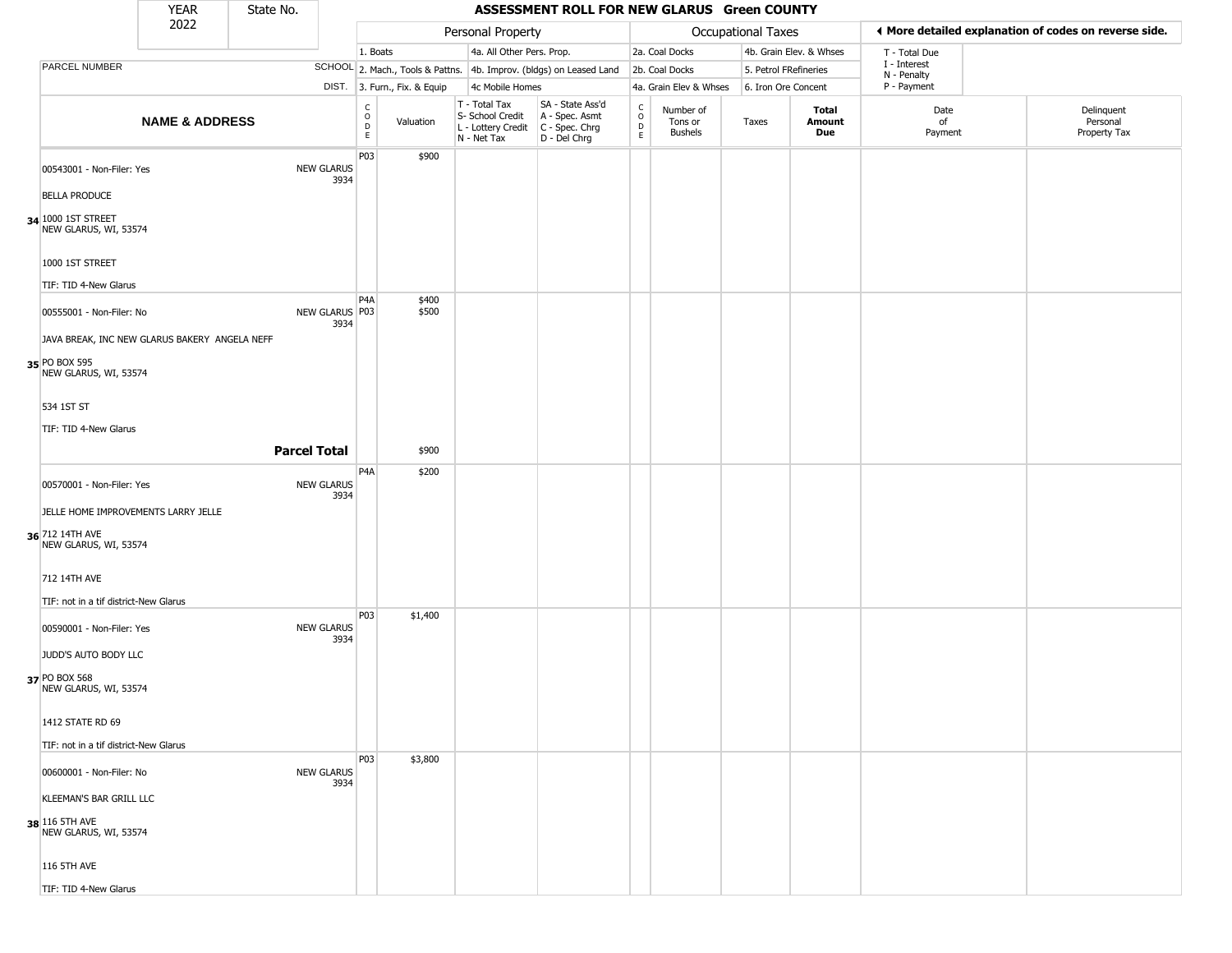|                                                                                 | <b>YEAR</b>               | State No.           |                           |                                            |                        |                                                                                         | ASSESSMENT ROLL FOR NEW GLARUS Green COUNTY                         |                                   |                                        |                    |                               |                             |                                                       |
|---------------------------------------------------------------------------------|---------------------------|---------------------|---------------------------|--------------------------------------------|------------------------|-----------------------------------------------------------------------------------------|---------------------------------------------------------------------|-----------------------------------|----------------------------------------|--------------------|-------------------------------|-----------------------------|-------------------------------------------------------|
|                                                                                 | 2022                      |                     |                           |                                            |                        | Personal Property                                                                       |                                                                     |                                   |                                        | Occupational Taxes |                               |                             | ◀ More detailed explanation of codes on reverse side. |
|                                                                                 |                           |                     |                           | 1. Boats                                   |                        | 4a. All Other Pers. Prop.                                                               |                                                                     |                                   | 2a. Coal Docks                         |                    | 4b. Grain Elev. & Whses       | T - Total Due               |                                                       |
| PARCEL NUMBER                                                                   |                           |                     |                           |                                            |                        |                                                                                         | SCHOOL 2. Mach., Tools & Pattns. 4b. Improv. (bldgs) on Leased Land |                                   | 2b. Coal Docks                         |                    | 5. Petrol FRefineries         | I - Interest<br>N - Penalty |                                                       |
|                                                                                 |                           |                     | DIST.                     |                                            | 3. Furn., Fix. & Equip | 4c Mobile Homes                                                                         |                                                                     |                                   | 4a. Grain Elev & Whses                 |                    | 6. Iron Ore Concent           | P - Payment                 |                                                       |
|                                                                                 | <b>NAME &amp; ADDRESS</b> |                     |                           | $\begin{array}{c} C \\ 0 \\ E \end{array}$ | Valuation              | T - Total Tax<br>S- School Credit<br>L - Lottery Credit   C - Spec. Chrg<br>N - Net Tax | SA - State Ass'd<br>A - Spec. Asmt<br>D - Del Chrg                  | $\mathsf{C}$<br>$\circ$<br>D<br>E | Number of<br>Tons or<br><b>Bushels</b> | Taxes              | <b>Total</b><br>Amount<br>Due | Date<br>of<br>Payment       | Delinquent<br>Personal<br>Property Tax                |
| 00602001 - Non-Filer: Yes                                                       |                           |                     | <b>NEW GLARUS</b><br>3934 | P03                                        | \$4,000                |                                                                                         |                                                                     |                                   |                                        |                    |                               |                             |                                                       |
| JRW APARTMENTS TREVOR GILSON                                                    |                           |                     |                           |                                            |                        |                                                                                         |                                                                     |                                   |                                        |                    |                               |                             |                                                       |
| 39 420 ALVIN ST<br>BLANCHARDVILLE, WI, 53516                                    |                           |                     |                           |                                            |                        |                                                                                         |                                                                     |                                   |                                        |                    |                               |                             |                                                       |
| 1000 8TH ST                                                                     |                           |                     |                           |                                            |                        |                                                                                         |                                                                     |                                   |                                        |                    |                               |                             |                                                       |
| TIF: not in a tif district-New Glarus                                           |                           |                     |                           |                                            |                        |                                                                                         |                                                                     |                                   |                                        |                    |                               |                             |                                                       |
| 00620001 - Non-Filer: No                                                        |                           |                     | <b>NEW GLARUS</b><br>3934 | P <sub>4</sub> A                           | \$1,700                |                                                                                         |                                                                     |                                   |                                        |                    |                               |                             |                                                       |
| LAMAR ADVERTISING OF JANESVILLE                                                 |                           |                     |                           |                                            |                        |                                                                                         |                                                                     |                                   |                                        |                    |                               |                             |                                                       |
| 40 PO BOX 66338<br>BATON ROUGE, LA, 70896                                       |                           |                     |                           |                                            |                        |                                                                                         |                                                                     |                                   |                                        |                    |                               |                             |                                                       |
| VARIOUS                                                                         |                           |                     |                           |                                            |                        |                                                                                         |                                                                     |                                   |                                        |                    |                               |                             |                                                       |
| TIF: not in a tif district-New Glarus                                           |                           |                     |                           |                                            |                        |                                                                                         |                                                                     |                                   |                                        |                    |                               |                             |                                                       |
| 00660001 - Non-Filer: No                                                        |                           |                     | NEW GLARUS P03<br>3934    | P <sub>4</sub> A                           | \$100<br>\$800         |                                                                                         |                                                                     |                                   |                                        |                    |                               |                             |                                                       |
| LUEDTKE-STORM-MACKEY CHIROPRACTIC CLINIC, SC AKA LSM<br>CHIROPRACTIC CLINIC, SC |                           |                     |                           |                                            |                        |                                                                                         |                                                                     |                                   |                                        |                    |                               |                             |                                                       |
| 41 105 CLARMAR DR<br>SUN PRAIRIE, WI, 53590                                     |                           |                     |                           |                                            |                        |                                                                                         |                                                                     |                                   |                                        |                    |                               |                             |                                                       |
| 700 HWY 69 SOUTH                                                                |                           |                     |                           |                                            |                        |                                                                                         |                                                                     |                                   |                                        |                    |                               |                             |                                                       |
| TIF: not in a tif district-New Glarus                                           |                           |                     |                           |                                            |                        |                                                                                         |                                                                     |                                   |                                        |                    |                               |                             |                                                       |
|                                                                                 |                           | <b>Parcel Total</b> |                           |                                            | \$900                  |                                                                                         |                                                                     |                                   |                                        |                    |                               |                             |                                                       |
| 00700011 - Non-Filer: Yes                                                       |                           |                     | <b>NEW GLARUS</b><br>3934 | P03                                        | \$1,100                |                                                                                         |                                                                     |                                   |                                        |                    |                               |                             |                                                       |
| MARGARET L. MADDEN                                                              |                           |                     |                           |                                            |                        |                                                                                         |                                                                     |                                   |                                        |                    |                               |                             |                                                       |
| 42 7118 LONGMEADOW RD<br>MADISON, WI, 53717                                     |                           |                     |                           |                                            |                        |                                                                                         |                                                                     |                                   |                                        |                    |                               |                             |                                                       |
| 401 2ND ST                                                                      |                           |                     |                           |                                            |                        |                                                                                         |                                                                     |                                   |                                        |                    |                               |                             |                                                       |
| TIF: TID 4-New Glarus                                                           |                           |                     |                           |                                            |                        |                                                                                         |                                                                     |                                   |                                        |                    |                               |                             |                                                       |
| 00704001 - Non-Filer: No                                                        |                           |                     | <b>NEW GLARUS</b><br>3934 | P03                                        | \$2,300                |                                                                                         |                                                                     |                                   |                                        |                    |                               |                             |                                                       |
| SSM HEALTH-MONROE CLINIC                                                        |                           |                     |                           |                                            |                        |                                                                                         |                                                                     |                                   |                                        |                    |                               |                             |                                                       |
| 43 515 22ND AVE<br>MONROE, WI, 53566                                            |                           |                     |                           |                                            |                        |                                                                                         |                                                                     |                                   |                                        |                    |                               |                             |                                                       |
| 1800 2ND ST                                                                     |                           |                     |                           |                                            |                        |                                                                                         |                                                                     |                                   |                                        |                    |                               |                             |                                                       |

TIF: not in a tif district-New Glarus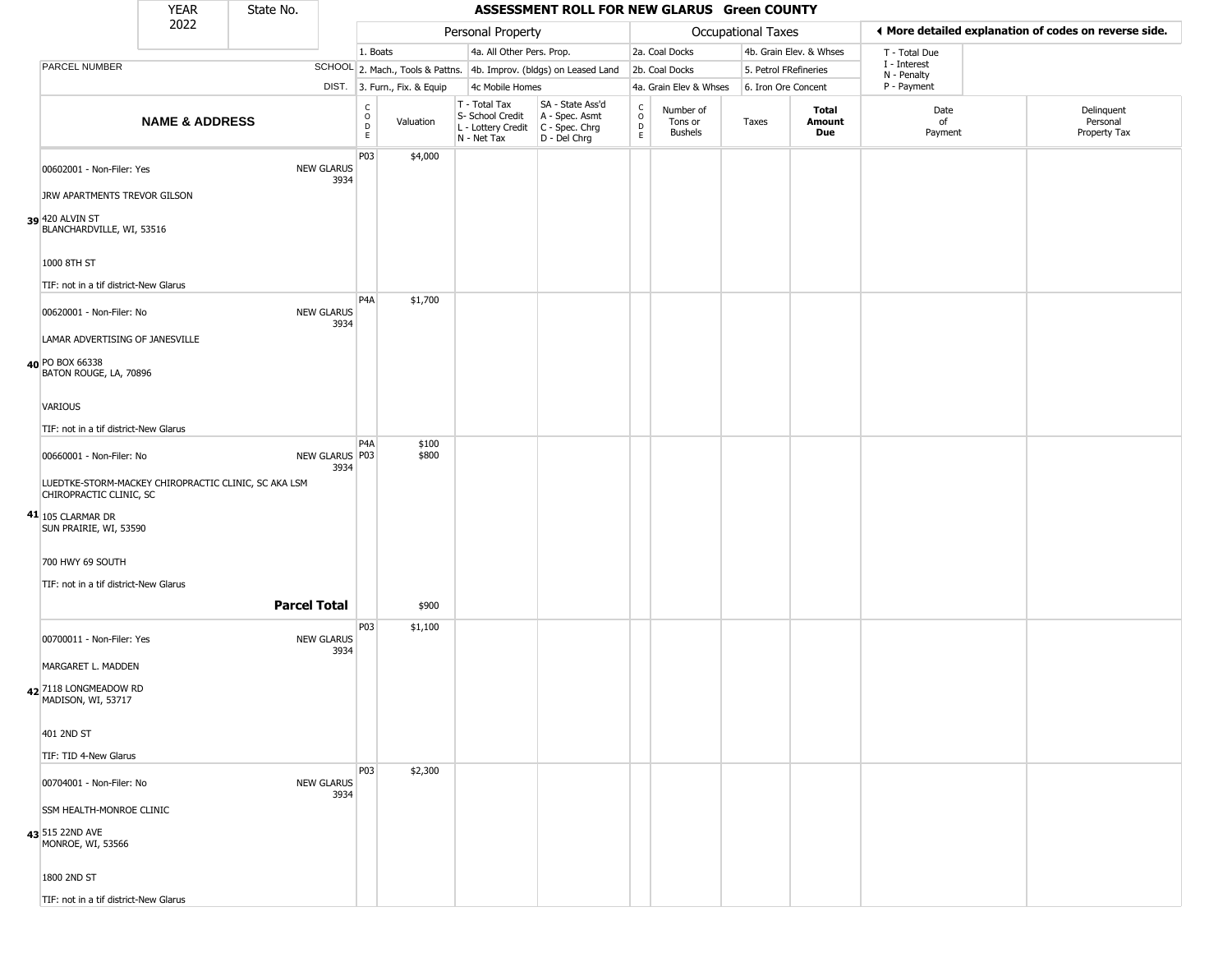|                                                       | <b>YEAR</b>                                                            | State No.                 |                                                |                              |                                                                        | ASSESSMENT ROLL FOR NEW GLARUS Green COUNTY                          |                                              |                                        |                       |                         |                             |                                                       |
|-------------------------------------------------------|------------------------------------------------------------------------|---------------------------|------------------------------------------------|------------------------------|------------------------------------------------------------------------|----------------------------------------------------------------------|----------------------------------------------|----------------------------------------|-----------------------|-------------------------|-----------------------------|-------------------------------------------------------|
|                                                       | 2022                                                                   |                           |                                                |                              | Personal Property                                                      |                                                                      |                                              |                                        | Occupational Taxes    |                         |                             | ♦ More detailed explanation of codes on reverse side. |
|                                                       |                                                                        |                           | 1. Boats                                       |                              | 4a. All Other Pers. Prop.                                              |                                                                      |                                              | 2a. Coal Docks                         |                       | 4b. Grain Elev. & Whses | T - Total Due               |                                                       |
| PARCEL NUMBER                                         |                                                                        |                           |                                                |                              |                                                                        | SCHOOL 2. Mach., Tools & Pattns. 4b. Improv. (bldgs) on Leased Land  |                                              | 2b. Coal Docks                         | 5. Petrol FRefineries |                         | I - Interest<br>N - Penalty |                                                       |
|                                                       |                                                                        |                           |                                                | DIST. 3. Furn., Fix. & Equip | 4c Mobile Homes                                                        |                                                                      |                                              | 4a. Grain Elev & Whses                 | 6. Iron Ore Concent   |                         | P - Payment                 |                                                       |
|                                                       | <b>NAME &amp; ADDRESS</b>                                              |                           | $\begin{matrix} 0 \\ 0 \\ D \end{matrix}$<br>E | Valuation                    | T - Total Tax<br>S- School Credit<br>L - Lottery Credit<br>N - Net Tax | SA - State Ass'd<br>A - Spec. Asmt<br>C - Spec. Chrg<br>D - Del Chrg | $\int_{0}^{c}$<br>$\mathsf D$<br>$\mathsf E$ | Number of<br>Tons or<br><b>Bushels</b> | Taxes                 | Total<br>Amount<br>Due  | Date<br>of<br>Payment       | Delinquent<br>Personal<br>Property Tax                |
| 00705001 - Non-Filer: No                              |                                                                        | NEW GLARUS P03<br>3934    | P <sub>4</sub> A                               | \$100<br>\$3,200             |                                                                        |                                                                      |                                              |                                        |                       |                         |                             |                                                       |
|                                                       | MOSHER INSURANCE SERVICES, INC SCOTT MOSHER                            |                           |                                                |                              |                                                                        |                                                                      |                                              |                                        |                       |                         |                             |                                                       |
| 44 127 W 8TH ST<br>MONROE, WI, 53566                  |                                                                        |                           |                                                |                              |                                                                        |                                                                      |                                              |                                        |                       |                         |                             |                                                       |
| 513 FIRST ST<br>TIF: not in a tif district-New Glarus |                                                                        |                           |                                                |                              |                                                                        |                                                                      |                                              |                                        |                       |                         |                             |                                                       |
|                                                       |                                                                        | <b>Parcel Total</b>       |                                                | \$3,300                      |                                                                        |                                                                      |                                              |                                        |                       |                         |                             |                                                       |
| 00720001 - Non-Filer: No                              |                                                                        | <b>NEW GLARUS</b><br>3934 | P03                                            | \$200                        |                                                                        |                                                                      |                                              |                                        |                       |                         |                             |                                                       |
| MILFORD, CT, 06461                                    | QUADIENT INC FKA NEOPOST USA, INC TAX DEPT<br>45 478 WHEELERS FARMS RD |                           |                                                |                              |                                                                        |                                                                      |                                              |                                        |                       |                         |                             |                                                       |
| 501 FIRST ST                                          |                                                                        |                           |                                                |                              |                                                                        |                                                                      |                                              |                                        |                       |                         |                             |                                                       |
| TIF: not in a tif district-New Glarus                 |                                                                        |                           |                                                |                              |                                                                        |                                                                      |                                              |                                        |                       |                         |                             |                                                       |
| 00732001 - Non-Filer: Yes                             |                                                                        | NEW GLARUS   P03<br>3934  | P <sub>4</sub> A                               | \$900<br>\$1,400             |                                                                        |                                                                      |                                              |                                        |                       |                         |                             |                                                       |
| SHUBH Self Service Inc DBA NGPB MART                  |                                                                        |                           |                                                |                              |                                                                        |                                                                      |                                              |                                        |                       |                         |                             |                                                       |
| 46 PO BOX 164<br>NEW GLARUS, WI, 53574                |                                                                        |                           |                                                |                              |                                                                        |                                                                      |                                              |                                        |                       |                         |                             |                                                       |
| 619 STATE HWY 69                                      |                                                                        |                           |                                                |                              |                                                                        |                                                                      |                                              |                                        |                       |                         |                             |                                                       |
| TIF: TID 4-New Glarus                                 |                                                                        |                           |                                                |                              |                                                                        |                                                                      |                                              |                                        |                       |                         |                             |                                                       |
|                                                       |                                                                        | <b>Parcel Total</b>       |                                                | \$2,300                      |                                                                        |                                                                      |                                              |                                        |                       |                         |                             |                                                       |
| 00740001 - Non-Filer: No                              |                                                                        | <b>NEW GLARUS</b><br>3934 | Stat<br>e<br>Ass                               | \$0                          |                                                                        |                                                                      |                                              |                                        |                       |                         |                             |                                                       |
| NEW GLARUS BREWING CO DEB CAREY                       |                                                                        |                           | ess<br>ed                                      |                              |                                                                        |                                                                      |                                              |                                        |                       |                         |                             |                                                       |
| 47 PO BOX 759<br>NEW GLARUS, WI, 53574-0759           |                                                                        |                           |                                                |                              |                                                                        |                                                                      |                                              |                                        |                       |                         |                             |                                                       |
| 119 COUNTY RD W                                       |                                                                        |                           |                                                |                              |                                                                        |                                                                      |                                              |                                        |                       |                         |                             |                                                       |
| TIF: not in a tif district-New Glarus                 |                                                                        |                           |                                                |                              |                                                                        |                                                                      |                                              |                                        |                       |                         |                             |                                                       |
|                                                       | NEW GLARUS e<br>00745001 - Non-Filer: No                               |                           | Stat<br>3934 Ass                               | \$0                          |                                                                        |                                                                      |                                              |                                        |                       |                         |                             |                                                       |
| NEW GLARUS BREWING CO                                 |                                                                        |                           | ess<br>ed                                      |                              |                                                                        |                                                                      |                                              |                                        |                       |                         |                             |                                                       |
| 48 PO BOX 759<br>NEW GLARUS, WI, 53574-0759           |                                                                        |                           |                                                |                              |                                                                        |                                                                      |                                              |                                        |                       |                         |                             |                                                       |
| 2400 STATE RD 69                                      |                                                                        |                           |                                                |                              |                                                                        |                                                                      |                                              |                                        |                       |                         |                             |                                                       |
| TIF: TID 3-New Glarus                                 |                                                                        |                           |                                                |                              |                                                                        |                                                                      |                                              |                                        |                       |                         |                             |                                                       |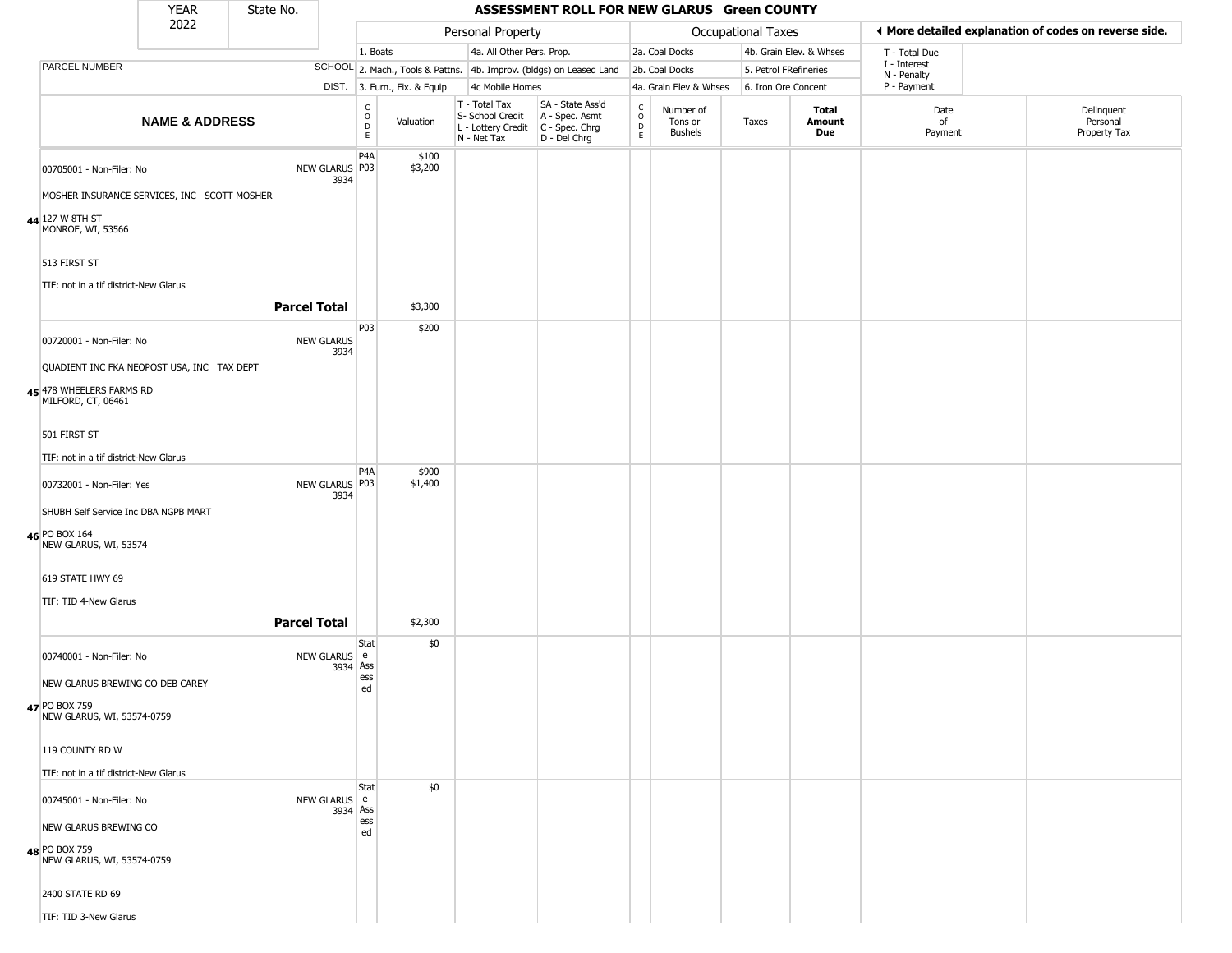|                                         | <b>YEAR</b>                                     | State No. |                           |                         |                              |                                                                        | ASSESSMENT ROLL FOR NEW GLARUS Green COUNTY                          |                                                 |                                        |                       |                         |                             |                                                       |
|-----------------------------------------|-------------------------------------------------|-----------|---------------------------|-------------------------|------------------------------|------------------------------------------------------------------------|----------------------------------------------------------------------|-------------------------------------------------|----------------------------------------|-----------------------|-------------------------|-----------------------------|-------------------------------------------------------|
|                                         | 2022                                            |           |                           |                         |                              | Personal Property                                                      |                                                                      |                                                 |                                        | Occupational Taxes    |                         |                             | ♦ More detailed explanation of codes on reverse side. |
|                                         |                                                 |           |                           | 1. Boats                |                              |                                                                        | 4a. All Other Pers. Prop.                                            |                                                 | 2a. Coal Docks                         |                       | 4b. Grain Elev. & Whses | T - Total Due               |                                                       |
| PARCEL NUMBER                           |                                                 |           |                           |                         |                              |                                                                        | SCHOOL 2. Mach., Tools & Pattns. 4b. Improv. (bldgs) on Leased Land  |                                                 | 2b. Coal Docks                         | 5. Petrol FRefineries |                         | I - Interest<br>N - Penalty |                                                       |
|                                         |                                                 |           |                           |                         | DIST. 3. Furn., Fix. & Equip | 4c Mobile Homes                                                        |                                                                      |                                                 | 4a. Grain Elev & Whses                 | 6. Iron Ore Concent   |                         | P - Payment                 |                                                       |
|                                         | <b>NAME &amp; ADDRESS</b>                       |           |                           | $\frac{c}{0}$<br>D<br>E | Valuation                    | T - Total Tax<br>S- School Credit<br>L - Lottery Credit<br>N - Net Tax | SA - State Ass'd<br>A - Spec. Asmt<br>C - Spec. Chrg<br>D - Del Chrg | $\begin{array}{c} C \\ O \\ D \\ E \end{array}$ | Number of<br>Tons or<br><b>Bushels</b> | Taxes                 | Total<br>Amount<br>Due  | Date<br>of<br>Payment       | Delinquent<br>Personal<br>Property Tax                |
| 00750001 - Non-Filer: No                |                                                 |           | <b>NEW GLARUS</b><br>3934 | P03                     | \$100                        |                                                                        |                                                                      |                                                 |                                        |                       |                         |                             |                                                       |
|                                         | NEW GLARUS CONCRETE BOB PERNOT                  |           |                           |                         |                              |                                                                        |                                                                      |                                                 |                                        |                       |                         |                             |                                                       |
| 49 PO BOX 798<br>NEW GLARUS, WI, 53574  |                                                 |           |                           |                         |                              |                                                                        |                                                                      |                                                 |                                        |                       |                         |                             |                                                       |
| 300 5TH AVE                             |                                                 |           |                           |                         |                              |                                                                        |                                                                      |                                                 |                                        |                       |                         |                             |                                                       |
|                                         | TIF: not in a tif district-New Glarus           |           |                           |                         |                              |                                                                        |                                                                      |                                                 |                                        |                       |                         |                             |                                                       |
| 00780001 - Non-Filer: No                |                                                 |           | NEW GLARUS   e            | Stat<br>3934 Ass        | \$0                          |                                                                        |                                                                      |                                                 |                                        |                       |                         |                             |                                                       |
| LSI INC NEW GLARUS                      |                                                 |           |                           | ess<br>ed               |                              |                                                                        |                                                                      |                                                 |                                        |                       |                         |                             |                                                       |
| 50 PO BOX 397<br>MINONG, WI, 54859-0397 |                                                 |           |                           |                         |                              |                                                                        |                                                                      |                                                 |                                        |                       |                         |                             |                                                       |
| 200 INDUSTRIAL DR                       |                                                 |           |                           |                         |                              |                                                                        |                                                                      |                                                 |                                        |                       |                         |                             |                                                       |
|                                         | TIF: not in a tif district-New Glarus           |           |                           |                         |                              |                                                                        |                                                                      |                                                 |                                        |                       |                         |                             |                                                       |
| 00800001 - Non-Filer: No                |                                                 |           | NEW GLARUS P03<br>3934    | P4A                     | \$200<br>\$6,800             |                                                                        |                                                                      |                                                 |                                        |                       |                         |                             |                                                       |
|                                         | STEINBOCK, LLC DBA NEW GLARUS HOTEL MIKE NEVIL  |           |                           |                         |                              |                                                                        |                                                                      |                                                 |                                        |                       |                         |                             |                                                       |
| 51 100 6TH AVE<br>NEW GLARUS, WI, 53574 |                                                 |           |                           |                         |                              |                                                                        |                                                                      |                                                 |                                        |                       |                         |                             |                                                       |
| 100 6TH AVE                             |                                                 |           |                           |                         |                              |                                                                        |                                                                      |                                                 |                                        |                       |                         |                             |                                                       |
| TIF: TID 4-New Glarus                   |                                                 |           |                           |                         |                              |                                                                        |                                                                      |                                                 |                                        |                       |                         |                             |                                                       |
|                                         |                                                 |           | <b>Parcel Total</b>       |                         | \$7,000                      |                                                                        |                                                                      |                                                 |                                        |                       |                         |                             |                                                       |
|                                         |                                                 |           |                           | P4A                     | \$8,400                      |                                                                        |                                                                      |                                                 |                                        |                       |                         |                             |                                                       |
| 00820001 - Non-Filer: Yes               |                                                 |           | <b>NEW GLARUS</b><br>3934 |                         |                              |                                                                        |                                                                      |                                                 |                                        |                       |                         |                             |                                                       |
|                                         | SYMDON CHRYSLER DODGE JEEP RAM SYMDON AUTO, INC |           |                           |                         |                              |                                                                        |                                                                      |                                                 |                                        |                       |                         |                             |                                                       |
| 52 1401 2ND ST<br>NEW GLARUS, WI, 53574 |                                                 |           |                           |                         |                              |                                                                        |                                                                      |                                                 |                                        |                       |                         |                             |                                                       |
| 1401 2ND ST                             |                                                 |           |                           |                         |                              |                                                                        |                                                                      |                                                 |                                        |                       |                         |                             |                                                       |
|                                         | TIF: not in a tif district-New Glarus           |           |                           |                         |                              |                                                                        |                                                                      |                                                 |                                        |                       |                         |                             |                                                       |
| 00825001 - Non-Filer: No                |                                                 |           | <b>NEW GLARUS</b>         | P03                     | \$1,100                      |                                                                        |                                                                      |                                                 |                                        |                       |                         |                             |                                                       |
|                                         | NEW GLARUS PHARMACY MD GROUP LLC                |           | 3934                      |                         |                              |                                                                        |                                                                      |                                                 |                                        |                       |                         |                             |                                                       |
| 53 333 LOWVILLE RD<br>RIO, WI, 53960    |                                                 |           |                           |                         |                              |                                                                        |                                                                      |                                                 |                                        |                       |                         |                             |                                                       |
| 1101 STATE HWY 69                       |                                                 |           |                           |                         |                              |                                                                        |                                                                      |                                                 |                                        |                       |                         |                             |                                                       |
|                                         | TIF: not in a tif district-New Glarus           |           |                           |                         |                              |                                                                        |                                                                      |                                                 |                                        |                       |                         |                             |                                                       |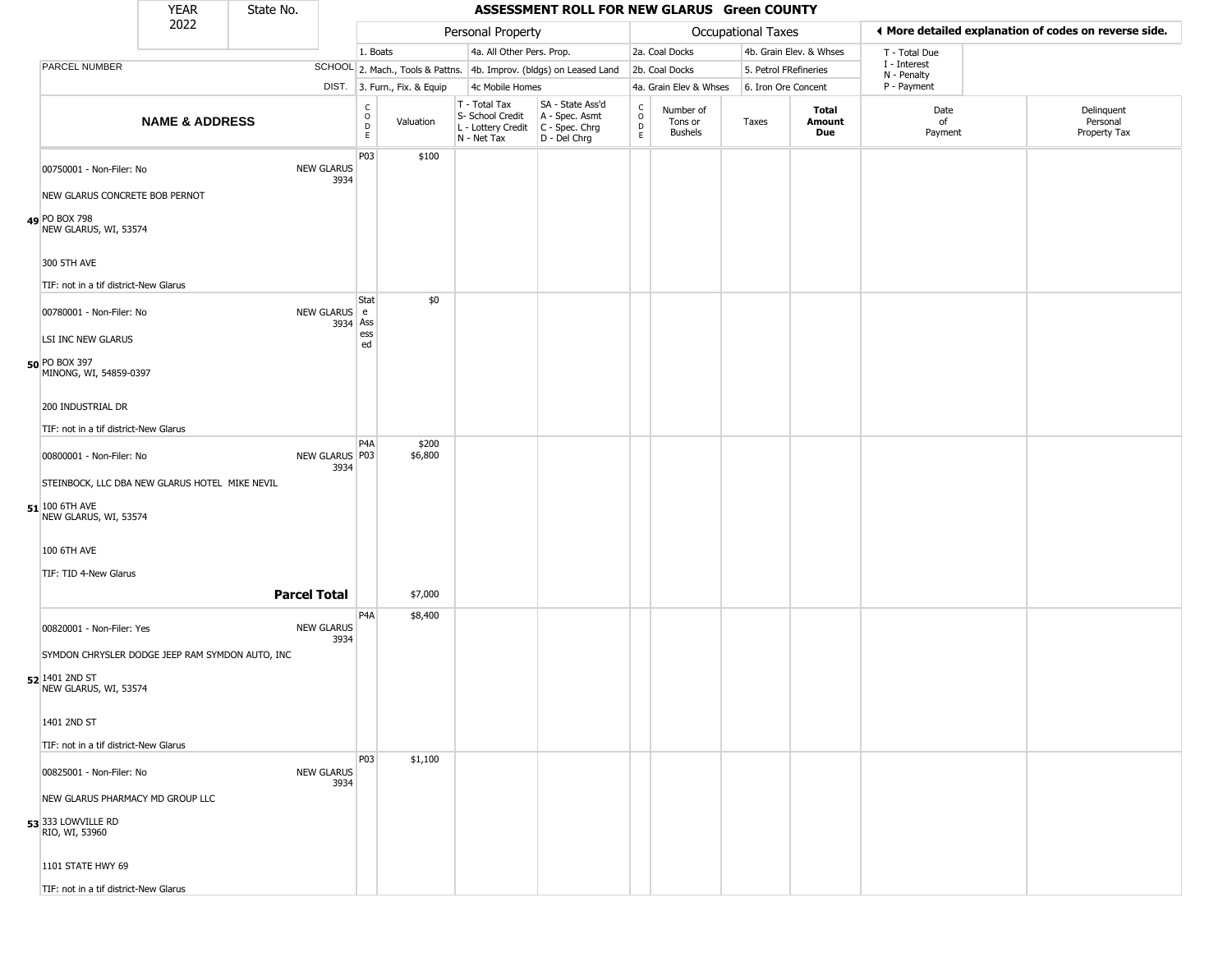|                                                        | <b>YEAR</b>               | State No.           |                           |                                   |                              |                                                                                       | ASSESSMENT ROLL FOR NEW GLARUS Green COUNTY                         |                                                 |                                        |                       |                         |                             |                                                       |  |
|--------------------------------------------------------|---------------------------|---------------------|---------------------------|-----------------------------------|------------------------------|---------------------------------------------------------------------------------------|---------------------------------------------------------------------|-------------------------------------------------|----------------------------------------|-----------------------|-------------------------|-----------------------------|-------------------------------------------------------|--|
|                                                        | 2022                      |                     |                           |                                   |                              | Personal Property                                                                     |                                                                     |                                                 |                                        | Occupational Taxes    |                         |                             | ♦ More detailed explanation of codes on reverse side. |  |
|                                                        |                           |                     |                           | 1. Boats                          |                              | 4a. All Other Pers. Prop.                                                             |                                                                     |                                                 | 2a. Coal Docks                         |                       | 4b. Grain Elev. & Whses | T - Total Due               |                                                       |  |
| PARCEL NUMBER                                          |                           |                     |                           |                                   |                              |                                                                                       | SCHOOL 2. Mach., Tools & Pattns. 4b. Improv. (bldgs) on Leased Land |                                                 | 2b. Coal Docks                         | 5. Petrol FRefineries |                         | I - Interest<br>N - Penalty |                                                       |  |
|                                                        |                           |                     |                           |                                   | DIST. 3. Furn., Fix. & Equip | 4c Mobile Homes                                                                       |                                                                     |                                                 | 4a. Grain Elev & Whses                 | 6. Iron Ore Concent   |                         | P - Payment                 |                                                       |  |
|                                                        | <b>NAME &amp; ADDRESS</b> |                     |                           | $\frac{C}{O}$<br>D<br>$\mathsf E$ | Valuation                    | T - Total Tax<br>S- School Credit<br>L - Lottery Credit C - Spec. Chrg<br>N - Net Tax | SA - State Ass'd<br>A - Spec. Asmt<br>D - Del Chrg                  | C<br>$\mathsf O$<br>$\mathsf{D}$<br>$\mathsf E$ | Number of<br>Tons or<br><b>Bushels</b> | Taxes                 | Total<br>Amount<br>Due  | Date<br>of<br>Payment       | Delinquent<br>Personal<br>Property Tax                |  |
| 00830001 - Non-Filer: Yes                              |                           |                     | NEW GLARUS P03            | P <sub>4</sub> A                  | \$200<br>\$3,900             |                                                                                       |                                                                     |                                                 |                                        |                       |                         |                             |                                                       |  |
| COUNTRY VIEW VET SERVICE EMILY LEUTHNER                |                           |                     | 3934                      |                                   |                              |                                                                                       |                                                                     |                                                 |                                        |                       |                         |                             |                                                       |  |
| 54 1106 STATE RD 69<br>NEW GLARUS, WI, 53574           |                           |                     |                           |                                   |                              |                                                                                       |                                                                     |                                                 |                                        |                       |                         |                             |                                                       |  |
| 1106 HWY 69 SOUTH                                      |                           |                     |                           |                                   |                              |                                                                                       |                                                                     |                                                 |                                        |                       |                         |                             |                                                       |  |
| TIF: not in a tif district-New Glarus                  |                           | <b>Parcel Total</b> |                           |                                   | \$4,100                      |                                                                                       |                                                                     |                                                 |                                        |                       |                         |                             |                                                       |  |
| 00840001 - Non-Filer: No                               |                           |                     | <b>NEW GLARUS</b>         | P4A                               | \$100                        |                                                                                       |                                                                     |                                                 |                                        |                       |                         |                             |                                                       |  |
| NEW GLARUS WELDING LLC BROCK REESON                    |                           |                     | 3934                      |                                   |                              |                                                                                       |                                                                     |                                                 |                                        |                       |                         |                             |                                                       |  |
| 55 319 4TH AVE PO BOX 36<br>NEW GLARUS, WI, 53574      |                           |                     |                           |                                   |                              |                                                                                       |                                                                     |                                                 |                                        |                       |                         |                             |                                                       |  |
| 319 4TH AVE                                            |                           |                     |                           |                                   |                              |                                                                                       |                                                                     |                                                 |                                        |                       |                         |                             |                                                       |  |
| TIF: not in a tif district-New Glarus                  |                           |                     |                           |                                   |                              |                                                                                       |                                                                     |                                                 |                                        |                       |                         |                             |                                                       |  |
| 00850001 - Non-Filer: Yes                              |                           |                     | NEW GLARUS P03<br>3934    | P <sub>4</sub> A                  | \$500<br>\$1,700             |                                                                                       |                                                                     |                                                 |                                        |                       |                         |                             |                                                       |  |
| NEWS PUBLISHING CO, INC                                |                           |                     |                           |                                   |                              |                                                                                       |                                                                     |                                                 |                                        |                       |                         |                             |                                                       |  |
| 56 1126 MILLS PO BOX 286<br>BLACK EARTH, WI, 53515     |                           |                     |                           |                                   |                              |                                                                                       |                                                                     |                                                 |                                        |                       |                         |                             |                                                       |  |
| 407 2ND ST                                             |                           |                     |                           |                                   |                              |                                                                                       |                                                                     |                                                 |                                        |                       |                         |                             |                                                       |  |
| TIF: TID 4-New Glarus                                  |                           |                     |                           |                                   |                              |                                                                                       |                                                                     |                                                 |                                        |                       |                         |                             |                                                       |  |
|                                                        |                           | <b>Parcel Total</b> |                           | P4A                               | \$2,200<br>\$1,100           |                                                                                       |                                                                     |                                                 |                                        |                       |                         |                             |                                                       |  |
| 00870001 - Non-Filer: Yes                              |                           |                     | NEW GLARUS P03<br>3934    |                                   | \$16,100                     |                                                                                       |                                                                     |                                                 |                                        |                       |                         |                             |                                                       |  |
| HBT Enterprises LLC DBA OTT HAUS PUB & GRILL           |                           |                     |                           |                                   |                              |                                                                                       |                                                                     |                                                 |                                        |                       |                         |                             |                                                       |  |
| <b>57 N9694 STATE ROAD 69</b><br>NEW GLARUS, WI, 53574 |                           |                     |                           |                                   |                              |                                                                                       |                                                                     |                                                 |                                        |                       |                         |                             |                                                       |  |
| 406 2ND ST                                             |                           |                     |                           |                                   |                              |                                                                                       |                                                                     |                                                 |                                        |                       |                         |                             |                                                       |  |
| TIF: TID 4-New Glarus                                  |                           |                     |                           |                                   |                              |                                                                                       |                                                                     |                                                 |                                        |                       |                         |                             |                                                       |  |
|                                                        |                           | <b>Parcel Total</b> |                           |                                   | \$17,200                     |                                                                                       |                                                                     |                                                 |                                        |                       |                         |                             |                                                       |  |
| 00880001 - Non-Filer: Yes                              |                           |                     | <b>NEW GLARUS</b><br>3934 | P03                               | \$9,800                      |                                                                                       |                                                                     |                                                 |                                        |                       |                         |                             |                                                       |  |
| <b>GRAYHAWK LEASING, LLC</b>                           |                           |                     |                           |                                   |                              |                                                                                       |                                                                     |                                                 |                                        |                       |                         |                             |                                                       |  |
| <b>58</b> 1412 MAIN ST STE 1500<br>DALLAS, TX, 75202   |                           |                     |                           |                                   |                              |                                                                                       |                                                                     |                                                 |                                        |                       |                         |                             |                                                       |  |
| VARIOUS                                                |                           |                     |                           |                                   |                              |                                                                                       |                                                                     |                                                 |                                        |                       |                         |                             |                                                       |  |
| TIF: not in a tif district-New Glarus                  |                           |                     |                           |                                   |                              |                                                                                       |                                                                     |                                                 |                                        |                       |                         |                             |                                                       |  |

\_\_\_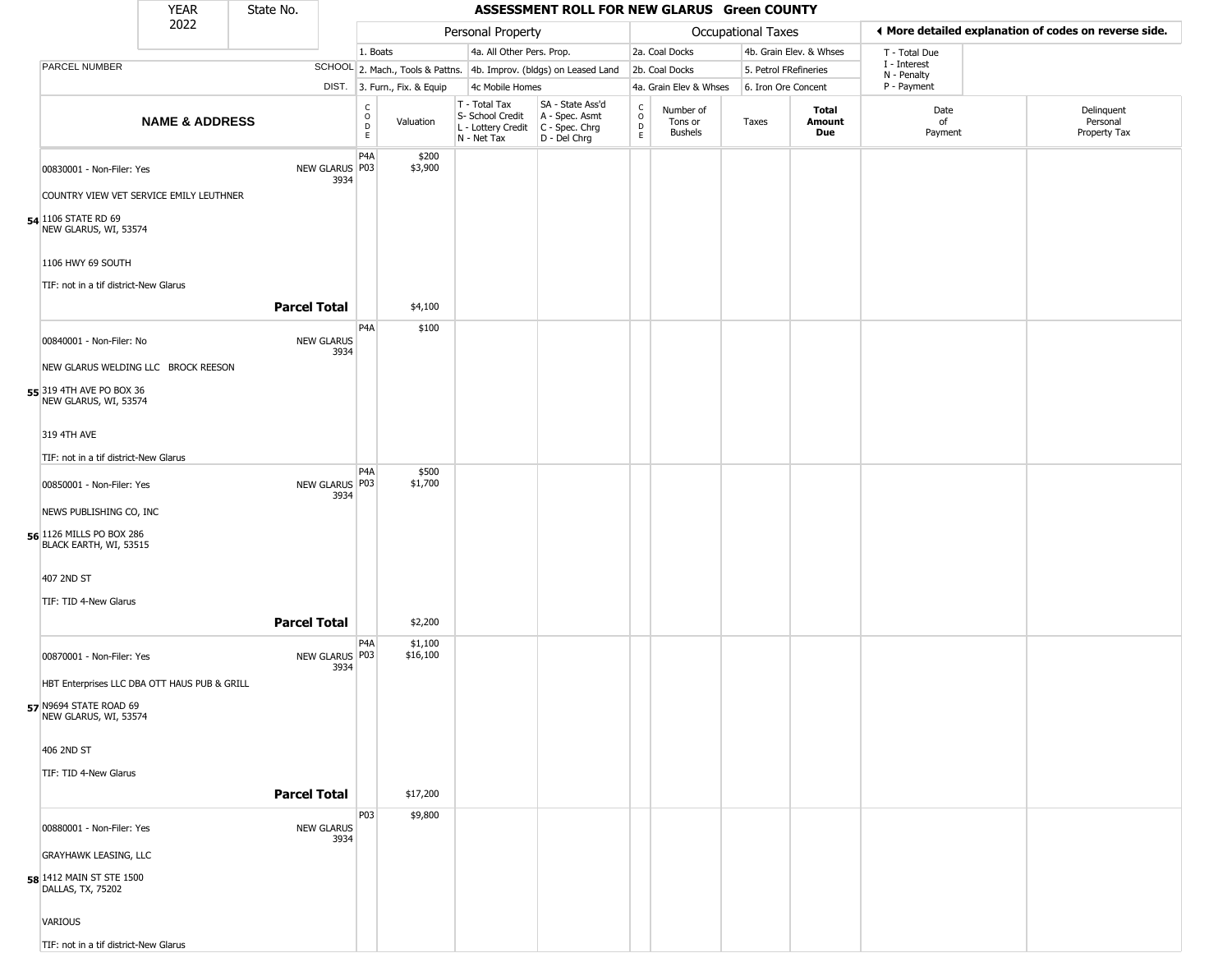|                                                  | <b>YEAR</b>                           | State No. |                           |                                                 |                              |                                                                        | ASSESSMENT ROLL FOR NEW GLARUS Green COUNTY                          |                        |                                        |                    |                         |                             |                                                       |
|--------------------------------------------------|---------------------------------------|-----------|---------------------------|-------------------------------------------------|------------------------------|------------------------------------------------------------------------|----------------------------------------------------------------------|------------------------|----------------------------------------|--------------------|-------------------------|-----------------------------|-------------------------------------------------------|
|                                                  | 2022                                  |           |                           |                                                 |                              | Personal Property                                                      |                                                                      |                        |                                        | Occupational Taxes |                         |                             | ◀ More detailed explanation of codes on reverse side. |
|                                                  |                                       |           |                           | 1. Boats                                        |                              | 4a. All Other Pers. Prop.                                              |                                                                      |                        | 2a. Coal Docks                         |                    | 4b. Grain Elev. & Whses | T - Total Due               |                                                       |
| PARCEL NUMBER                                    |                                       |           |                           |                                                 |                              |                                                                        | SCHOOL 2. Mach., Tools & Pattns. 4b. Improv. (bldgs) on Leased Land  |                        | 2b. Coal Docks                         |                    | 5. Petrol FRefineries   | I - Interest<br>N - Penalty |                                                       |
|                                                  |                                       |           |                           |                                                 | DIST. 3. Furn., Fix. & Equip | 4c Mobile Homes                                                        |                                                                      |                        | 4a. Grain Elev & Whses                 |                    | 6. Iron Ore Concent     | P - Payment                 |                                                       |
|                                                  | <b>NAME &amp; ADDRESS</b>             |           |                           | $\begin{array}{c} C \\ O \\ D \\ E \end{array}$ | Valuation                    | T - Total Tax<br>S- School Credit<br>L - Lottery Credit<br>N - Net Tax | SA - State Ass'd<br>A - Spec. Asmt<br>C - Spec. Chrg<br>D - Del Chrg | C<br>$\circ$<br>D<br>E | Number of<br>Tons or<br><b>Bushels</b> | Taxes              | Total<br>Amount<br>Due  | Date<br>of<br>Payment       | Delinquent<br>Personal<br>Property Tax                |
| 00928001 - Non-Filer: No                         |                                       |           | <b>NEW GLARUS</b><br>3934 | P03                                             | \$100                        |                                                                        |                                                                      |                        |                                        |                    |                         |                             |                                                       |
| PITNEY BOWES INC                                 |                                       |           |                           |                                                 |                              |                                                                        |                                                                      |                        |                                        |                    |                         |                             |                                                       |
| TAMPA, FL, 33609                                 | 59 5310 CYPRESS CENTER DR, STE 110    |           |                           |                                                 |                              |                                                                        |                                                                      |                        |                                        |                    |                         |                             |                                                       |
| 600 2ND AVE                                      |                                       |           |                           |                                                 |                              |                                                                        |                                                                      |                        |                                        |                    |                         |                             |                                                       |
|                                                  | TIF: not in a tif district-New Glarus |           |                           | P03                                             | \$700                        |                                                                        |                                                                      |                        |                                        |                    |                         |                             |                                                       |
| 00930001 - Non-Filer: No                         |                                       |           | <b>NEW GLARUS</b><br>3934 |                                                 |                              |                                                                        |                                                                      |                        |                                        |                    |                         |                             |                                                       |
|                                                  | PITNEY-BOWES-GLOBAL FINANCE SVCS LLC  |           |                           |                                                 |                              |                                                                        |                                                                      |                        |                                        |                    |                         |                             |                                                       |
| 60 5310 CYPRESS CTR DR # 110<br>TAMPA, FL, 33609 |                                       |           |                           |                                                 |                              |                                                                        |                                                                      |                        |                                        |                    |                         |                             |                                                       |
| 600 2ND AVE                                      |                                       |           |                           |                                                 |                              |                                                                        |                                                                      |                        |                                        |                    |                         |                             |                                                       |
|                                                  | TIF: not in a tif district-New Glarus |           |                           |                                                 |                              |                                                                        |                                                                      |                        |                                        |                    |                         |                             |                                                       |
|                                                  |                                       |           |                           | P <sub>4</sub> A                                | \$1,000<br>\$7,400           |                                                                        |                                                                      |                        |                                        |                    |                         |                             |                                                       |
| 00960001 - Non-Filer: Yes                        |                                       |           | NEW GLARUS P03<br>3934    |                                                 |                              |                                                                        |                                                                      |                        |                                        |                    |                         |                             |                                                       |
|                                                  | PUEMPEL'S OLDE TAVERN CHARLES BIGLER  |           |                           |                                                 |                              |                                                                        |                                                                      |                        |                                        |                    |                         |                             |                                                       |
| 61 PO BOX 508<br>NEW GLARUS, WI, 53574           |                                       |           |                           |                                                 |                              |                                                                        |                                                                      |                        |                                        |                    |                         |                             |                                                       |
| 18 6TH AVE                                       |                                       |           |                           |                                                 |                              |                                                                        |                                                                      |                        |                                        |                    |                         |                             |                                                       |
| TIF: TID 4-New Glarus                            |                                       |           |                           |                                                 |                              |                                                                        |                                                                      |                        |                                        |                    |                         |                             |                                                       |
|                                                  |                                       |           | <b>Parcel Total</b>       |                                                 | \$8,400                      |                                                                        |                                                                      |                        |                                        |                    |                         |                             |                                                       |
| 00990001 - Non-Filer: Yes                        |                                       |           | <b>NEW GLARUS</b><br>3934 | P03                                             | \$38,400                     |                                                                        |                                                                      |                        |                                        |                    |                         |                             |                                                       |
|                                                  | BURRESON'S MARKET, INC ROY'S MARKET   |           |                           |                                                 |                              |                                                                        |                                                                      |                        |                                        |                    |                         |                             |                                                       |
| 62 600 STATE RD 69<br>NEW GLARUS, WI, 53574      |                                       |           |                           |                                                 |                              |                                                                        |                                                                      |                        |                                        |                    |                         |                             |                                                       |
| 600 STATE RD 69                                  |                                       |           |                           |                                                 |                              |                                                                        |                                                                      |                        |                                        |                    |                         |                             |                                                       |
|                                                  | TIF: not in a tif district-New Glarus |           |                           |                                                 |                              |                                                                        |                                                                      |                        |                                        |                    |                         |                             |                                                       |
| 00992001 - Non-Filer: Yes                        |                                       |           | NEW GLARUS   P03<br>3934  | P4A                                             | \$1,900<br>\$3,000           |                                                                        |                                                                      |                        |                                        |                    |                         |                             |                                                       |
| RPM SALES LARRY KUBEHL                           |                                       |           |                           |                                                 |                              |                                                                        |                                                                      |                        |                                        |                    |                         |                             |                                                       |
| 63 98 STATE RD 69<br>NEW GLARUS, WI, 53574       |                                       |           |                           |                                                 |                              |                                                                        |                                                                      |                        |                                        |                    |                         |                             |                                                       |
| 98 STATE RD 69                                   |                                       |           |                           |                                                 |                              |                                                                        |                                                                      |                        |                                        |                    |                         |                             |                                                       |
|                                                  | TIF: not in a tif district-New Glarus |           |                           |                                                 |                              |                                                                        |                                                                      |                        |                                        |                    |                         |                             |                                                       |
|                                                  |                                       |           | <b>Parcel Total</b>       |                                                 | \$4,900                      |                                                                        |                                                                      |                        |                                        |                    |                         |                             |                                                       |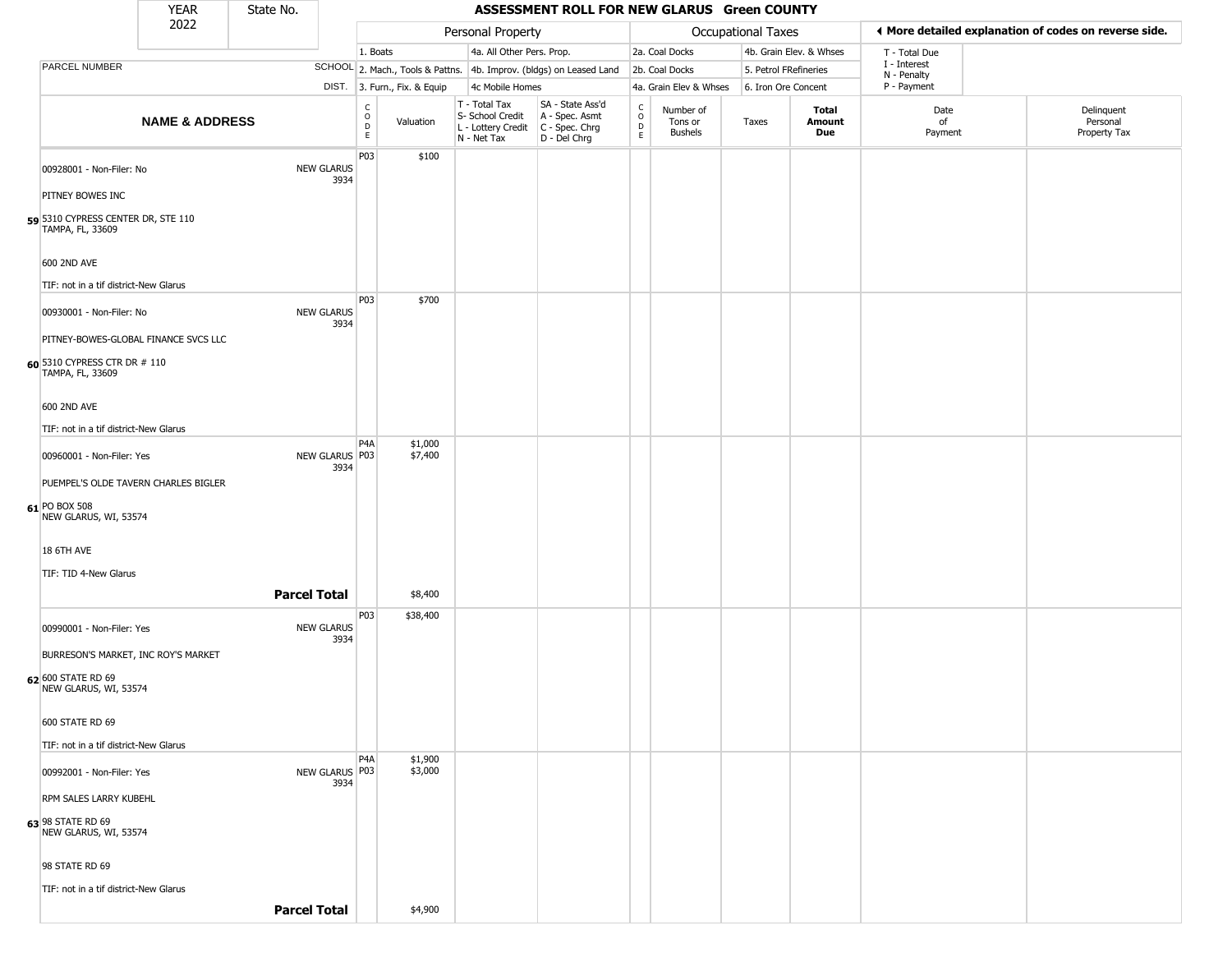|                                                                    | <b>YEAR</b>                                        | State No.           |                           |                                         |                              |                                                                                       | ASSESSMENT ROLL FOR NEW GLARUS Green COUNTY                         |                        |                                        |                       |                         |                             |                                                       |
|--------------------------------------------------------------------|----------------------------------------------------|---------------------|---------------------------|-----------------------------------------|------------------------------|---------------------------------------------------------------------------------------|---------------------------------------------------------------------|------------------------|----------------------------------------|-----------------------|-------------------------|-----------------------------|-------------------------------------------------------|
|                                                                    | 2022                                               |                     |                           |                                         |                              | Personal Property                                                                     |                                                                     |                        |                                        | Occupational Taxes    |                         |                             | ♦ More detailed explanation of codes on reverse side. |
|                                                                    |                                                    |                     |                           | 1. Boats                                |                              | 4a. All Other Pers. Prop.                                                             |                                                                     |                        | 2a. Coal Docks                         |                       | 4b. Grain Elev. & Whses | T - Total Due               |                                                       |
| PARCEL NUMBER                                                      |                                                    |                     |                           |                                         |                              |                                                                                       | SCHOOL 2. Mach., Tools & Pattns. 4b. Improv. (bldgs) on Leased Land |                        | 2b. Coal Docks                         | 5. Petrol FRefineries |                         | I - Interest<br>N - Penalty |                                                       |
|                                                                    |                                                    |                     |                           |                                         | DIST. 3. Furn., Fix. & Equip | 4c Mobile Homes                                                                       |                                                                     |                        | 4a. Grain Elev & Whses                 | 6. Iron Ore Concent   |                         | P - Payment                 |                                                       |
|                                                                    | <b>NAME &amp; ADDRESS</b>                          |                     |                           | $_{\rm o}^{\rm c}$<br>$\mathsf D$<br>E. | Valuation                    | T - Total Tax<br>S- School Credit<br>L - Lottery Credit C - Spec. Chrg<br>N - Net Tax | SA - State Ass'd<br>A - Spec. Asmt<br>D - Del Chrg                  | C<br>$\circ$<br>D<br>E | Number of<br>Tons or<br><b>Bushels</b> | Taxes                 | Total<br>Amount<br>Due  | Date<br>of<br>Payment       | Delinquent<br>Personal<br>Property Tax                |
| 01005001 - Non-Filer: Yes                                          |                                                    |                     | NEW GLARUS P4A<br>3934    | P03                                     | \$1,400<br>\$1,500           |                                                                                       |                                                                     |                        |                                        |                       |                         |                             |                                                       |
| <b>RW CONSTRUCTION</b><br>64 807 2ND ST<br>NEW GLARUS, WI, 53574   |                                                    |                     |                           |                                         |                              |                                                                                       |                                                                     |                        |                                        |                       |                         |                             |                                                       |
| 807 2ND ST                                                         |                                                    |                     |                           |                                         |                              |                                                                                       |                                                                     |                        |                                        |                       |                         |                             |                                                       |
|                                                                    | TIF: not in a tif district-New Glarus              | <b>Parcel Total</b> |                           |                                         | \$2,900                      |                                                                                       |                                                                     |                        |                                        |                       |                         |                             |                                                       |
| 01030001 - Non-Filer: No                                           |                                                    |                     | NEW GLARUS P03<br>3934    | P <sub>4</sub> A                        | \$100<br>\$200               |                                                                                       |                                                                     |                        |                                        |                       |                         |                             |                                                       |
| CHERYL SCHNEIDER<br>65 1108 5TH ST<br>NEW GLARUS, WI, 53574        |                                                    |                     |                           |                                         |                              |                                                                                       |                                                                     |                        |                                        |                       |                         |                             |                                                       |
| 1108 5TH ST                                                        |                                                    |                     |                           |                                         |                              |                                                                                       |                                                                     |                        |                                        |                       |                         |                             |                                                       |
|                                                                    | TIF: not in a tif district-New Glarus              | <b>Parcel Total</b> |                           |                                         | \$300                        |                                                                                       |                                                                     |                        |                                        |                       |                         |                             |                                                       |
| 01065001 - Non-Filer: Yes                                          |                                                    |                     | <b>NEW GLARUS</b><br>3934 | P03                                     | \$14,000                     |                                                                                       |                                                                     |                        |                                        |                       |                         |                             |                                                       |
| 66 618 RAILROAD ST<br>NEW GLARUS, WI, 53574                        | SHEAR CONCEPTS KENDRA WIRTH                        |                     |                           |                                         |                              |                                                                                       |                                                                     |                        |                                        |                       |                         |                             |                                                       |
| 618 RAILROAD ST                                                    | TIF: not in a tif district-New Glarus              |                     |                           |                                         |                              |                                                                                       |                                                                     |                        |                                        |                       |                         |                             |                                                       |
| 01070001 - Non-Filer: No                                           |                                                    |                     | NEW GLARUS   P03<br>3934  | P <sub>4</sub> A                        | \$100<br>\$1,700             |                                                                                       |                                                                     |                        |                                        |                       |                         |                             |                                                       |
| DAVID D. SIPPY DDS<br>67 N8588 ZENTNER RD<br>NEW GLARUS, WI, 53574 |                                                    |                     |                           |                                         |                              |                                                                                       |                                                                     |                        |                                        |                       |                         |                             |                                                       |
| 119 6TH AVE                                                        |                                                    |                     |                           |                                         |                              |                                                                                       |                                                                     |                        |                                        |                       |                         |                             |                                                       |
| TIF: TID 4-New Glarus                                              |                                                    | <b>Parcel Total</b> |                           |                                         | \$1,800                      |                                                                                       |                                                                     |                        |                                        |                       |                         |                             |                                                       |
| 01090001 - Non-Filer: Yes                                          |                                                    |                     | <b>NEW GLARUS</b><br>3934 | P03                                     | \$4,900                      |                                                                                       |                                                                     |                        |                                        |                       |                         |                             |                                                       |
| SPW ASSOCIATES                                                     | 68 4801 TRADEWINDS PKWY STE 101 MADISON, WI, 53718 |                     |                           |                                         |                              |                                                                                       |                                                                     |                        |                                        |                       |                         |                             |                                                       |
| 301 5TH ST                                                         |                                                    |                     |                           |                                         |                              |                                                                                       |                                                                     |                        |                                        |                       |                         |                             |                                                       |
|                                                                    | TIF: not in a tif district-New Glarus              |                     |                           |                                         |                              |                                                                                       |                                                                     |                        |                                        |                       |                         |                             |                                                       |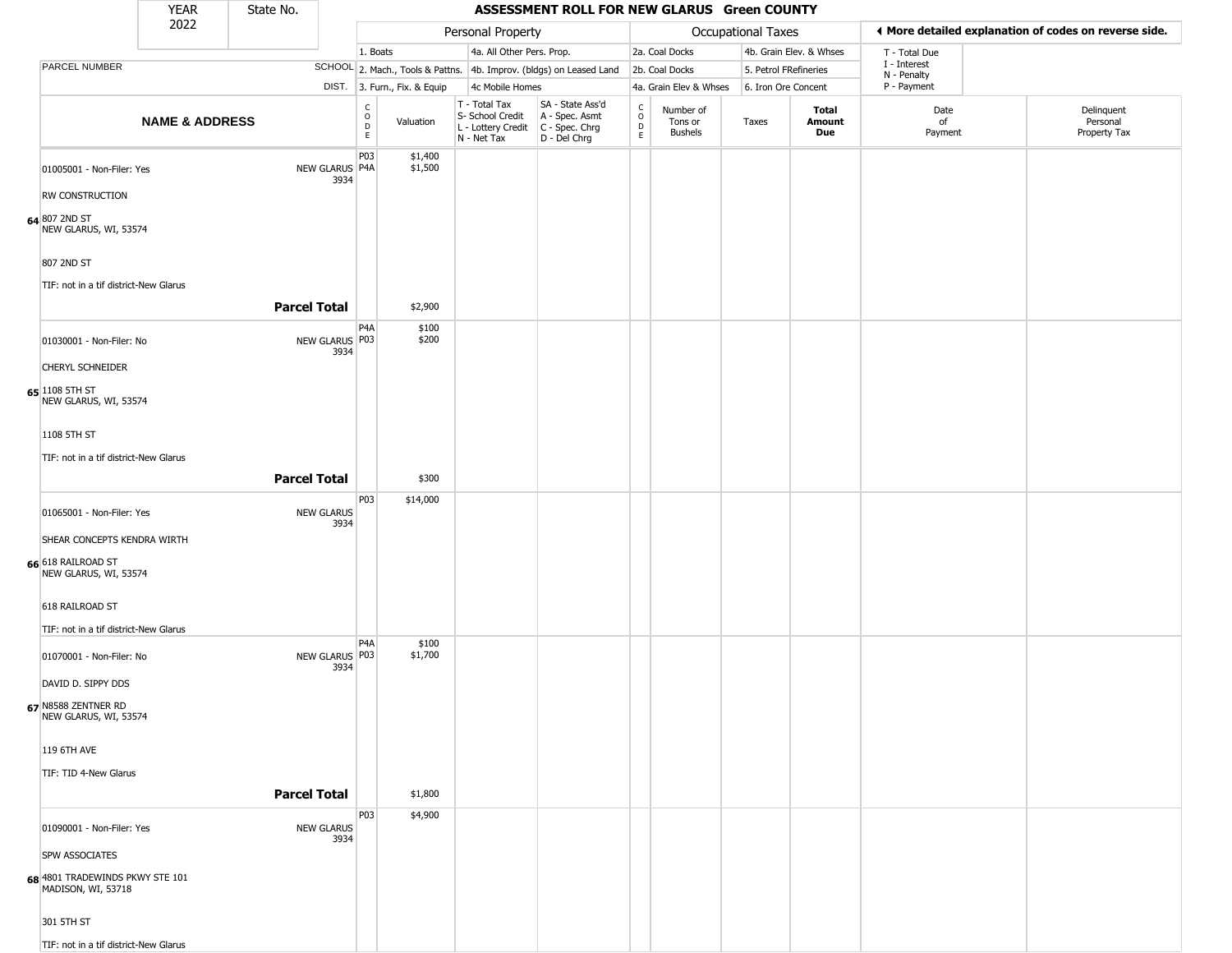|                                                                          | <b>YEAR</b>               | State No.           |                           |                                        |                              |                                                                                         | ASSESSMENT ROLL FOR NEW GLARUS Green COUNTY                         |                                             |                                 |                       |                         |                             |                                                       |
|--------------------------------------------------------------------------|---------------------------|---------------------|---------------------------|----------------------------------------|------------------------------|-----------------------------------------------------------------------------------------|---------------------------------------------------------------------|---------------------------------------------|---------------------------------|-----------------------|-------------------------|-----------------------------|-------------------------------------------------------|
|                                                                          | 2022                      |                     |                           |                                        |                              | Personal Property                                                                       |                                                                     |                                             |                                 | Occupational Taxes    |                         |                             | ◀ More detailed explanation of codes on reverse side. |
|                                                                          |                           |                     |                           | 1. Boats                               |                              | 4a. All Other Pers. Prop.                                                               |                                                                     |                                             | 2a. Coal Docks                  |                       | 4b. Grain Elev. & Whses | T - Total Due               |                                                       |
| PARCEL NUMBER                                                            |                           |                     |                           |                                        |                              |                                                                                         | SCHOOL 2. Mach., Tools & Pattns. 4b. Improv. (bldgs) on Leased Land |                                             | 2b. Coal Docks                  | 5. Petrol FRefineries |                         | I - Interest<br>N - Penalty |                                                       |
|                                                                          |                           |                     |                           |                                        | DIST. 3. Furn., Fix. & Equip | 4c Mobile Homes                                                                         |                                                                     |                                             | 4a. Grain Elev & Whses          | 6. Iron Ore Concent   |                         | P - Payment                 |                                                       |
|                                                                          | <b>NAME &amp; ADDRESS</b> |                     |                           | $_{\rm o}^{\rm c}$<br>D<br>$\mathsf E$ | Valuation                    | T - Total Tax<br>S- School Credit<br>L - Lottery Credit   C - Spec. Chrg<br>N - Net Tax | SA - State Ass'd<br>A - Spec. Asmt<br>D - Del Chrg                  | $\frac{c}{0}$<br>$\mathsf D$<br>$\mathsf E$ | Number of<br>Tons or<br>Bushels | Taxes                 | Total<br>Amount<br>Due  | Date<br>of<br>Payment       | Delinquent<br>Personal<br>Property Tax                |
| 01110001 - Non-Filer: Yes                                                |                           |                     | <b>NEW GLARUS</b><br>3934 | P03                                    | \$200                        |                                                                                         |                                                                     |                                             |                                 |                       |                         |                             |                                                       |
| TOP LOGISTICS DUANE YAUN                                                 |                           |                     |                           |                                        |                              |                                                                                         |                                                                     |                                             |                                 |                       |                         |                             |                                                       |
| 69 211 HOESLY DRIVE<br>NEW GLARUS, WI, 53574                             |                           |                     |                           |                                        |                              |                                                                                         |                                                                     |                                             |                                 |                       |                         |                             |                                                       |
| 206 INDUSTRIAL DR                                                        |                           |                     |                           |                                        |                              |                                                                                         |                                                                     |                                             |                                 |                       |                         |                             |                                                       |
| TIF: not in a tif district-New Glarus                                    |                           |                     |                           | P <sub>0</sub> 3                       | \$100                        |                                                                                         |                                                                     |                                             |                                 |                       |                         |                             |                                                       |
| 01140001 - Non-Filer: Yes                                                |                           |                     | NEW GLARUS P4A<br>3934    |                                        | \$3,900                      |                                                                                         |                                                                     |                                             |                                 |                       |                         |                             |                                                       |
| <b>COOPERSVILLE LLC</b><br>70 988 EDDINGTON DR<br>SUN PRAIRIE, WI, 53590 |                           |                     |                           |                                        |                              |                                                                                         |                                                                     |                                             |                                 |                       |                         |                             |                                                       |
| 413 6TH AVE                                                              |                           |                     |                           |                                        |                              |                                                                                         |                                                                     |                                             |                                 |                       |                         |                             |                                                       |
| TIF: not in a tif district-New Glarus                                    |                           |                     |                           |                                        |                              |                                                                                         |                                                                     |                                             |                                 |                       |                         |                             |                                                       |
|                                                                          |                           | <b>Parcel Total</b> |                           |                                        | \$4,000                      |                                                                                         |                                                                     |                                             |                                 |                       |                         |                             |                                                       |
| 01141001 - Non-Filer: Yes                                                |                           |                     | <b>NEW GLARUS</b><br>3934 | P03                                    | \$200                        |                                                                                         |                                                                     |                                             |                                 |                       |                         |                             |                                                       |
| STYLING HAUS BETTY EVERSON                                               |                           |                     |                           |                                        |                              |                                                                                         |                                                                     |                                             |                                 |                       |                         |                             |                                                       |
| 71 523 1ST ST<br>NEW GLARUS, WI, 53574                                   |                           |                     |                           |                                        |                              |                                                                                         |                                                                     |                                             |                                 |                       |                         |                             |                                                       |
| 523 1ST ST                                                               |                           |                     |                           |                                        |                              |                                                                                         |                                                                     |                                             |                                 |                       |                         |                             |                                                       |
| TIF: TID 4-New Glarus                                                    |                           |                     |                           | P4A                                    | \$100                        |                                                                                         |                                                                     |                                             |                                 |                       |                         |                             |                                                       |
| 01148001 - Non-Filer: Yes<br>SUBWAY WAYNE BROTHERS LLC                   |                           |                     | NEW GLARUS   P03<br>3934  |                                        | \$10,600                     |                                                                                         |                                                                     |                                             |                                 |                       |                         |                             |                                                       |
| 72 302 E PRAIRIE ST<br>BOSCOBEL, WI, 53805                               |                           |                     |                           |                                        |                              |                                                                                         |                                                                     |                                             |                                 |                       |                         |                             |                                                       |
| 1301 STATE RD 69                                                         |                           |                     |                           |                                        |                              |                                                                                         |                                                                     |                                             |                                 |                       |                         |                             |                                                       |
| TIF: not in a tif district-New Glarus                                    |                           |                     |                           |                                        |                              |                                                                                         |                                                                     |                                             |                                 |                       |                         |                             |                                                       |
|                                                                          |                           | <b>Parcel Total</b> |                           |                                        | \$10,700                     |                                                                                         |                                                                     |                                             |                                 |                       |                         |                             |                                                       |
| 01149001 - Non-Filer: Yes                                                |                           |                     | NEW GLARUS P4A<br>3934    | <b>P03</b>                             | \$100<br>\$100               |                                                                                         |                                                                     |                                             |                                 |                       |                         |                             |                                                       |
| SUGAR RIVER GALLERY WENDY JO SCHMIDT                                     |                           |                     |                           |                                        |                              |                                                                                         |                                                                     |                                             |                                 |                       |                         |                             |                                                       |
| 73 108 5TH AVE, PO BOX 447<br>NEW GLARUS, WI, 53574                      |                           |                     |                           |                                        |                              |                                                                                         |                                                                     |                                             |                                 |                       |                         |                             |                                                       |
| <b>108 5TH AVE</b>                                                       |                           |                     |                           |                                        |                              |                                                                                         |                                                                     |                                             |                                 |                       |                         |                             |                                                       |
| TIF: TID 4-New Glarus                                                    |                           |                     |                           |                                        |                              |                                                                                         |                                                                     |                                             |                                 |                       |                         |                             |                                                       |
|                                                                          |                           | <b>Parcel Total</b> |                           |                                        | \$200                        |                                                                                         |                                                                     |                                             |                                 |                       |                         |                             |                                                       |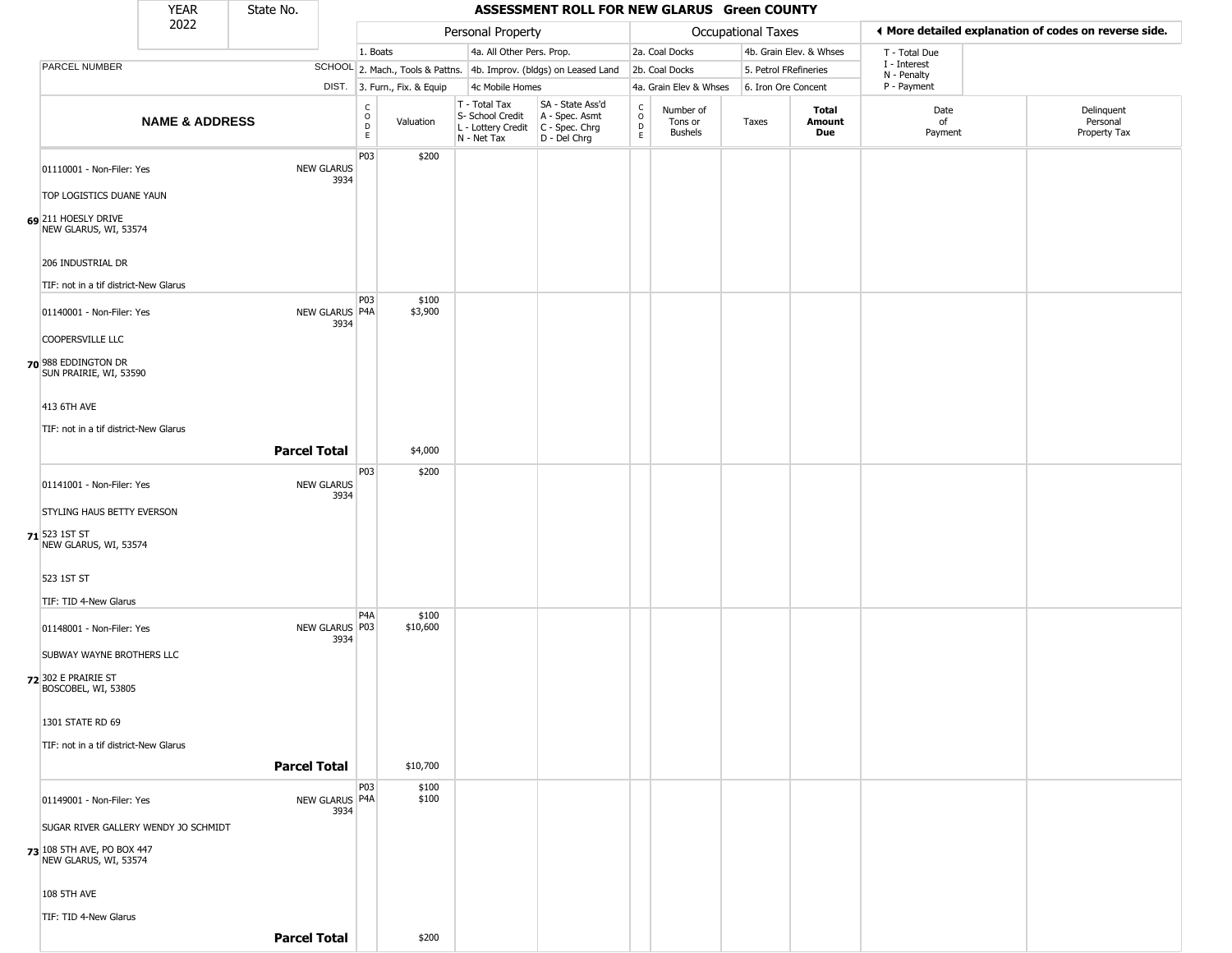|                                                      | <b>YEAR</b>                         | State No.           |                           |                                                   |                              |                                                                                         | ASSESSMENT ROLL FOR NEW GLARUS Green COUNTY                         |                  |                                        |                           |                         |                             |                                                       |
|------------------------------------------------------|-------------------------------------|---------------------|---------------------------|---------------------------------------------------|------------------------------|-----------------------------------------------------------------------------------------|---------------------------------------------------------------------|------------------|----------------------------------------|---------------------------|-------------------------|-----------------------------|-------------------------------------------------------|
|                                                      | 2022                                |                     |                           |                                                   |                              | Personal Property                                                                       |                                                                     |                  |                                        | <b>Occupational Taxes</b> |                         |                             | ♦ More detailed explanation of codes on reverse side. |
|                                                      |                                     |                     |                           | 1. Boats                                          |                              | 4a. All Other Pers. Prop.                                                               |                                                                     |                  | 2a. Coal Docks                         |                           | 4b. Grain Elev. & Whses | T - Total Due               |                                                       |
| PARCEL NUMBER                                        |                                     |                     |                           |                                                   |                              |                                                                                         | SCHOOL 2. Mach., Tools & Pattns. 4b. Improv. (bldgs) on Leased Land |                  | 2b. Coal Docks                         | 5. Petrol FRefineries     |                         | I - Interest<br>N - Penalty |                                                       |
|                                                      |                                     |                     |                           |                                                   | DIST. 3. Furn., Fix. & Equip | 4c Mobile Homes                                                                         |                                                                     |                  | 4a. Grain Elev & Whses                 | 6. Iron Ore Concent       |                         | P - Payment                 |                                                       |
|                                                      | <b>NAME &amp; ADDRESS</b>           |                     |                           | $\begin{array}{c}\nC \\ O \\ D \\ E\n\end{array}$ | Valuation                    | T - Total Tax<br>S- School Credit<br>L - Lottery Credit   C - Spec. Chrg<br>N - Net Tax | SA - State Ass'd<br>A - Spec. Asmt<br>D - Del Chrg                  | C<br>0<br>D<br>E | Number of<br>Tons or<br><b>Bushels</b> | Taxes                     | Total<br>Amount<br>Due  | Date<br>of<br>Payment       | Delinquent<br>Personal<br>Property Tax                |
| 01150001 - Non-Filer: No                             |                                     |                     | NEW GLARUS P03            | P <sub>4</sub> A                                  | \$200<br>\$3,000             |                                                                                         |                                                                     |                  |                                        |                           |                         |                             |                                                       |
| <b>SUGAR RIVER POWER CENTER</b>                      |                                     |                     | 3934                      |                                                   |                              |                                                                                         |                                                                     |                  |                                        |                           |                         |                             |                                                       |
| 74 212 INDUSTRIAL DR                                 |                                     |                     |                           |                                                   |                              |                                                                                         |                                                                     |                  |                                        |                           |                         |                             |                                                       |
| NEW GLARUS, WI, 53574                                |                                     |                     |                           |                                                   |                              |                                                                                         |                                                                     |                  |                                        |                           |                         |                             |                                                       |
| 212 INDUSTRIAL DR                                    |                                     |                     |                           |                                                   |                              |                                                                                         |                                                                     |                  |                                        |                           |                         |                             |                                                       |
| TIF: not in a tif district-New Glarus                |                                     |                     |                           |                                                   |                              |                                                                                         |                                                                     |                  |                                        |                           |                         |                             |                                                       |
|                                                      |                                     | <b>Parcel Total</b> |                           |                                                   | \$3,200                      |                                                                                         |                                                                     |                  |                                        |                           |                         |                             |                                                       |
| 01170001 - Non-Filer: No                             |                                     |                     | <b>NEW GLARUS</b><br>3934 | P03                                               | \$15,100                     |                                                                                         |                                                                     |                  |                                        |                           |                         |                             |                                                       |
| <b>SWISS AIRE MOTEL LLC</b>                          |                                     |                     |                           |                                                   |                              |                                                                                         |                                                                     |                  |                                        |                           |                         |                             |                                                       |
| 75 1200 HWY 69<br>NEW GLARUS, WI, 53574              |                                     |                     |                           |                                                   |                              |                                                                                         |                                                                     |                  |                                        |                           |                         |                             |                                                       |
| 1200 STATE RD                                        |                                     |                     |                           |                                                   |                              |                                                                                         |                                                                     |                  |                                        |                           |                         |                             |                                                       |
| TIF: not in a tif district-New Glarus                |                                     |                     |                           |                                                   |                              |                                                                                         |                                                                     |                  |                                        |                           |                         |                             |                                                       |
| 01200001 - Non-Filer: No                             |                                     |                     | NEW GLARUS P4A            | P03                                               | \$300<br>\$500               |                                                                                         |                                                                     |                  |                                        |                           |                         |                             |                                                       |
|                                                      | SWISSLAND MINI GOLF HANZ LENZLINGER |                     | 3934                      |                                                   |                              |                                                                                         |                                                                     |                  |                                        |                           |                         |                             |                                                       |
| <b>76 PO BOX 878</b><br>NEW GLARUS, WI, 53574        |                                     |                     |                           |                                                   |                              |                                                                                         |                                                                     |                  |                                        |                           |                         |                             |                                                       |
| 700 STATE RD 69                                      |                                     |                     |                           |                                                   |                              |                                                                                         |                                                                     |                  |                                        |                           |                         |                             |                                                       |
| TIF: not in a tif district-New Glarus                |                                     |                     |                           |                                                   |                              |                                                                                         |                                                                     |                  |                                        |                           |                         |                             |                                                       |
|                                                      |                                     | <b>Parcel Total</b> |                           |                                                   | \$800                        |                                                                                         |                                                                     |                  |                                        |                           |                         |                             |                                                       |
| 01208001 - Non-Filer: No                             |                                     |                     | <b>NEW GLARUS</b><br>3934 | P03                                               | \$7,100                      |                                                                                         |                                                                     |                  |                                        |                           |                         |                             |                                                       |
|                                                      | HUNGO LLC DBA TOFFLERS STEVE LONGO  |                     |                           |                                                   |                              |                                                                                         |                                                                     |                  |                                        |                           |                         |                             |                                                       |
| 77 200 5TH AVE<br>NEW GLARUS, WI, 53574              |                                     |                     |                           |                                                   |                              |                                                                                         |                                                                     |                  |                                        |                           |                         |                             |                                                       |
| <b>200 5TH AVE</b>                                   |                                     |                     |                           |                                                   |                              |                                                                                         |                                                                     |                  |                                        |                           |                         |                             |                                                       |
| TIF: TID 4-New Glarus                                |                                     |                     |                           |                                                   |                              |                                                                                         |                                                                     |                  |                                        |                           |                         |                             |                                                       |
| 01220001 - Non-Filer: Yes                            |                                     |                     | NEW GLARUS P03            | P <sub>4</sub> A                                  | \$400<br>\$2,500             |                                                                                         |                                                                     |                  |                                        |                           |                         |                             |                                                       |
|                                                      | TOUCH OF RELIEF MASSAGE BODY WORKS  |                     | 3934                      |                                                   |                              |                                                                                         |                                                                     |                  |                                        |                           |                         |                             |                                                       |
| <b>78</b> 109 5TH AVE STE B<br>NEW GLARUS, WI, 53574 |                                     |                     |                           |                                                   |                              |                                                                                         |                                                                     |                  |                                        |                           |                         |                             |                                                       |
| 98 STATE HWY 69                                      |                                     |                     |                           |                                                   |                              |                                                                                         |                                                                     |                  |                                        |                           |                         |                             |                                                       |
| TIF: not in a tif district-New Glarus                |                                     |                     |                           |                                                   |                              |                                                                                         |                                                                     |                  |                                        |                           |                         |                             |                                                       |
|                                                      |                                     | <b>Parcel Total</b> |                           |                                                   | \$2,900                      |                                                                                         |                                                                     |                  |                                        |                           |                         |                             |                                                       |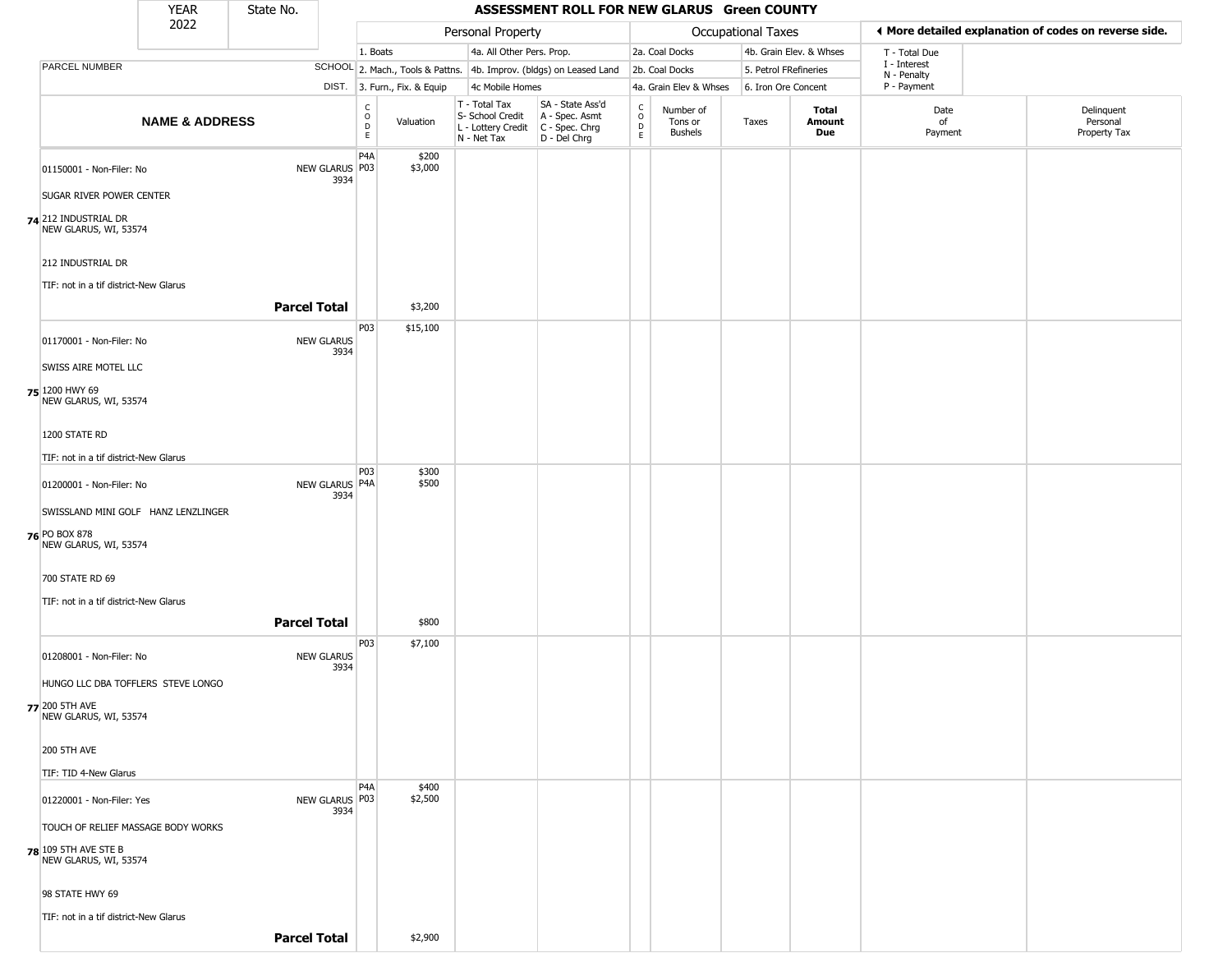|                                                        | <b>YEAR</b>               | State No.           |                           |                             |                              |                                                                                         | ASSESSMENT ROLL FOR NEW GLARUS Green COUNTY                         |                               |                                        |                           |                         |                             |                                                       |
|--------------------------------------------------------|---------------------------|---------------------|---------------------------|-----------------------------|------------------------------|-----------------------------------------------------------------------------------------|---------------------------------------------------------------------|-------------------------------|----------------------------------------|---------------------------|-------------------------|-----------------------------|-------------------------------------------------------|
|                                                        | 2022                      |                     |                           |                             |                              | Personal Property                                                                       |                                                                     |                               |                                        | <b>Occupational Taxes</b> |                         |                             | ♦ More detailed explanation of codes on reverse side. |
|                                                        |                           |                     |                           | 1. Boats                    |                              | 4a. All Other Pers. Prop.                                                               |                                                                     |                               | 2a. Coal Docks                         |                           | 4b. Grain Elev. & Whses | T - Total Due               |                                                       |
| <b>PARCEL NUMBER</b>                                   |                           |                     |                           |                             |                              |                                                                                         | SCHOOL 2. Mach., Tools & Pattns. 4b. Improv. (bldgs) on Leased Land |                               | 2b. Coal Docks                         | 5. Petrol FRefineries     |                         | I - Interest<br>N - Penalty |                                                       |
|                                                        |                           |                     |                           |                             | DIST. 3. Furn., Fix. & Equip | 4c Mobile Homes                                                                         |                                                                     |                               | 4a. Grain Elev & Whses                 | 6. Iron Ore Concent       |                         | P - Payment                 |                                                       |
|                                                        | <b>NAME &amp; ADDRESS</b> |                     |                           | C<br>$\mathsf{O}$<br>D<br>E | Valuation                    | T - Total Tax<br>S- School Credit<br>L - Lottery Credit   C - Spec. Chrg<br>N - Net Tax | SA - State Ass'd<br>A - Spec. Asmt<br>D - Del Chrg                  | $\delta$<br>$\mathsf{D}$<br>E | Number of<br>Tons or<br><b>Bushels</b> | Taxes                     | Total<br>Amount<br>Due  | Date<br>of<br>Payment       | Delinquent<br>Personal<br>Property Tax                |
| 01230001 - Non-Filer: Yes                              |                           |                     | NEW GLARUS P4A<br>3934    | P03                         | \$100<br>\$3,400             |                                                                                         |                                                                     |                               |                                        |                           |                         |                             |                                                       |
| WRECKTIFY COLLISION & RESTORATION LLC                  |                           |                     |                           |                             |                              |                                                                                         |                                                                     |                               |                                        |                           |                         |                             |                                                       |
| 79 207 HOESLY DR<br>NEW GLARUS, WI, 53574              |                           |                     |                           |                             |                              |                                                                                         |                                                                     |                               |                                        |                           |                         |                             |                                                       |
| 207 HOESLY DR<br>TIF: not in a tif district-New Glarus |                           |                     |                           |                             |                              |                                                                                         |                                                                     |                               |                                        |                           |                         |                             |                                                       |
|                                                        |                           | <b>Parcel Total</b> |                           |                             | \$3,500                      |                                                                                         |                                                                     |                               |                                        |                           |                         |                             |                                                       |
| 01244001 - Non-Filer: No                               |                           |                     | NEW GLARUS P03            | P4A                         | \$300<br>\$24,200            |                                                                                         |                                                                     |                               |                                        |                           |                         |                             |                                                       |
| VIKING HARDWARE, INC                                   |                           |                     | 3934                      |                             |                              |                                                                                         |                                                                     |                               |                                        |                           |                         |                             |                                                       |
| 80 1240 SPRINGDALE ST<br>MT HOREB, WI, 53572           |                           |                     |                           |                             |                              |                                                                                         |                                                                     |                               |                                        |                           |                         |                             |                                                       |
| 1420 HWY 69                                            |                           |                     |                           |                             |                              |                                                                                         |                                                                     |                               |                                        |                           |                         |                             |                                                       |
| TIF: not in a tif district-New Glarus                  |                           |                     |                           |                             |                              |                                                                                         |                                                                     |                               |                                        |                           |                         |                             |                                                       |
|                                                        |                           | <b>Parcel Total</b> |                           |                             | \$24,500                     |                                                                                         |                                                                     |                               |                                        |                           |                         |                             |                                                       |
| 01260001 - Non-Filer: Yes                              |                           |                     | NEW GLARUS P03<br>3934    | P4A                         | \$600<br>\$1,600             |                                                                                         |                                                                     |                               |                                        |                           |                         |                             |                                                       |
| <b>AUTO PARTS HEADQUATERS</b>                          |                           |                     |                           |                             |                              |                                                                                         |                                                                     |                               |                                        |                           |                         |                             |                                                       |
| 81 2959 CLEARWATER RD<br>ST CLOUD, MN, 56301           |                           |                     |                           |                             |                              |                                                                                         |                                                                     |                               |                                        |                           |                         |                             |                                                       |
| 1303 STATE HWY 69                                      |                           |                     |                           |                             |                              |                                                                                         |                                                                     |                               |                                        |                           |                         |                             |                                                       |
| TIF: not in a tif district-New Glarus                  |                           |                     |                           |                             |                              |                                                                                         |                                                                     |                               |                                        |                           |                         |                             |                                                       |
|                                                        |                           | <b>Parcel Total</b> |                           |                             | \$2,200                      |                                                                                         |                                                                     |                               |                                        |                           |                         |                             |                                                       |
| 01265001 - Non-Filer: No                               |                           | <b>NEW GLARUS</b>   | 3934                      | P03                         | \$1,200                      |                                                                                         |                                                                     |                               |                                        |                           |                         |                             |                                                       |
| RODNEY & DENA WENDLANDT                                |                           |                     |                           |                             |                              |                                                                                         |                                                                     |                               |                                        |                           |                         |                             |                                                       |
| 82 5569 SHEIL DR<br>OREGON, WI, 53575                  |                           |                     |                           |                             |                              |                                                                                         |                                                                     |                               |                                        |                           |                         |                             |                                                       |
| 1213 5TH ST                                            |                           |                     |                           |                             |                              |                                                                                         |                                                                     |                               |                                        |                           |                         |                             |                                                       |
| TIF: not in a tif district-New Glarus                  |                           |                     |                           |                             |                              |                                                                                         |                                                                     |                               |                                        |                           |                         |                             |                                                       |
| 01270001 - Non-Filer: No                               |                           |                     | <b>NEW GLARUS</b><br>3934 | P03                         | \$700                        |                                                                                         |                                                                     |                               |                                        |                           |                         |                             |                                                       |
| KENNEDY'S ICE CREAM GRILL RANDY & SHERRY DREGER        |                           |                     |                           |                             |                              |                                                                                         |                                                                     |                               |                                        |                           |                         |                             |                                                       |
| 83 N8731 CTY RD E<br>BROOKLYN, WI, 53521               |                           |                     |                           |                             |                              |                                                                                         |                                                                     |                               |                                        |                           |                         |                             |                                                       |
| 400 RAILROAD ST                                        |                           |                     |                           |                             |                              |                                                                                         |                                                                     |                               |                                        |                           |                         |                             |                                                       |
| TIF: TID 4-New Glarus                                  |                           |                     |                           |                             |                              |                                                                                         |                                                                     |                               |                                        |                           |                         |                             |                                                       |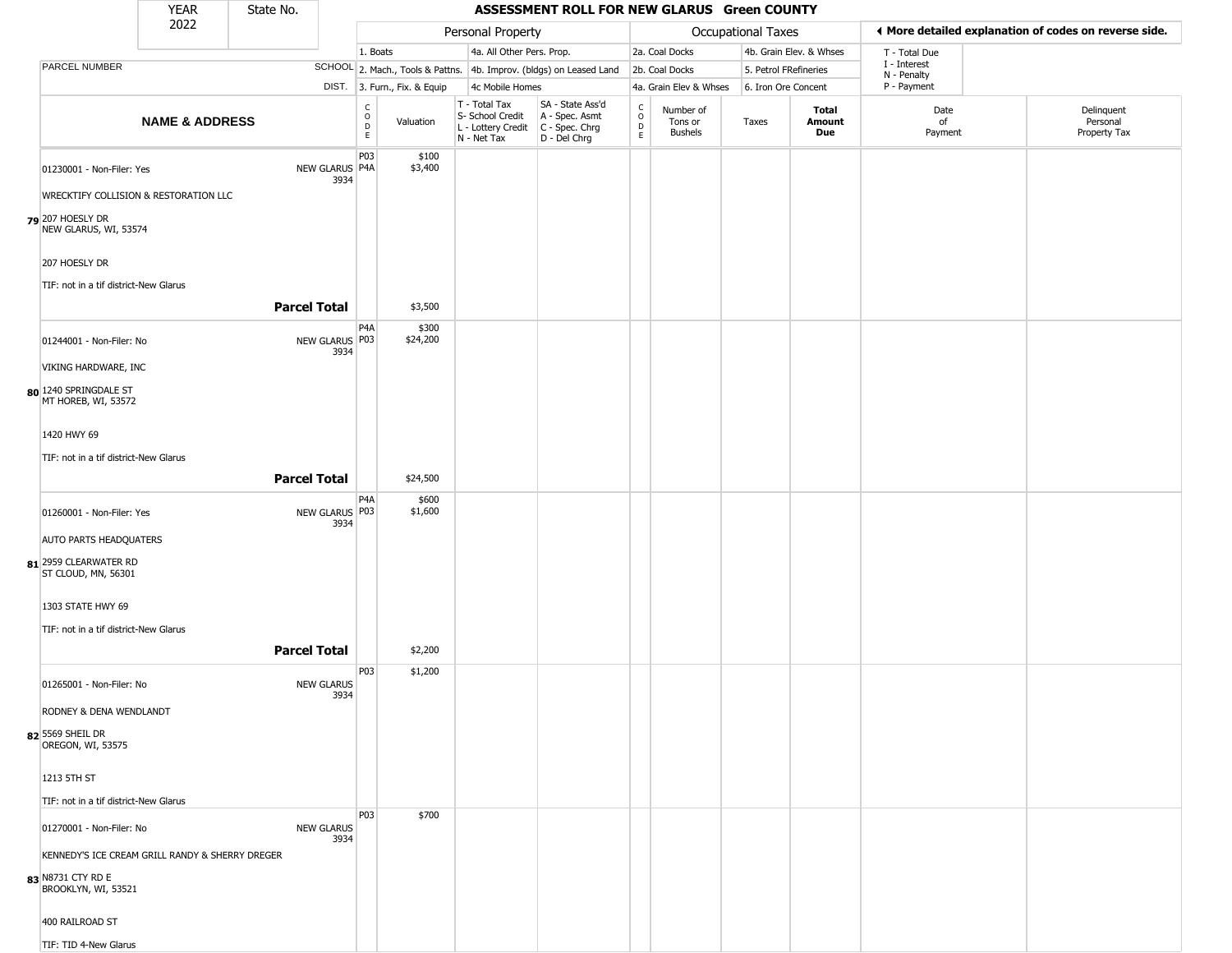|                                                                        | <b>YEAR</b>               | State No. |                           |                         |                              |                                                                        | ASSESSMENT ROLL FOR NEW GLARUS Green COUNTY                            |                                   |                                 |                       |                         |                             |                                                       |
|------------------------------------------------------------------------|---------------------------|-----------|---------------------------|-------------------------|------------------------------|------------------------------------------------------------------------|------------------------------------------------------------------------|-----------------------------------|---------------------------------|-----------------------|-------------------------|-----------------------------|-------------------------------------------------------|
|                                                                        | 2022                      |           |                           |                         |                              | Personal Property                                                      |                                                                        |                                   |                                 | Occupational Taxes    |                         |                             | ◀ More detailed explanation of codes on reverse side. |
|                                                                        |                           |           |                           | 1. Boats                |                              | 4a. All Other Pers. Prop.                                              |                                                                        |                                   | 2a. Coal Docks                  |                       | 4b. Grain Elev. & Whses | T - Total Due               |                                                       |
| <b>PARCEL NUMBER</b>                                                   |                           |           |                           |                         |                              |                                                                        | SCHOOL 2. Mach., Tools & Pattns. 4b. Improv. (bldgs) on Leased Land    |                                   | 2b. Coal Docks                  | 5. Petrol FRefineries |                         | I - Interest<br>N - Penalty |                                                       |
|                                                                        |                           |           |                           |                         | DIST. 3. Furn., Fix. & Equip | 4c Mobile Homes                                                        |                                                                        |                                   | 4a. Grain Elev & Whses          | 6. Iron Ore Concent   |                         | P - Payment                 |                                                       |
|                                                                        | <b>NAME &amp; ADDRESS</b> |           |                           | C<br>$\circ$<br>D<br>E. | Valuation                    | T - Total Tax<br>S- School Credit<br>L - Lottery Credit<br>N - Net Tax | SA - State Ass'd<br>A - Spec. Asmt<br>$C - Spec. Chrg$<br>D - Del Chrg | $\mathsf{C}$<br>$\circ$<br>D<br>E | Number of<br>Tons or<br>Bushels | Taxes                 | Total<br>Amount<br>Due  | Date<br>of<br>Payment       | Delinquent<br>Personal<br>Property Tax                |
| 01274001 - Non-Filer: Yes<br>JOSEPH WIEGEL                             |                           |           | <b>NEW GLARUS</b><br>3934 | P03                     | \$1,400                      |                                                                        |                                                                        |                                   |                                 |                       |                         |                             |                                                       |
| 84 12660 TAMA RUN LN<br>DARLIGNTON, WI, 53530                          |                           |           |                           |                         |                              |                                                                        |                                                                        |                                   |                                 |                       |                         |                             |                                                       |
| 22428 14TH AVE<br>TIF: not in a tif district-New Glarus                |                           |           |                           |                         |                              |                                                                        |                                                                        |                                   |                                 |                       |                         |                             |                                                       |
| 01290001 - Non-Filer: Yes<br>WILDE APARTMENTS WANDA LEGLER             |                           |           | <b>NEW GLARUS</b><br>3934 | P03                     | \$1,900                      |                                                                        |                                                                        |                                   |                                 |                       |                         |                             |                                                       |
| 85 10 13TH AVE<br>NEW GLARUS, WI, 53574                                |                           |           |                           |                         |                              |                                                                        |                                                                        |                                   |                                 |                       |                         |                             |                                                       |
| 10 13TH AVE<br>TIF: not in a tif district-New Glarus                   |                           |           |                           |                         |                              |                                                                        |                                                                        |                                   |                                 |                       |                         |                             |                                                       |
| 01300001 - Non-Filer: No                                               |                           |           | <b>NEW GLARUS</b><br>3934 | P4A                     | \$300                        |                                                                        |                                                                        |                                   |                                 |                       |                         |                             |                                                       |
| FIRST WEBER INC<br>86 5250 E TERRACE DR STE 1<br>MADISON, WI, 53718    |                           |           |                           |                         |                              |                                                                        |                                                                        |                                   |                                 |                       |                         |                             |                                                       |
| <b>13 7TH AVE</b><br>TIF: not in a tif district-New Glarus             |                           |           |                           |                         |                              |                                                                        |                                                                        |                                   |                                 |                       |                         |                             |                                                       |
| 01350001 - Non-Filer: No                                               |                           |           | <b>NEW GLARUS</b><br>3934 | P03                     | \$1,500                      |                                                                        |                                                                        |                                   |                                 |                       |                         |                             |                                                       |
| <b>ADT LLC</b><br>87 PO BOX 54767<br>LEXINGTON, KY, 40555              |                           |           |                           |                         |                              |                                                                        |                                                                        |                                   |                                 |                       |                         |                             |                                                       |
| <b>VARIOUS</b><br>TIF: not in a tif district-New Glarus                |                           |           |                           |                         |                              |                                                                        |                                                                        |                                   |                                 |                       |                         |                             |                                                       |
| 01360001 - Non-Filer: No                                               |                           |           | <b>NEW GLARUS</b><br>3934 | P03                     | \$500                        |                                                                        |                                                                        |                                   |                                 |                       |                         |                             |                                                       |
| THE AMERICAN BOTTLING COMPANY<br>88 5301 LEGACY DR<br>PLANO, TX, 75024 |                           |           |                           |                         |                              |                                                                        |                                                                        |                                   |                                 |                       |                         |                             |                                                       |
| 619 HWY 69                                                             |                           |           |                           |                         |                              |                                                                        |                                                                        |                                   |                                 |                       |                         |                             |                                                       |
| TIF: TID 4-New Glarus                                                  |                           |           |                           |                         |                              |                                                                        |                                                                        |                                   |                                 |                       |                         |                             |                                                       |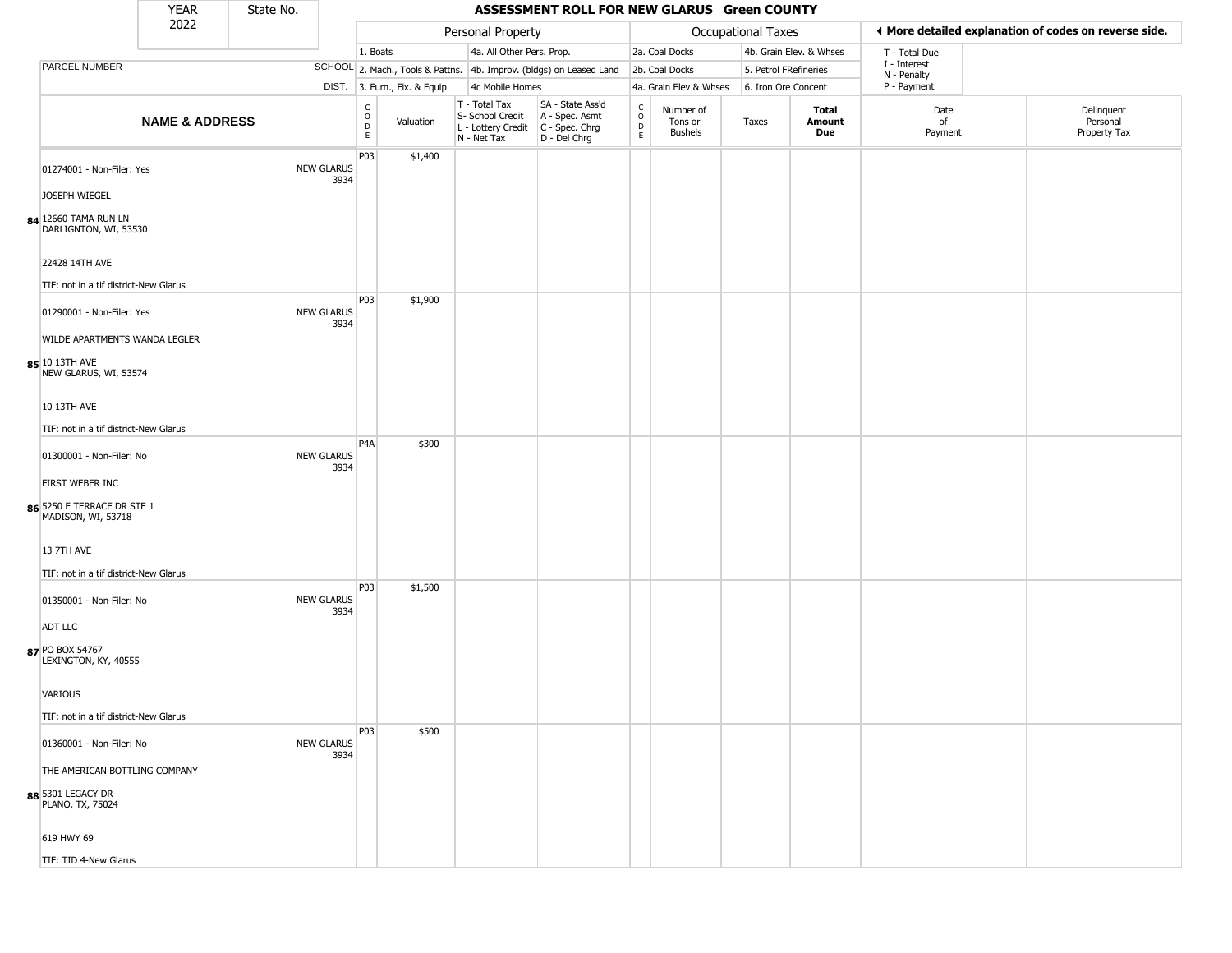|                                                                                          | <b>YEAR</b>               | State No.           |                           |                                   |                              |                                                                                         | ASSESSMENT ROLL FOR NEW GLARUS Green COUNTY                         |                        |                                        |                           |                         |                            |                                                       |
|------------------------------------------------------------------------------------------|---------------------------|---------------------|---------------------------|-----------------------------------|------------------------------|-----------------------------------------------------------------------------------------|---------------------------------------------------------------------|------------------------|----------------------------------------|---------------------------|-------------------------|----------------------------|-------------------------------------------------------|
|                                                                                          | 2022                      |                     |                           |                                   |                              | Personal Property                                                                       |                                                                     |                        |                                        | <b>Occupational Taxes</b> |                         |                            | ♦ More detailed explanation of codes on reverse side. |
|                                                                                          |                           |                     |                           | 1. Boats                          |                              | 4a. All Other Pers. Prop.                                                               |                                                                     |                        | 2a. Coal Docks                         |                           | 4b. Grain Elev. & Whses | T - Total Due              |                                                       |
| PARCEL NUMBER                                                                            |                           |                     |                           |                                   |                              |                                                                                         | SCHOOL 2. Mach., Tools & Pattns. 4b. Improv. (bldgs) on Leased Land |                        | 2b. Coal Docks                         | 5. Petrol FRefineries     |                         | I - Interest               |                                                       |
|                                                                                          |                           |                     |                           |                                   | DIST. 3. Furn., Fix. & Equip | 4c Mobile Homes                                                                         |                                                                     |                        | 4a. Grain Elev & Whses                 | 6. Iron Ore Concent       |                         | N - Penalty<br>P - Payment |                                                       |
|                                                                                          | <b>NAME &amp; ADDRESS</b> |                     |                           | $\frac{c}{0}$<br>D<br>$\mathsf E$ | Valuation                    | T - Total Tax<br>S- School Credit<br>L - Lottery Credit   C - Spec. Chrg<br>N - Net Tax | SA - State Ass'd<br>A - Spec. Asmt<br>D - Del Chrg                  | C<br>$\circ$<br>D<br>E | Number of<br>Tons or<br><b>Bushels</b> | Taxes                     | Total<br>Amount<br>Due  | Date<br>of<br>Payment      | Delinquent<br>Personal<br>Property Tax                |
| 01450001 - Non-Filer: No                                                                 |                           |                     | NEW GLARUS P03<br>3934    | P <sub>4</sub> A                  | \$3,300<br>\$4,800           |                                                                                         |                                                                     |                        |                                        |                           |                         |                            |                                                       |
| <b>RESTAINO &amp; ASSOCIATES</b>                                                         |                           |                     |                           |                                   |                              |                                                                                         |                                                                     |                        |                                        |                           |                         |                            |                                                       |
| 89 26 SCHROEDER CT, STE 200<br>MADISON, WI, 53711                                        |                           |                     |                           |                                   |                              |                                                                                         |                                                                     |                        |                                        |                           |                         |                            |                                                       |
| 109 5TH AVE<br>TIF: TID 4-New Glarus                                                     |                           |                     |                           |                                   |                              |                                                                                         |                                                                     |                        |                                        |                           |                         |                            |                                                       |
|                                                                                          |                           | <b>Parcel Total</b> |                           |                                   | \$8,100                      |                                                                                         |                                                                     |                        |                                        |                           |                         |                            |                                                       |
| 20141201 - Non-Filer: Yes                                                                |                           |                     | NEW GLARUS P4A<br>3934    | P03                               | \$500<br>\$500               |                                                                                         |                                                                     |                        |                                        |                           |                         |                            |                                                       |
| <b>SISTERS</b><br>90 523 1ST ST STE 109<br>NEW GLARUS, WI, 53574                         |                           |                     |                           |                                   |                              |                                                                                         |                                                                     |                        |                                        |                           |                         |                            |                                                       |
| 523 1ST ST STE 109                                                                       |                           |                     |                           |                                   |                              |                                                                                         |                                                                     |                        |                                        |                           |                         |                            |                                                       |
| TIF: TID 4-New Glarus                                                                    |                           | <b>Parcel Total</b> |                           |                                   | \$1,000                      |                                                                                         |                                                                     |                        |                                        |                           |                         |                            |                                                       |
| 20141301 - Non-Filer: Yes                                                                |                           |                     | NEW GLARUS P03<br>3934    | P <sub>4</sub> A                  | \$14,700<br>\$138,800        |                                                                                         |                                                                     |                        |                                        |                           |                         |                            |                                                       |
| SUGAR RIVER PIZZA DARYL & DEBRAH WATTERSON<br>91 N8146 MARTY RD<br>NEW GLARUS, WI, 53574 |                           |                     |                           |                                   |                              |                                                                                         |                                                                     |                        |                                        |                           |                         |                            |                                                       |
| 700 RAILROAD ST                                                                          |                           |                     |                           |                                   |                              |                                                                                         |                                                                     |                        |                                        |                           |                         |                            |                                                       |
| TIF: not in a tif district-New Glarus                                                    |                           |                     |                           |                                   |                              |                                                                                         |                                                                     |                        |                                        |                           |                         |                            |                                                       |
|                                                                                          |                           | <b>Parcel Total</b> |                           | P03                               | \$153,500                    |                                                                                         |                                                                     |                        |                                        |                           |                         |                            |                                                       |
| 20144001 - Non-Filer: Yes                                                                |                           |                     | <b>NEW GLARUS</b><br>3934 |                                   | \$21,300                     |                                                                                         |                                                                     |                        |                                        |                           |                         |                            |                                                       |
| THE GROWING TREE ACADEMY, LLC<br>92 860 10TH AVE<br>NEW GLARUS, WI, 53574                |                           |                     |                           |                                   |                              |                                                                                         |                                                                     |                        |                                        |                           |                         |                            |                                                       |
| 11 13TH AVE                                                                              |                           |                     |                           |                                   |                              |                                                                                         |                                                                     |                        |                                        |                           |                         |                            |                                                       |
| TIF: not in a tif district-New Glarus                                                    |                           |                     |                           |                                   |                              |                                                                                         |                                                                     |                        |                                        |                           |                         |                            |                                                       |
| 20145001 - Non-Filer: Yes                                                                |                           |                     | <b>NEW GLARUS</b><br>3934 | P03                               | \$500                        |                                                                                         |                                                                     |                        |                                        |                           |                         |                            |                                                       |
| <b>HAIRCUT SHOP</b><br>93 PO BOX 77                                                      |                           |                     |                           |                                   |                              |                                                                                         |                                                                     |                        |                                        |                           |                         |                            |                                                       |
| NEW GLARUS, WI, 53574<br>113 6TH AVE                                                     |                           |                     |                           |                                   |                              |                                                                                         |                                                                     |                        |                                        |                           |                         |                            |                                                       |
| TIF: not in a tif district-New Glarus                                                    |                           |                     |                           |                                   |                              |                                                                                         |                                                                     |                        |                                        |                           |                         |                            |                                                       |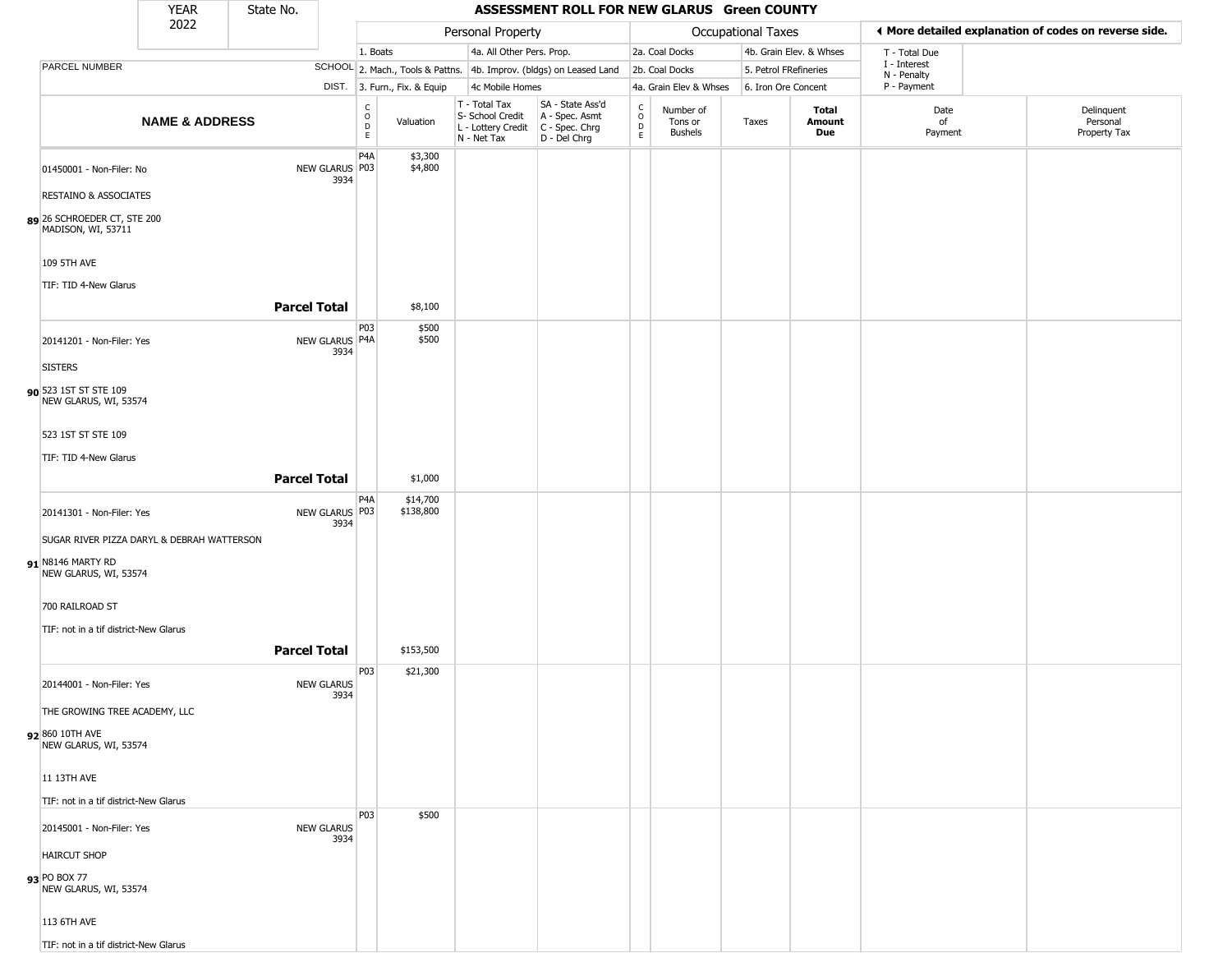|                                                                                      | <b>YEAR</b>               | State No.           |                                           |                              |                                                                        | ASSESSMENT ROLL FOR NEW GLARUS Green COUNTY                          |                                |                                        |                           |                         |                             |                                                       |
|--------------------------------------------------------------------------------------|---------------------------|---------------------|-------------------------------------------|------------------------------|------------------------------------------------------------------------|----------------------------------------------------------------------|--------------------------------|----------------------------------------|---------------------------|-------------------------|-----------------------------|-------------------------------------------------------|
|                                                                                      | 2022                      |                     |                                           |                              | Personal Property                                                      |                                                                      |                                |                                        | <b>Occupational Taxes</b> |                         |                             | ♦ More detailed explanation of codes on reverse side. |
|                                                                                      |                           |                     |                                           | 1. Boats                     | 4a. All Other Pers. Prop.                                              |                                                                      |                                | 2a. Coal Docks                         |                           | 4b. Grain Elev. & Whses | T - Total Due               |                                                       |
| <b>PARCEL NUMBER</b>                                                                 |                           |                     |                                           |                              |                                                                        | SCHOOL 2. Mach., Tools & Pattns. 4b. Improv. (bldgs) on Leased Land  |                                | 2b. Coal Docks                         |                           | 5. Petrol FRefineries   | I - Interest<br>N - Penalty |                                                       |
|                                                                                      |                           |                     |                                           | DIST. 3. Furn., Fix. & Equip | 4c Mobile Homes                                                        |                                                                      |                                | 4a. Grain Elev & Whses                 | 6. Iron Ore Concent       |                         | P - Payment                 |                                                       |
|                                                                                      | <b>NAME &amp; ADDRESS</b> |                     | $\begin{matrix} 0 \\ 0 \\ 0 \end{matrix}$ | Valuation<br>E.              | T - Total Tax<br>S- School Credit<br>L - Lottery Credit<br>N - Net Tax | SA - State Ass'd<br>A - Spec. Asmt<br>C - Spec. Chrg<br>D - Del Chrg | $\rm _o^C$<br>$\mathsf D$<br>E | Number of<br>Tons or<br><b>Bushels</b> | Taxes                     | Total<br>Amount<br>Due  | Date<br>of<br>Payment       | Delinquent<br>Personal<br>Property Tax                |
| 20148001 - Non-Filer: No<br>KINDERLADEN BRENDA'A BLUMENLADEN, LLC                    |                           | NEW GLARUS P03      | P <sub>4</sub> A<br>3934                  | \$100<br>\$600               |                                                                        |                                                                      |                                |                                        |                           |                         |                             |                                                       |
| 94 17 6TH AVE, PO BOX 5<br>NEW GLARUS, WI, 53574                                     |                           |                     |                                           |                              |                                                                        |                                                                      |                                |                                        |                           |                         |                             |                                                       |
| 523 1ST ST<br>TIF: TID 4-New Glarus                                                  |                           | <b>Parcel Total</b> |                                           | \$700                        |                                                                        |                                                                      |                                |                                        |                           |                         |                             |                                                       |
| 20161002 - Non-Filer: No<br><b>MARLIN LEASING</b>                                    |                           | <b>NEW GLARUS</b>   | P03<br>3934                               | \$5,200                      |                                                                        |                                                                      |                                |                                        |                           |                         |                             |                                                       |
| 95 PO BOX 31308<br>CHARLOTTE, NC, 28237                                              |                           |                     |                                           |                              |                                                                        |                                                                      |                                |                                        |                           |                         |                             |                                                       |
| VARIOUS                                                                              |                           |                     |                                           |                              |                                                                        |                                                                      |                                |                                        |                           |                         |                             |                                                       |
| TIF: not in a tif district-New Glarus<br>20171001 - Non-Filer: Yes                   |                           | NEW GLARUS P03      | P <sub>4</sub> A<br>3934                  | \$200<br>\$600               |                                                                        |                                                                      |                                |                                        |                           |                         |                             |                                                       |
| HUTCH & HIDE TORY HUTCHISON                                                          |                           |                     |                                           |                              |                                                                        |                                                                      |                                |                                        |                           |                         |                             |                                                       |
| 96 N8147 ZENTNER RD<br>NEW GLAURS, WI, 53574                                         |                           |                     |                                           |                              |                                                                        |                                                                      |                                |                                        |                           |                         |                             |                                                       |
| 600 1ST ST                                                                           |                           |                     |                                           |                              |                                                                        |                                                                      |                                |                                        |                           |                         |                             |                                                       |
| TIF: TID 4-New Glarus                                                                |                           | <b>Parcel Total</b> |                                           | \$800                        |                                                                        |                                                                      |                                |                                        |                           |                         |                             |                                                       |
| 20171101 - Non-Filer: No                                                             |                           | <b>NEW GLARUS</b>   | P03<br>3934                               | \$18,100                     |                                                                        |                                                                      |                                |                                        |                           |                         |                             |                                                       |
| <b>GLARNER BIER HAUS</b><br>97 1201 STATE HWY 69<br>NEW GLARUS, WI, 53574            |                           |                     |                                           |                              |                                                                        |                                                                      |                                |                                        |                           |                         |                             |                                                       |
| 1201 STATE HWY 69<br>TIF: not in a tif district-New Glarus                           |                           |                     |                                           |                              |                                                                        |                                                                      |                                |                                        |                           |                         |                             |                                                       |
| 20171401 - Non-Filer: No                                                             |                           | <b>NEW GLARUS</b>   | P <sub>4</sub> A<br>3934                  | \$100                        |                                                                        |                                                                      |                                |                                        |                           |                         |                             |                                                       |
| LOLLYGAG ANTIQUES KAREN RODEGHIER<br>98 W4965 WARD CREEK LN<br>NEW GLARUS, WI, 53574 |                           |                     |                                           |                              |                                                                        |                                                                      |                                |                                        |                           |                         |                             |                                                       |
| 16 6TH AVE                                                                           |                           |                     |                                           |                              |                                                                        |                                                                      |                                |                                        |                           |                         |                             |                                                       |
| TIF: TID 4-New Glarus                                                                |                           |                     |                                           |                              |                                                                        |                                                                      |                                |                                        |                           |                         |                             |                                                       |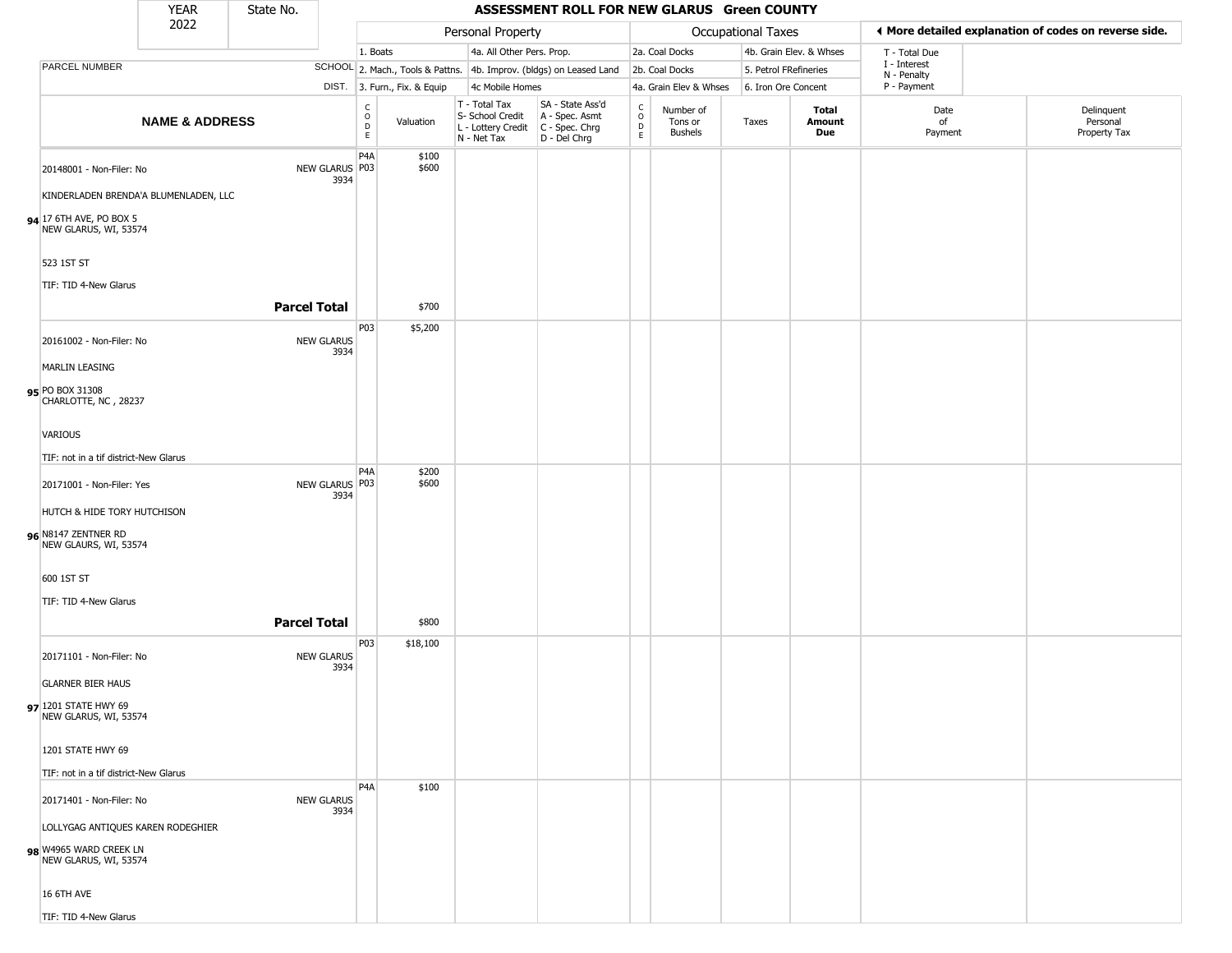|                                                                                                  | <b>YEAR</b>               | State No.           |                           |                  |                              |                                                                        | ASSESSMENT ROLL FOR NEW GLARUS Green COUNTY                          |                                  |                                        |                       |                         |                             |                                                       |
|--------------------------------------------------------------------------------------------------|---------------------------|---------------------|---------------------------|------------------|------------------------------|------------------------------------------------------------------------|----------------------------------------------------------------------|----------------------------------|----------------------------------------|-----------------------|-------------------------|-----------------------------|-------------------------------------------------------|
|                                                                                                  | 2022                      |                     |                           |                  |                              | Personal Property                                                      |                                                                      |                                  |                                        | Occupational Taxes    |                         |                             | ♦ More detailed explanation of codes on reverse side. |
|                                                                                                  |                           |                     |                           | 1. Boats         |                              | 4a. All Other Pers. Prop.                                              |                                                                      |                                  | 2a. Coal Docks                         |                       | 4b. Grain Elev. & Whses | T - Total Due               |                                                       |
| PARCEL NUMBER                                                                                    |                           |                     |                           |                  |                              |                                                                        | SCHOOL 2. Mach., Tools & Pattns. 4b. Improv. (bldgs) on Leased Land  |                                  | 2b. Coal Docks                         | 5. Petrol FRefineries |                         | I - Interest<br>N - Penalty |                                                       |
|                                                                                                  |                           |                     |                           |                  | DIST. 3. Furn., Fix. & Equip | 4c Mobile Homes                                                        |                                                                      |                                  | 4a. Grain Elev & Whses                 | 6. Iron Ore Concent   |                         | P - Payment                 |                                                       |
|                                                                                                  | <b>NAME &amp; ADDRESS</b> |                     |                           | C<br>D<br>D<br>E | Valuation                    | T - Total Tax<br>S- School Credit<br>L - Lottery Credit<br>N - Net Tax | SA - State Ass'd<br>A - Spec. Asmt<br>C - Spec. Chrg<br>D - Del Chrg | C<br>$\circ$<br>D<br>$\mathsf E$ | Number of<br>Tons or<br><b>Bushels</b> | Taxes                 | Total<br>Amount<br>Due  | Date<br>of<br>Payment       | Delinquent<br>Personal<br>Property Tax                |
| 20171501 - Non-Filer: Yes<br>NG YOGA CENTER<br>99 102 2ND AST<br>NEW GLARUS, WI, 53574           |                           |                     | <b>NEW GLARUS</b><br>3934 | P03              | \$300                        |                                                                        |                                                                      |                                  |                                        |                       |                         |                             |                                                       |
| 102 2ND ST<br>TIF: TID 4-New Glarus                                                              |                           |                     |                           |                  |                              |                                                                        |                                                                      |                                  |                                        |                       |                         |                             |                                                       |
| 20171901 - Non-Filer: Yes<br>ADVANCED DISPOSAL SERVICES                                          |                           |                     | NEW GLARUS P03<br>3934    | P4A              | \$1,200<br>\$2,300           |                                                                        |                                                                      |                                  |                                        |                       |                         |                             |                                                       |
| 100 PO BOX 473<br>WAUNAKEE, WI, 53597<br><b>VARIOUS</b><br>TIF: not in a tif district-New Glarus |                           | <b>Parcel Total</b> |                           |                  |                              |                                                                        |                                                                      |                                  |                                        |                       |                         |                             |                                                       |
|                                                                                                  |                           |                     |                           |                  | \$3,500                      |                                                                        |                                                                      |                                  |                                        |                       |                         |                             |                                                       |
| 20172101 - Non-Filer: No<br>NEW GLARUS WASCHE CENTER & STORAGE INC DON & ANGELA NEFF             |                           |                     | NEW GLARUS P03<br>3934    | P4A              | \$500<br>\$5,800             |                                                                        |                                                                      |                                  |                                        |                       |                         |                             |                                                       |
| 101 W7398 COUNTY RD H<br>NEW GLARUS, WI, 53574<br>1500 STATE HWY 69                              |                           |                     |                           |                  |                              |                                                                        |                                                                      |                                  |                                        |                       |                         |                             |                                                       |
|                                                                                                  |                           |                     |                           |                  |                              |                                                                        |                                                                      |                                  |                                        |                       |                         |                             |                                                       |
| TIF: not in a tif district-New Glarus                                                            |                           | <b>Parcel Total</b> |                           |                  | \$6,300                      |                                                                        |                                                                      |                                  |                                        |                       |                         |                             |                                                       |
| 20172201 - Non-Filer: Yes<br><b>BAUMGARTNER &amp; SMITH LLC</b>                                  |                           |                     | NEW GLARUS P03<br>3934    | P4A              | \$100<br>\$200               |                                                                        |                                                                      |                                  |                                        |                       |                         |                             |                                                       |
| 102 400 SECOND ST<br>NEW GLARUS, WI, 53574<br>400 2nd ST                                         |                           |                     |                           |                  |                              |                                                                        |                                                                      |                                  |                                        |                       |                         |                             |                                                       |
| TIF: TID 4-New Glarus                                                                            |                           | <b>Parcel Total</b> |                           |                  | \$300                        |                                                                        |                                                                      |                                  |                                        |                       |                         |                             |                                                       |
| 20181001 - Non-Filer: Yes<br>CARROLL CAPITAL GROUP INC.                                          |                           |                     | NEW GLARUS P03<br>3934    | P <sub>4</sub> A | \$200<br>\$1,000             |                                                                        |                                                                      |                                  |                                        |                       |                         |                             |                                                       |
| 103 117 4TH AVE<br>NEW GLARUS, WI, 53574                                                         |                           |                     |                           |                  |                              |                                                                        |                                                                      |                                  |                                        |                       |                         |                             |                                                       |
| 117 4TH AVE<br>TIF: TID 4-New Glarus                                                             |                           |                     |                           |                  |                              |                                                                        |                                                                      |                                  |                                        |                       |                         |                             |                                                       |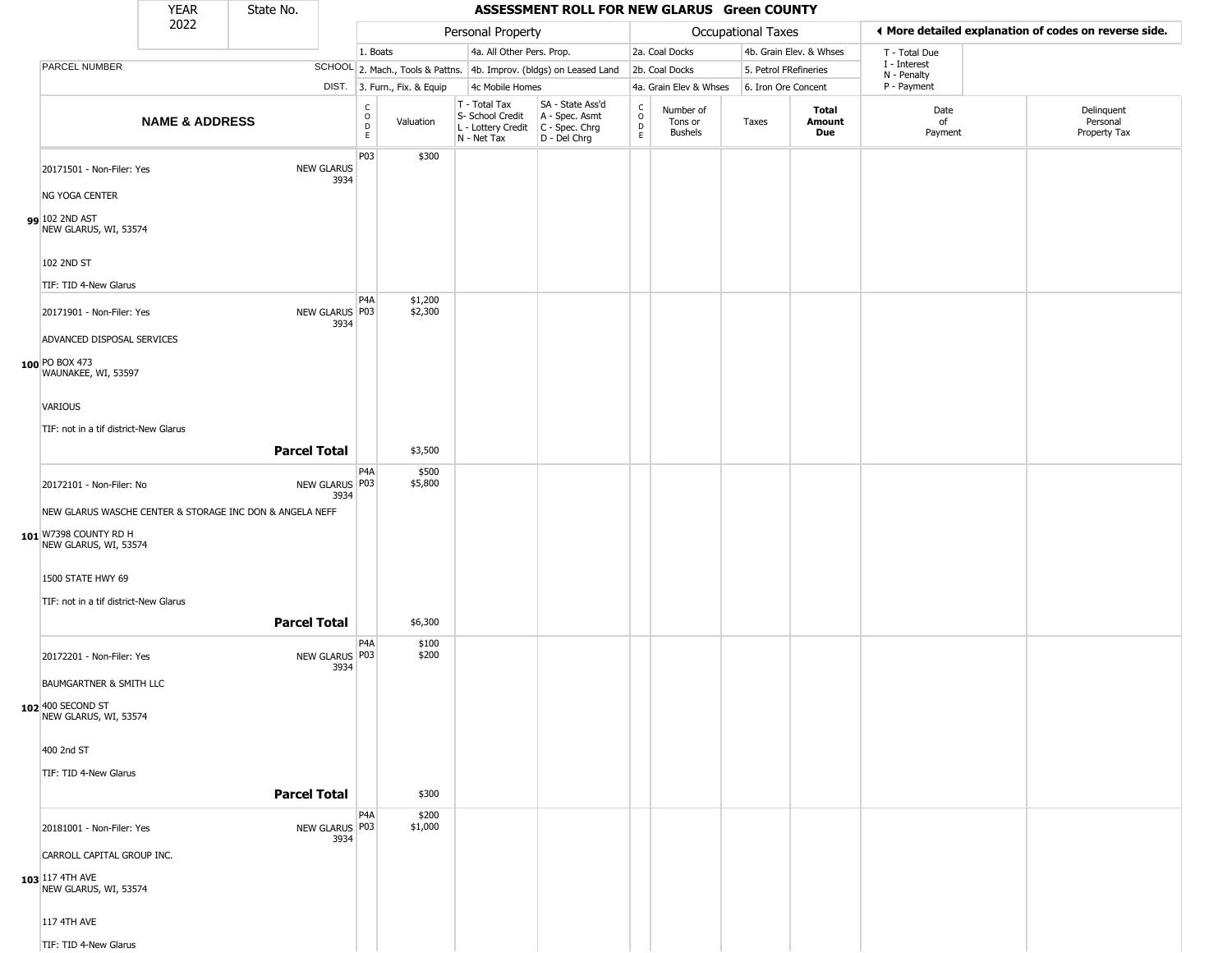|                                                   | <b>YEAR</b>                                         | State No.           |                           |                                          |                        |                                                                        | ASSESSMENT ROLL FOR NEW GLARUS Green COUNTY                          |                                            |                                        |                       |                         |                             |                                                       |
|---------------------------------------------------|-----------------------------------------------------|---------------------|---------------------------|------------------------------------------|------------------------|------------------------------------------------------------------------|----------------------------------------------------------------------|--------------------------------------------|----------------------------------------|-----------------------|-------------------------|-----------------------------|-------------------------------------------------------|
|                                                   | 2022                                                |                     |                           |                                          |                        | Personal Property                                                      |                                                                      |                                            |                                        | Occupational Taxes    |                         |                             | ◀ More detailed explanation of codes on reverse side. |
|                                                   |                                                     |                     |                           | 1. Boats                                 |                        | 4a. All Other Pers. Prop.                                              |                                                                      |                                            | 2a. Coal Docks                         |                       | 4b. Grain Elev. & Whses | T - Total Due               |                                                       |
| <b>PARCEL NUMBER</b>                              |                                                     |                     |                           |                                          |                        |                                                                        | SCHOOL 2. Mach., Tools & Pattns. 4b. Improv. (bldgs) on Leased Land  |                                            | 2b. Coal Docks                         | 5. Petrol FRefineries |                         | I - Interest<br>N - Penalty |                                                       |
|                                                   |                                                     |                     | DIST.                     |                                          | 3. Furn., Fix. & Equip | 4c Mobile Homes                                                        |                                                                      |                                            | 4a. Grain Elev & Whses                 | 6. Iron Ore Concent   |                         | P - Payment                 |                                                       |
|                                                   | <b>NAME &amp; ADDRESS</b>                           |                     |                           | $_{\rm o}^{\rm c}$<br>$\mathsf{D}$<br>E. | Valuation              | T - Total Tax<br>S- School Credit<br>L - Lottery Credit<br>N - Net Tax | SA - State Ass'd<br>A - Spec. Asmt<br>C - Spec. Chrg<br>D - Del Chrg | $\begin{array}{c} C \\ 0 \\ E \end{array}$ | Number of<br>Tons or<br><b>Bushels</b> | Taxes                 | Total<br>Amount<br>Due  | Date<br>of<br>Payment       | Delinquent<br>Personal<br>Property Tax                |
|                                                   |                                                     | <b>Parcel Total</b> |                           |                                          | \$1,200                |                                                                        |                                                                      |                                            |                                        |                       |                         |                             |                                                       |
|                                                   |                                                     |                     |                           | Stat                                     | \$0                    |                                                                        |                                                                      |                                            |                                        |                       |                         |                             |                                                       |
| 20181301 - Non-Filer: No                          |                                                     |                     | NEW GLARUS e              |                                          |                        |                                                                        |                                                                      |                                            |                                        |                       |                         |                             |                                                       |
| SUGAR RIVER DISTILLERY INC.                       |                                                     |                     | 3934 Ass                  | ess                                      |                        |                                                                        |                                                                      |                                            |                                        |                       |                         |                             |                                                       |
| 104 PO BOX 759<br>NEW GLARUS, WI, 53574-0759      |                                                     |                     |                           | ed                                       |                        |                                                                        |                                                                      |                                            |                                        |                       |                         |                             |                                                       |
|                                                   |                                                     |                     |                           |                                          |                        |                                                                        |                                                                      |                                            |                                        |                       |                         |                             |                                                       |
| 119 CTY W                                         |                                                     |                     |                           |                                          |                        |                                                                        |                                                                      |                                            |                                        |                       |                         |                             |                                                       |
| TIF: not in a tif district-New Glarus             |                                                     |                     |                           |                                          |                        |                                                                        |                                                                      |                                            |                                        |                       |                         |                             |                                                       |
| 20181501 - Non-Filer: No                          |                                                     |                     | NEW GLARUS P03<br>3934    | P4A                                      | \$200<br>\$126,700     |                                                                        |                                                                      |                                            |                                        |                       |                         |                             |                                                       |
|                                                   | CASEY'S MARKETING COMPANY DBA CASEY'S GENERAL STORE |                     |                           |                                          |                        |                                                                        |                                                                      |                                            |                                        |                       |                         |                             |                                                       |
| 105 PO BOX 54288<br>LEXINGTON, KY, 40555          |                                                     |                     |                           |                                          |                        |                                                                        |                                                                      |                                            |                                        |                       |                         |                             |                                                       |
| 1019 HWY 69                                       |                                                     |                     |                           |                                          |                        |                                                                        |                                                                      |                                            |                                        |                       |                         |                             |                                                       |
| TIF: not in a tif district-New Glarus             |                                                     |                     |                           |                                          |                        |                                                                        |                                                                      |                                            |                                        |                       |                         |                             |                                                       |
|                                                   |                                                     | <b>Parcel Total</b> |                           |                                          | \$126,900              |                                                                        |                                                                      |                                            |                                        |                       |                         |                             |                                                       |
|                                                   |                                                     |                     |                           | P <sub>4</sub> A                         | \$200                  |                                                                        |                                                                      |                                            |                                        |                       |                         |                             |                                                       |
| 20181701 - Non-Filer: Yes                         |                                                     |                     | <b>NEW GLARUS</b><br>3934 |                                          |                        |                                                                        |                                                                      |                                            |                                        |                       |                         |                             |                                                       |
| MIKE WYTTENBACH                                   |                                                     |                     |                           |                                          |                        |                                                                        |                                                                      |                                            |                                        |                       |                         |                             |                                                       |
| 106 PO BOX 485<br>NEW GLARUS, WI, 53574           |                                                     |                     |                           |                                          |                        |                                                                        |                                                                      |                                            |                                        |                       |                         |                             |                                                       |
| 240 INDUSTRIAL DR                                 |                                                     |                     |                           |                                          |                        |                                                                        |                                                                      |                                            |                                        |                       |                         |                             |                                                       |
| TIF: not in a tif district-New Glarus             |                                                     |                     |                           |                                          |                        |                                                                        |                                                                      |                                            |                                        |                       |                         |                             |                                                       |
| 20182001 - Non-Filer: No                          |                                                     |                     | NEW GLARUS   P03          | P <sub>4</sub> A                         | \$800<br>\$13,800      |                                                                        |                                                                      |                                            |                                        |                       |                         |                             |                                                       |
|                                                   | RAILROAD STREET BOUTIQUE BRENDA'S BLUMENLADEN       |                     | 3934                      |                                          |                        |                                                                        |                                                                      |                                            |                                        |                       |                         |                             |                                                       |
| 107 17 6TH AVE, PO BOX 5<br>NEW GLARUS, WI, 53574 |                                                     |                     |                           |                                          |                        |                                                                        |                                                                      |                                            |                                        |                       |                         |                             |                                                       |
| <b>18 7TH AVE</b>                                 |                                                     |                     |                           |                                          |                        |                                                                        |                                                                      |                                            |                                        |                       |                         |                             |                                                       |
| TIF: TID 4-New Glarus                             |                                                     |                     |                           |                                          |                        |                                                                        |                                                                      |                                            |                                        |                       |                         |                             |                                                       |
|                                                   |                                                     | <b>Parcel Total</b> |                           |                                          | \$14,600               |                                                                        |                                                                      |                                            |                                        |                       |                         |                             |                                                       |
| 20183001 - Non-Filer: No                          |                                                     |                     | <b>NEW GLARUS</b>         | P <sub>4</sub> A                         | \$24,200               |                                                                        |                                                                      |                                            |                                        |                       |                         |                             |                                                       |
|                                                   |                                                     |                     | 3934                      |                                          |                        |                                                                        |                                                                      |                                            |                                        |                       |                         |                             |                                                       |
| PELLITTERI WASTE SYSTEMS                          |                                                     |                     |                           |                                          |                        |                                                                        |                                                                      |                                            |                                        |                       |                         |                             |                                                       |
| 108 PO BOX 259426<br>MADISON, WI, 53725           |                                                     |                     |                           |                                          |                        |                                                                        |                                                                      |                                            |                                        |                       |                         |                             |                                                       |
| VARIOUS                                           |                                                     |                     |                           |                                          |                        |                                                                        |                                                                      |                                            |                                        |                       |                         |                             |                                                       |
| TIF: not in a tif district-New Glarus             |                                                     |                     |                           |                                          |                        |                                                                        |                                                                      |                                            |                                        |                       |                         |                             |                                                       |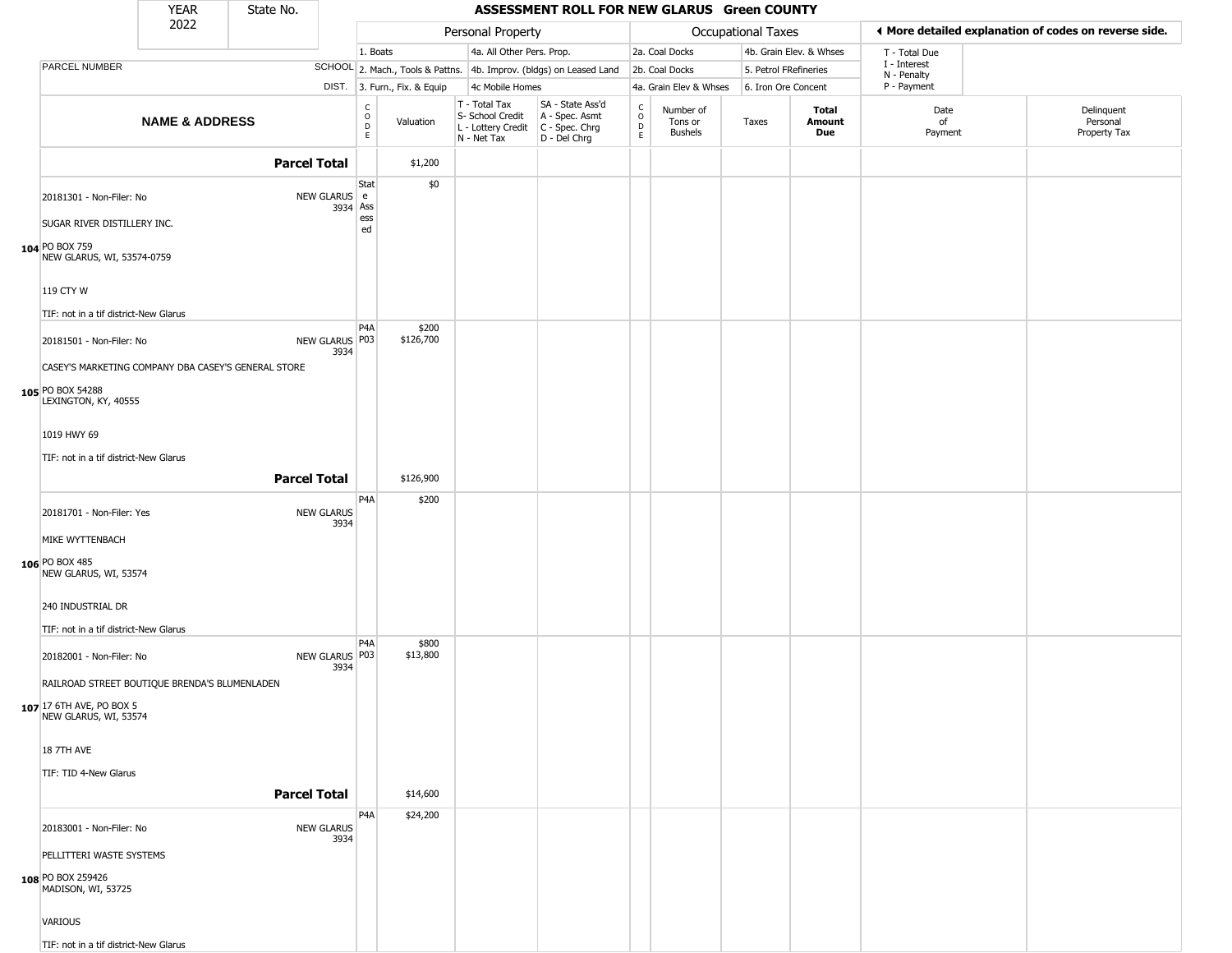|                                                          | <b>YEAR</b>               | State No.           |                           |                                                |                              |                                                  | ASSESSMENT ROLL FOR NEW GLARUS Green COUNTY                                                 |                        |                                        |                       |                         |                                                       |                                        |
|----------------------------------------------------------|---------------------------|---------------------|---------------------------|------------------------------------------------|------------------------------|--------------------------------------------------|---------------------------------------------------------------------------------------------|------------------------|----------------------------------------|-----------------------|-------------------------|-------------------------------------------------------|----------------------------------------|
|                                                          | 2022                      |                     |                           |                                                |                              | Personal Property                                |                                                                                             |                        |                                        | Occupational Taxes    |                         | ♦ More detailed explanation of codes on reverse side. |                                        |
|                                                          |                           |                     |                           | 1. Boats                                       |                              |                                                  | 4a. All Other Pers. Prop.                                                                   |                        | 2a. Coal Docks                         |                       | 4b. Grain Elev. & Whses | T - Total Due                                         |                                        |
| PARCEL NUMBER                                            |                           |                     |                           |                                                |                              |                                                  | SCHOOL 2. Mach., Tools & Pattns. 4b. Improv. (bldgs) on Leased Land                         |                        | 2b. Coal Docks                         | 5. Petrol FRefineries |                         | I - Interest<br>N - Penalty                           |                                        |
|                                                          |                           |                     |                           |                                                | DIST. 3. Furn., Fix. & Equip | 4c Mobile Homes                                  |                                                                                             |                        | 4a. Grain Elev & Whses                 | 6. Iron Ore Concent   |                         | P - Payment                                           |                                        |
|                                                          | <b>NAME &amp; ADDRESS</b> |                     |                           | $\begin{matrix} 0 \\ 0 \\ D \end{matrix}$<br>E | Valuation                    | T - Total Tax<br>S- School Credit<br>N - Net Tax | SA - State Ass'd<br>A - Spec. Asmt<br>$L$ - Lottery Credit $C$ - Spec. Chrg<br>D - Del Chrg | C<br>$\circ$<br>D<br>E | Number of<br>Tons or<br><b>Bushels</b> | Taxes                 | Total<br>Amount<br>Due  | Date<br>of<br>Payment                                 | Delinquent<br>Personal<br>Property Tax |
| 20185001 - Non-Filer: Yes                                |                           |                     | NEW GLARUS P03<br>3934    | P <sub>4</sub> A                               | \$700<br>\$8,600             |                                                  |                                                                                             |                        |                                        |                       |                         |                                                       |                                        |
| TOP NOTCH FEED & PET STORE                               |                           |                     |                           |                                                |                              |                                                  |                                                                                             |                        |                                        |                       |                         |                                                       |                                        |
| 109 211 HOESLY DR<br>NEW GLARUS, WI, 53574               |                           |                     |                           |                                                |                              |                                                  |                                                                                             |                        |                                        |                       |                         |                                                       |                                        |
| 211 HOESLY DR                                            |                           |                     |                           |                                                |                              |                                                  |                                                                                             |                        |                                        |                       |                         |                                                       |                                        |
| TIF: not in a tif district-New Glarus                    |                           |                     |                           |                                                |                              |                                                  |                                                                                             |                        |                                        |                       |                         |                                                       |                                        |
|                                                          |                           | <b>Parcel Total</b> |                           |                                                | \$9,300                      |                                                  |                                                                                             |                        |                                        |                       |                         |                                                       |                                        |
| 20187001 - Non-Filer: Yes                                |                           |                     | <b>NEW GLARUS</b><br>3934 | P03                                            | \$2,600                      |                                                  |                                                                                             |                        |                                        |                       |                         |                                                       |                                        |
| <b>RUSTY RAVEN</b>                                       |                           |                     |                           |                                                |                              |                                                  |                                                                                             |                        |                                        |                       |                         |                                                       |                                        |
| 110 PO BOX 1018<br>NEW GLARUS, WI, 53574                 |                           |                     |                           |                                                |                              |                                                  |                                                                                             |                        |                                        |                       |                         |                                                       |                                        |
| 500 1ST ST                                               |                           |                     |                           |                                                |                              |                                                  |                                                                                             |                        |                                        |                       |                         |                                                       |                                        |
| TIF: TID 4-New Glarus                                    |                           |                     |                           | P03                                            | \$5,300                      |                                                  |                                                                                             |                        |                                        |                       |                         |                                                       |                                        |
| 20192001 - Non-Filer: No                                 |                           |                     | <b>NEW GLARUS</b><br>3934 |                                                |                              |                                                  |                                                                                             |                        |                                        |                       |                         |                                                       |                                        |
| GREATAMERICA FINANCIAL SERVICES CORP                     |                           |                     |                           |                                                |                              |                                                  |                                                                                             |                        |                                        |                       |                         |                                                       |                                        |
| 111 625 1ST STREET SE STE 800<br>CEDAR RAPIDS, IA, 52401 |                           |                     |                           |                                                |                              |                                                  |                                                                                             |                        |                                        |                       |                         |                                                       |                                        |
| <b>VARIOUS</b>                                           |                           |                     |                           |                                                |                              |                                                  |                                                                                             |                        |                                        |                       |                         |                                                       |                                        |
| TIF: not in a tif district-New Glarus                    |                           |                     |                           | P03                                            | \$6,500                      |                                                  |                                                                                             |                        |                                        |                       |                         |                                                       |                                        |
| 20193001 - Non-Filer: Yes                                |                           |                     | <b>NEW GLARUS</b><br>3934 |                                                |                              |                                                  |                                                                                             |                        |                                        |                       |                         |                                                       |                                        |
| WABASHA LEASING LLC                                      |                           |                     |                           |                                                |                              |                                                  |                                                                                             |                        |                                        |                       |                         |                                                       |                                        |
| 112 PO BOX 80615<br>INDIANAPOLIS, IN, 46280              |                           |                     |                           |                                                |                              |                                                  |                                                                                             |                        |                                        |                       |                         |                                                       |                                        |
| <b>VARIOUS</b>                                           |                           |                     |                           |                                                |                              |                                                  |                                                                                             |                        |                                        |                       |                         |                                                       |                                        |
| TIF: TID 4-New Glarus                                    |                           |                     |                           |                                                |                              |                                                  |                                                                                             |                        |                                        |                       |                         |                                                       |                                        |
| 20194001 - Non-Filer: Yes                                |                           |                     | <b>NEW GLARUS</b><br>3934 | <b>P03</b>                                     | \$700                        |                                                  |                                                                                             |                        |                                        |                       |                         |                                                       |                                        |
| WABASHA LEASING LLC                                      |                           |                     |                           |                                                |                              |                                                  |                                                                                             |                        |                                        |                       |                         |                                                       |                                        |
| 113 PO BOX 80615<br>INDIANAPOLIS, IN, 46280              |                           |                     |                           |                                                |                              |                                                  |                                                                                             |                        |                                        |                       |                         |                                                       |                                        |
| 1405 STATE RD 69                                         |                           |                     |                           |                                                |                              |                                                  |                                                                                             |                        |                                        |                       |                         |                                                       |                                        |
| TIF: not in a tif district-New Glarus                    |                           |                     |                           |                                                |                              |                                                  |                                                                                             |                        |                                        |                       |                         |                                                       |                                        |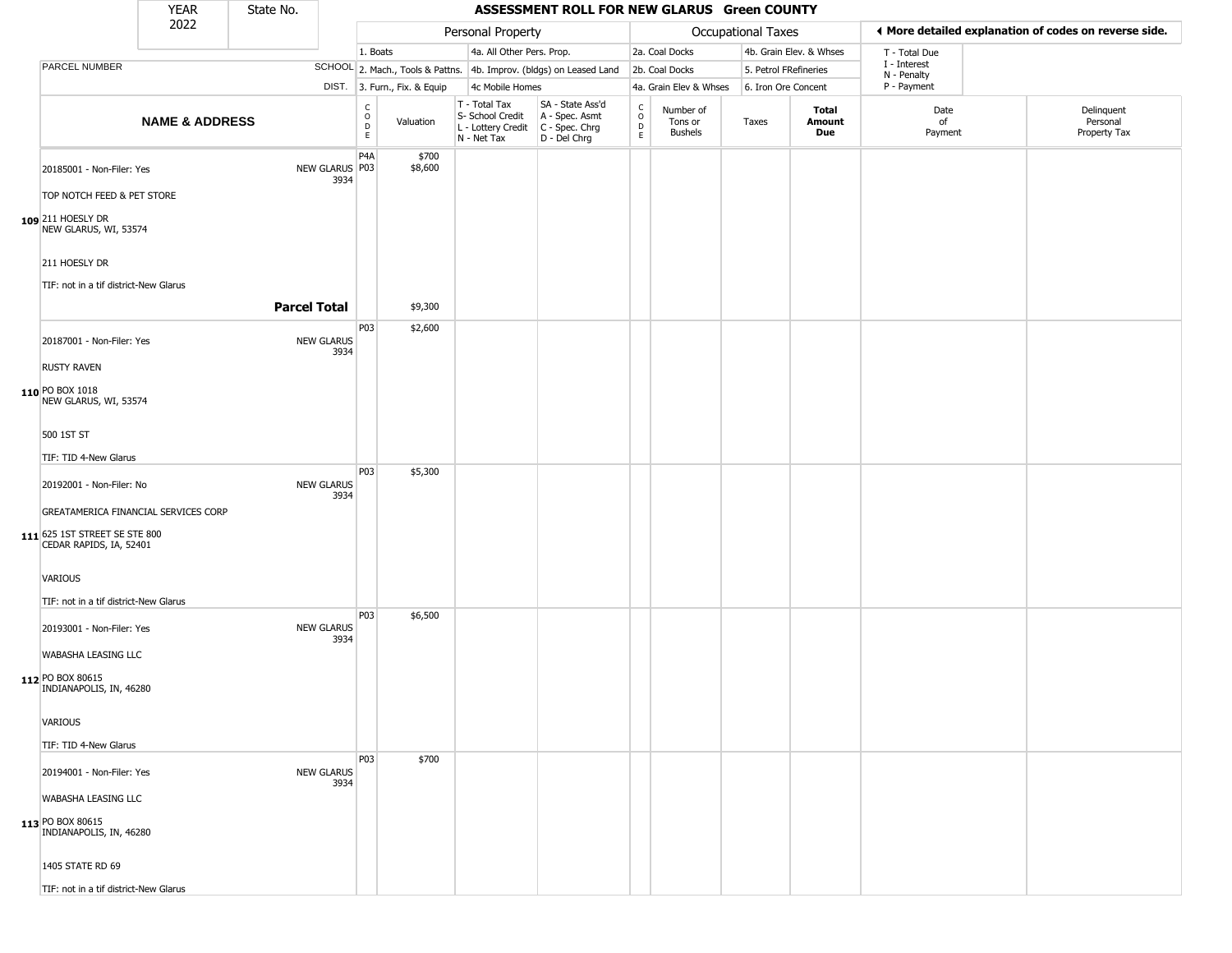|                                                                                                  | <b>YEAR</b>               | State No. |                           |                                                          |                              |                                                                        | ASSESSMENT ROLL FOR NEW GLARUS Green COUNTY                          |                                              |                                        |                       |                               |                             |                                                       |
|--------------------------------------------------------------------------------------------------|---------------------------|-----------|---------------------------|----------------------------------------------------------|------------------------------|------------------------------------------------------------------------|----------------------------------------------------------------------|----------------------------------------------|----------------------------------------|-----------------------|-------------------------------|-----------------------------|-------------------------------------------------------|
|                                                                                                  | 2022                      |           |                           |                                                          |                              | Personal Property                                                      |                                                                      |                                              |                                        | Occupational Taxes    |                               |                             | ◀ More detailed explanation of codes on reverse side. |
|                                                                                                  |                           |           |                           | 1. Boats                                                 |                              | 4a. All Other Pers. Prop.                                              |                                                                      |                                              | 2a. Coal Docks                         |                       | 4b. Grain Elev. & Whses       | T - Total Due               |                                                       |
| PARCEL NUMBER                                                                                    |                           |           |                           |                                                          |                              |                                                                        | SCHOOL 2. Mach., Tools & Pattns. 4b. Improv. (bldgs) on Leased Land  |                                              | 2b. Coal Docks                         | 5. Petrol FRefineries |                               | I - Interest<br>N - Penalty |                                                       |
|                                                                                                  |                           |           |                           |                                                          | DIST. 3. Furn., Fix. & Equip | 4c Mobile Homes                                                        |                                                                      |                                              | 4a. Grain Elev & Whses                 | 6. Iron Ore Concent   |                               | P - Payment                 |                                                       |
|                                                                                                  | <b>NAME &amp; ADDRESS</b> |           |                           | $\begin{matrix} 0 \\ 0 \\ 0 \end{matrix}$<br>$\mathsf E$ | Valuation                    | T - Total Tax<br>S- School Credit<br>L - Lottery Credit<br>N - Net Tax | SA - State Ass'd<br>A - Spec. Asmt<br>C - Spec. Chrg<br>D - Del Chrg | $\int_{0}^{c}$<br>$\mathsf D$<br>$\mathsf E$ | Number of<br>Tons or<br><b>Bushels</b> | Taxes                 | Total<br><b>Amount</b><br>Due | Date<br>of<br>Payment       | Delinquent<br>Personal<br>Property Tax                |
| 20197001 - Non-Filer: Yes                                                                        |                           |           | <b>NEW GLARUS</b><br>3934 | P03                                                      | \$2,700                      |                                                                        |                                                                      |                                              |                                        |                       |                               |                             |                                                       |
| THE WELLNESS CENTER THE CHALET AT GLARNER VILLAGE<br>114 600 SECOND AVE<br>NEW GLARUS, WI, 53574 |                           |           |                           |                                                          |                              |                                                                        |                                                                      |                                              |                                        |                       |                               |                             |                                                       |
| 600 SECOND AVE                                                                                   |                           |           |                           |                                                          |                              |                                                                        |                                                                      |                                              |                                        |                       |                               |                             |                                                       |
| TIF: not in a tif district-New Glarus                                                            |                           |           |                           |                                                          |                              |                                                                        |                                                                      |                                              |                                        |                       |                               |                             |                                                       |
| 20198001 - Non-Filer: No                                                                         |                           |           | <b>NEW GLARUS</b><br>3934 | P03                                                      | \$4,200                      |                                                                        |                                                                      |                                              |                                        |                       |                               |                             |                                                       |
| PARKSIDE DEVELOPMENT, LLC RANDALL DREGER                                                         |                           |           |                           |                                                          |                              |                                                                        |                                                                      |                                              |                                        |                       |                               |                             |                                                       |
| 115 N8731 CTY RD E<br>BROOKLYN, WI, 53521                                                        |                           |           |                           |                                                          |                              |                                                                        |                                                                      |                                              |                                        |                       |                               |                             |                                                       |
| 106 3RD AVE                                                                                      |                           |           |                           |                                                          |                              |                                                                        |                                                                      |                                              |                                        |                       |                               |                             |                                                       |
| TIF: TID 4-New Glarus                                                                            |                           |           |                           |                                                          |                              |                                                                        |                                                                      |                                              |                                        |                       |                               |                             |                                                       |
| 20199001 - Non-Filer: No                                                                         |                           |           | <b>NEW GLARUS</b><br>3934 | P <sub>4</sub> A                                         | \$2,000                      |                                                                        |                                                                      |                                              |                                        |                       |                               |                             |                                                       |
| VITALITY FOODSERVICE, INC. C/O PROPERTY TAX                                                      |                           |           |                           |                                                          |                              |                                                                        |                                                                      |                                              |                                        |                       |                               |                             |                                                       |
| 116 PO BOX 330219<br>NASHVILLE, TN, 37203                                                        |                           |           |                           |                                                          |                              |                                                                        |                                                                      |                                              |                                        |                       |                               |                             |                                                       |
| 518 1ST ST                                                                                       |                           |           |                           |                                                          |                              |                                                                        |                                                                      |                                              |                                        |                       |                               |                             |                                                       |
| TIF: TID 4-New Glarus                                                                            |                           |           |                           |                                                          |                              |                                                                        |                                                                      |                                              |                                        |                       |                               |                             |                                                       |
| 20202001 - Non-Filer: Yes                                                                        |                           |           | NEW GLARUS P03<br>3934    | P <sub>4</sub> A                                         | \$100<br>\$500               |                                                                        |                                                                      |                                              |                                        |                       |                               |                             |                                                       |
| <b>NEW ROSE</b>                                                                                  |                           |           |                           |                                                          |                              |                                                                        |                                                                      |                                              |                                        |                       |                               |                             |                                                       |
| 117 PO BOX 32<br>NEW GLARUS, WI, 53574                                                           |                           |           |                           |                                                          |                              |                                                                        |                                                                      |                                              |                                        |                       |                               |                             |                                                       |
| 523 1ST ST - UPPER                                                                               |                           |           |                           |                                                          |                              |                                                                        |                                                                      |                                              |                                        |                       |                               |                             |                                                       |
| TIF: TID 4-New Glarus                                                                            |                           |           |                           |                                                          |                              |                                                                        |                                                                      |                                              |                                        |                       |                               |                             |                                                       |
|                                                                                                  |                           |           | <b>Parcel Total</b>       |                                                          | \$600                        |                                                                        |                                                                      |                                              |                                        |                       |                               |                             |                                                       |
|                                                                                                  |                           |           |                           | P03                                                      | \$9,100                      |                                                                        |                                                                      |                                              |                                        |                       |                               |                             |                                                       |
| 20203001 - Non-Filer: Yes                                                                        |                           |           | <b>NEW GLARUS</b><br>3934 |                                                          |                              |                                                                        |                                                                      |                                              |                                        |                       |                               |                             |                                                       |
| <b>CLUB FIT</b><br>118 PO BOX 332<br>ARGYLE, WI, 53504                                           |                           |           |                           |                                                          |                              |                                                                        |                                                                      |                                              |                                        |                       |                               |                             |                                                       |
| 405 2ND ST                                                                                       |                           |           |                           |                                                          |                              |                                                                        |                                                                      |                                              |                                        |                       |                               |                             |                                                       |
| TIF: TID 4-New Glarus                                                                            |                           |           |                           |                                                          |                              |                                                                        |                                                                      |                                              |                                        |                       |                               |                             |                                                       |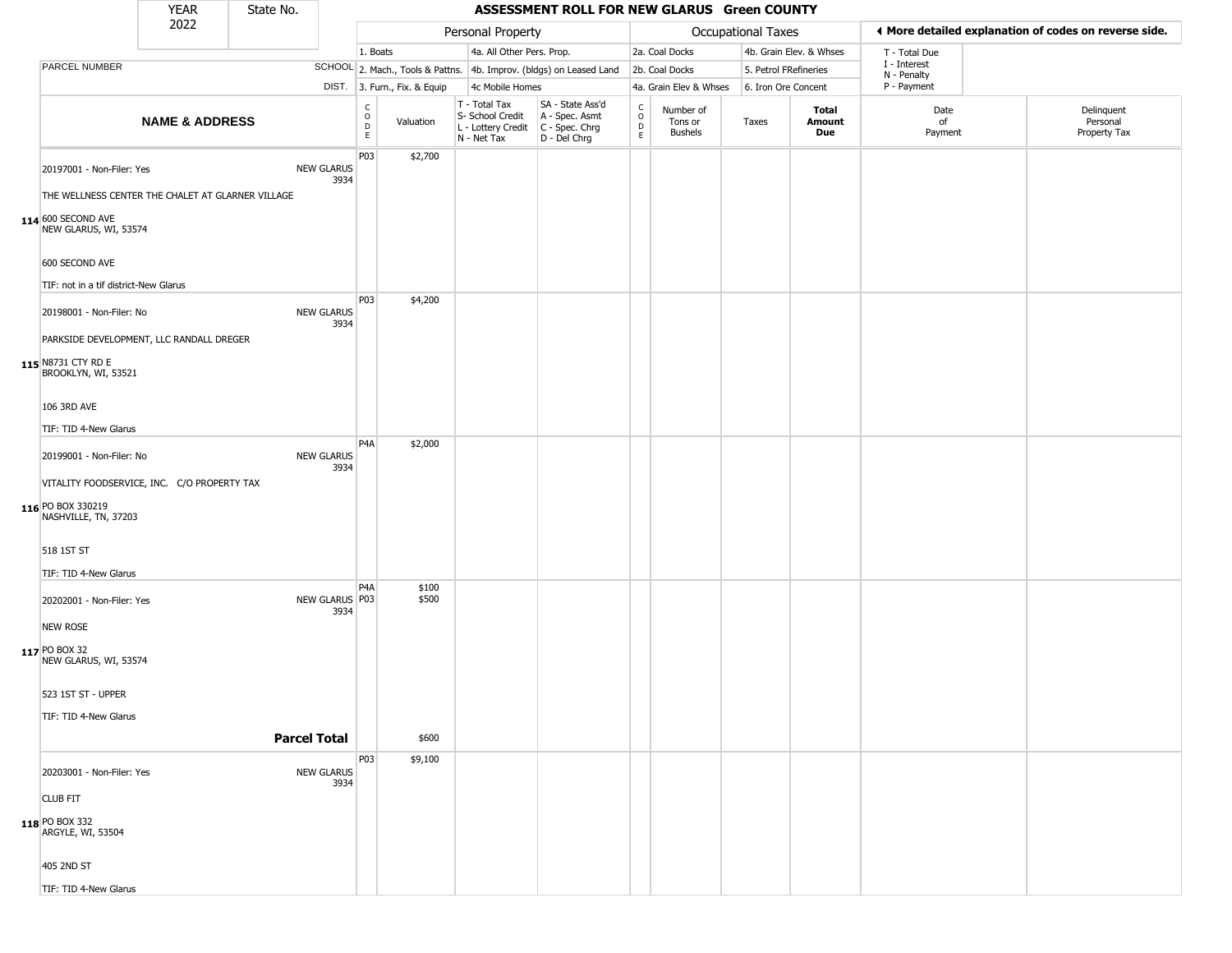| <b>YEAR</b><br>State No. |                                                                           |                           |                     |                           |                                            |                              |                                                                        | ASSESSMENT ROLL FOR NEW GLARUS Green COUNTY                          |                                                |                                 |                       |                         |                             |                                                       |
|--------------------------|---------------------------------------------------------------------------|---------------------------|---------------------|---------------------------|--------------------------------------------|------------------------------|------------------------------------------------------------------------|----------------------------------------------------------------------|------------------------------------------------|---------------------------------|-----------------------|-------------------------|-----------------------------|-------------------------------------------------------|
|                          |                                                                           | 2022                      |                     |                           |                                            |                              | Personal Property                                                      |                                                                      |                                                |                                 | Occupational Taxes    |                         |                             | ◀ More detailed explanation of codes on reverse side. |
|                          |                                                                           |                           |                     |                           | 1. Boats                                   |                              | 4a. All Other Pers. Prop.                                              |                                                                      |                                                | 2a. Coal Docks                  |                       | 4b. Grain Elev. & Whses | T - Total Due               |                                                       |
|                          | PARCEL NUMBER                                                             |                           |                     |                           |                                            |                              |                                                                        | SCHOOL 2. Mach., Tools & Pattns. 4b. Improv. (bldgs) on Leased Land  |                                                | 2b. Coal Docks                  | 5. Petrol FRefineries |                         | I - Interest<br>N - Penalty |                                                       |
|                          |                                                                           |                           |                     |                           |                                            | DIST. 3. Furn., Fix. & Equip | 4c Mobile Homes                                                        |                                                                      |                                                | 4a. Grain Elev & Whses          | 6. Iron Ore Concent   |                         | P - Payment                 |                                                       |
|                          |                                                                           | <b>NAME &amp; ADDRESS</b> |                     |                           | C<br>$\circ$<br>$\mathsf D$<br>$\mathsf E$ | Valuation                    | T - Total Tax<br>S- School Credit<br>L - Lottery Credit<br>N - Net Tax | SA - State Ass'd<br>A - Spec. Asmt<br>C - Spec. Chrg<br>D - Del Chrg | $\begin{matrix} 0 \\ 0 \\ D \end{matrix}$<br>E | Number of<br>Tons or<br>Bushels | Taxes                 | Total<br>Amount<br>Due  | Date<br>of<br>Payment       | Delinquent<br>Personal<br>Property Tax                |
|                          | 20211001 - Non-Filer: Yes<br><b>TALARCZYK LAND SURVEYS</b>                |                           |                     | NEW GLARUS P03<br>3934    | P4A                                        | \$200<br>\$3,200             |                                                                        |                                                                      |                                                |                                 |                       |                         |                             |                                                       |
|                          | 119 517 2ND AVE<br>NEW GLARUS, WI, 53574                                  |                           |                     |                           |                                            |                              |                                                                        |                                                                      |                                                |                                 |                       |                         |                             |                                                       |
|                          | 517 2ND AVE<br>TIF: not in a tif district-New Glarus                      |                           |                     |                           |                                            |                              |                                                                        |                                                                      |                                                |                                 |                       |                         |                             |                                                       |
|                          |                                                                           |                           | <b>Parcel Total</b> |                           |                                            | \$3,400                      |                                                                        |                                                                      |                                                |                                 |                       |                         |                             |                                                       |
|                          | 20211002 - Non-Filer: Yes<br>PRAIRIE HAUS APARTMENTS ACC MANAGEMENT GROUP |                           |                     | <b>NEW GLARUS</b><br>3934 | P03                                        | \$16,500                     |                                                                        |                                                                      |                                                |                                 |                       |                         |                             |                                                       |
|                          | 120 1001 ELMER ROAD<br>NEW GLARUS, WI, 53574                              |                           |                     |                           |                                            |                              |                                                                        |                                                                      |                                                |                                 |                       |                         |                             |                                                       |
|                          | 1001 ELMER ROAD                                                           |                           |                     |                           |                                            |                              |                                                                        |                                                                      |                                                |                                 |                       |                         |                             |                                                       |
|                          | TIF: not in a tif district-New Glarus<br>20211003 - Non-Filer: Yes        |                           |                     | <b>NEW GLARUS</b>         | P03                                        | \$4,100                      |                                                                        |                                                                      |                                                |                                 |                       |                         |                             |                                                       |
|                          | LIFE'S A BEACH COUNSELING LLC ERIC GEBHART                                |                           |                     | 3934                      |                                            |                              |                                                                        |                                                                      |                                                |                                 |                       |                         |                             |                                                       |
|                          | 121 PO BOX 742<br>NEW GLARUS, WI, 53574                                   |                           |                     |                           |                                            |                              |                                                                        |                                                                      |                                                |                                 |                       |                         |                             |                                                       |
|                          | 1307 STH 69<br>TIF: not in a tif district-New Glarus                      |                           |                     |                           |                                            |                              |                                                                        |                                                                      |                                                |                                 |                       |                         |                             |                                                       |
|                          | 20211004 - Non-Filer: No                                                  |                           |                     | <b>NEW GLARUS</b><br>3934 | P03                                        | \$100                        |                                                                        |                                                                      |                                                |                                 |                       |                         |                             |                                                       |
|                          | DATA SALES CO INC<br>122 3450 W BURNSVILLE PKWY                           |                           |                     |                           |                                            |                              |                                                                        |                                                                      |                                                |                                 |                       |                         |                             |                                                       |
|                          | BURNSVILLE, MN, 55337<br>1101 STATE HWY 69                                |                           |                     |                           |                                            |                              |                                                                        |                                                                      |                                                |                                 |                       |                         |                             |                                                       |
|                          | TIF: not in a tif district-New Glarus                                     |                           |                     |                           |                                            |                              |                                                                        |                                                                      |                                                |                                 |                       |                         |                             |                                                       |
|                          | 20220001 - Non-Filer: Yes                                                 |                           |                     | NEW GLARUS P03<br>3934    | P <sub>4</sub> A                           | \$800<br>\$37,500            |                                                                        |                                                                      |                                                |                                 |                       |                         |                             |                                                       |
|                          | <b>DIRTY DOG TAPHAUS</b><br>123 101 6TH AVE                               |                           |                     |                           |                                            |                              |                                                                        |                                                                      |                                                |                                 |                       |                         |                             |                                                       |
|                          | NEW GLARUS, WI, 53574                                                     |                           |                     |                           |                                            |                              |                                                                        |                                                                      |                                                |                                 |                       |                         |                             |                                                       |
|                          | 101 6TH AVE<br>TIF: TID 4-New Glarus                                      |                           |                     |                           |                                            |                              |                                                                        |                                                                      |                                                |                                 |                       |                         |                             |                                                       |
|                          |                                                                           |                           | <b>Parcel Total</b> |                           |                                            | \$38,300                     |                                                                        |                                                                      |                                                |                                 |                       |                         |                             |                                                       |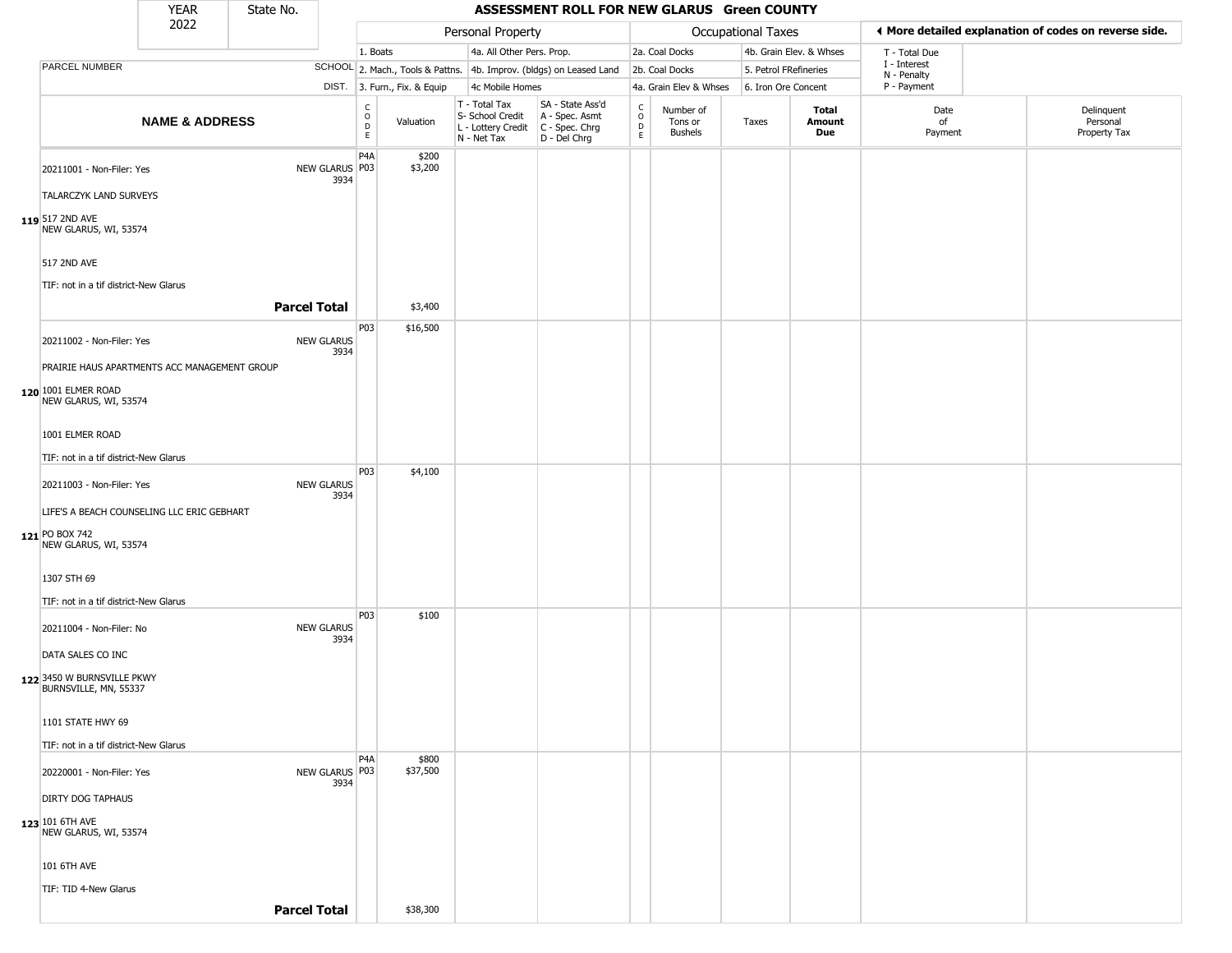|                                                                          | <b>YEAR</b>               | State No. |                           |                                                          |                              |                                                                                         | ASSESSMENT ROLL FOR NEW GLARUS Green COUNTY                         |                                   |                                 |                       |                         |                             |                                                       |
|--------------------------------------------------------------------------|---------------------------|-----------|---------------------------|----------------------------------------------------------|------------------------------|-----------------------------------------------------------------------------------------|---------------------------------------------------------------------|-----------------------------------|---------------------------------|-----------------------|-------------------------|-----------------------------|-------------------------------------------------------|
|                                                                          | 2022                      |           |                           |                                                          |                              | Personal Property                                                                       |                                                                     |                                   |                                 | Occupational Taxes    |                         |                             | ◀ More detailed explanation of codes on reverse side. |
|                                                                          |                           |           |                           | 1. Boats                                                 |                              | 4a. All Other Pers. Prop.                                                               |                                                                     |                                   | 2a. Coal Docks                  |                       | 4b. Grain Elev. & Whses | T - Total Due               |                                                       |
| PARCEL NUMBER                                                            |                           |           |                           |                                                          |                              |                                                                                         | SCHOOL 2. Mach., Tools & Pattns. 4b. Improv. (bldgs) on Leased Land |                                   | 2b. Coal Docks                  | 5. Petrol FRefineries |                         | I - Interest<br>N - Penalty |                                                       |
|                                                                          |                           |           |                           |                                                          | DIST. 3. Furn., Fix. & Equip | 4c Mobile Homes                                                                         |                                                                     |                                   | 4a. Grain Elev & Whses          | 6. Iron Ore Concent   |                         | P - Payment                 |                                                       |
|                                                                          | <b>NAME &amp; ADDRESS</b> |           |                           | $\begin{matrix} 0 \\ 0 \\ D \end{matrix}$<br>$\mathsf E$ | Valuation                    | T - Total Tax<br>S- School Credit<br>L - Lottery Credit   C - Spec. Chrg<br>N - Net Tax | SA - State Ass'd<br>A - Spec. Asmt<br>D - Del Chrg                  | $\mathsf{C}$<br>$\circ$<br>D<br>E | Number of<br>Tons or<br>Bushels | Taxes                 | Total<br>Amount<br>Due  | Date<br>of<br>Payment       | Delinquent<br>Personal<br>Property Tax                |
| 20220002 - Non-Filer: Yes<br><b>WOODFORD STATE BANK</b>                  |                           |           | <b>NEW GLARUS</b><br>3934 | P03                                                      | \$7,500                      |                                                                                         |                                                                     |                                   |                                 |                       |                         |                             |                                                       |
| 124 PO BOX 579<br>NEW GLARUS, WI, 53574                                  |                           |           |                           |                                                          |                              |                                                                                         |                                                                     |                                   |                                 |                       |                         |                             |                                                       |
| 618 HWY 69<br>TIF: not in a tif district-New Glarus                      |                           |           |                           |                                                          |                              |                                                                                         |                                                                     |                                   |                                 |                       |                         |                             |                                                       |
| 20220003 - Non-Filer: Yes<br><b>WELL WORN STORY</b>                      |                           |           | <b>NEW GLARUS</b><br>3934 | P03                                                      | \$1,500                      |                                                                                         |                                                                     |                                   |                                 |                       |                         |                             |                                                       |
| 125 538 1ST ST<br>NEW GLARUS, WI, 53574                                  |                           |           |                           |                                                          |                              |                                                                                         |                                                                     |                                   |                                 |                       |                         |                             |                                                       |
| 538 1ST ST<br>TIF: TID 4-New Glarus                                      |                           |           |                           |                                                          |                              |                                                                                         |                                                                     |                                   |                                 |                       |                         |                             |                                                       |
| 20220004 - Non-Filer: Yes                                                |                           |           | <b>NEW GLARUS</b><br>3934 | P03                                                      | \$4,500                      |                                                                                         |                                                                     |                                   |                                 |                       |                         |                             |                                                       |
| <b>LEKKO BEAUTY</b><br>126 538 1ST ST<br>NEW GLARUS, WI, 53574           |                           |           |                           |                                                          |                              |                                                                                         |                                                                     |                                   |                                 |                       |                         |                             |                                                       |
| 538 1ST ST<br>TIF: TID 4-New Glarus                                      |                           |           |                           |                                                          |                              |                                                                                         |                                                                     |                                   |                                 |                       |                         |                             |                                                       |
| 20220005 - Non-Filer: Yes                                                |                           |           | <b>NEW GLARUS</b><br>3934 | P03                                                      | \$3,800                      |                                                                                         |                                                                     |                                   |                                 |                       |                         |                             |                                                       |
| EXIT PROFESSIONAL REAL ESTATE<br>127 429 2ND ST<br>NEW GLARUS, WI, 53574 |                           |           |                           |                                                          |                              |                                                                                         |                                                                     |                                   |                                 |                       |                         |                             |                                                       |
| 429 2ND ST<br>TIF: TID 4-New Glarus                                      |                           |           |                           |                                                          |                              |                                                                                         |                                                                     |                                   |                                 |                       |                         |                             |                                                       |
| 20220006 - Non-Filer: Yes                                                |                           |           | <b>NEW GLARUS</b><br>3934 | P03                                                      | \$6,000                      |                                                                                         |                                                                     |                                   |                                 |                       |                         |                             |                                                       |
| <b>HOUSE CAFE &amp; BAKERY</b><br>128 407 2ND ST                         |                           |           |                           |                                                          |                              |                                                                                         |                                                                     |                                   |                                 |                       |                         |                             |                                                       |
| NEW GLARUS, WI, 53574<br>407 2ND ST                                      |                           |           |                           |                                                          |                              |                                                                                         |                                                                     |                                   |                                 |                       |                         |                             |                                                       |
| TIF: TID 4-New Glarus                                                    |                           |           |                           |                                                          |                              |                                                                                         |                                                                     |                                   |                                 |                       |                         |                             |                                                       |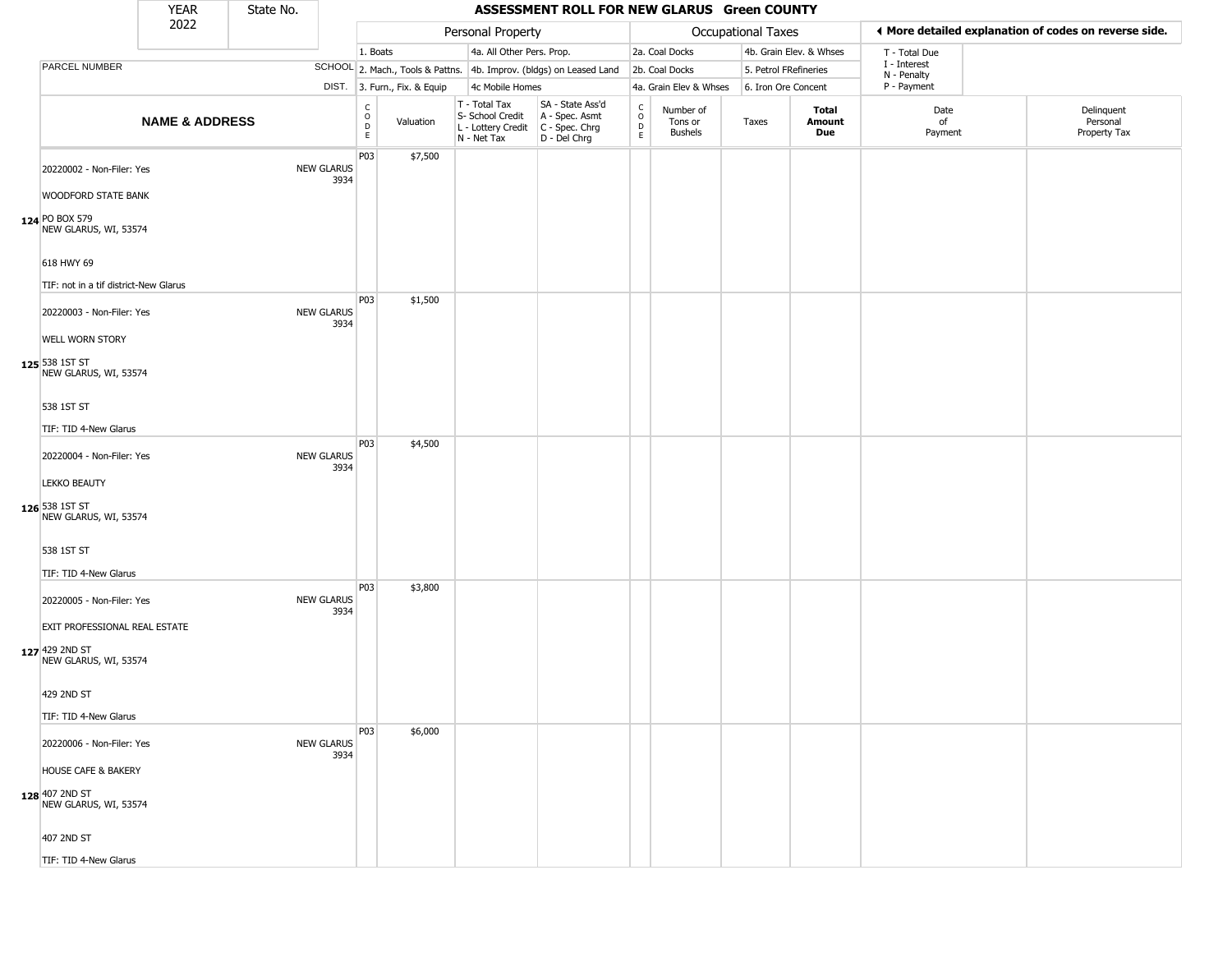|                                                                                                            | <b>YEAR</b>               | State No. |                           |                              |                              |                                                                        | ASSESSMENT ROLL FOR NEW GLARUS Green COUNTY                            |                                                  |                                        |                       |                         |                             |                                                       |
|------------------------------------------------------------------------------------------------------------|---------------------------|-----------|---------------------------|------------------------------|------------------------------|------------------------------------------------------------------------|------------------------------------------------------------------------|--------------------------------------------------|----------------------------------------|-----------------------|-------------------------|-----------------------------|-------------------------------------------------------|
|                                                                                                            | 2022                      |           |                           |                              |                              | Personal Property                                                      |                                                                        |                                                  |                                        | Occupational Taxes    |                         |                             | ◀ More detailed explanation of codes on reverse side. |
|                                                                                                            |                           |           |                           | 1. Boats                     |                              | 4a. All Other Pers. Prop.                                              |                                                                        |                                                  | 2a. Coal Docks                         |                       | 4b. Grain Elev. & Whses | T - Total Due               |                                                       |
| PARCEL NUMBER                                                                                              |                           |           |                           |                              |                              |                                                                        | SCHOOL 2. Mach., Tools & Pattns. 4b. Improv. (bldgs) on Leased Land    |                                                  | 2b. Coal Docks                         | 5. Petrol FRefineries |                         | I - Interest<br>N - Penalty |                                                       |
|                                                                                                            |                           |           |                           |                              | DIST. 3. Furn., Fix. & Equip | 4c Mobile Homes                                                        |                                                                        |                                                  | 4a. Grain Elev & Whses                 | 6. Iron Ore Concent   |                         | P - Payment                 |                                                       |
|                                                                                                            | <b>NAME &amp; ADDRESS</b> |           |                           | $_{\rm o}^{\rm c}$<br>D<br>E | Valuation                    | T - Total Tax<br>S- School Credit<br>L - Lottery Credit<br>N - Net Tax | SA - State Ass'd<br>A - Spec. Asmt<br>$C - Spec. Chrg$<br>D - Del Chrg | $_{\rm o}^{\rm c}$<br>$\mathsf D$<br>$\mathsf E$ | Number of<br>Tons or<br><b>Bushels</b> | Taxes                 | Total<br>Amount<br>Due  | Date<br>of<br>Payment       | Delinquent<br>Personal<br>Property Tax                |
| 20220007 - Non-Filer: Yes<br><b>EARTH SHIP TREASURES</b><br>129 523 1ST ST STE 2<br>NEW GLARUS, WI, 53574  |                           |           | <b>NEW GLARUS</b><br>3934 | P03                          | \$1,500                      |                                                                        |                                                                        |                                                  |                                        |                       |                         |                             |                                                       |
| 523 1ST ST STE 2<br>TIF: TID 4-New Glarus                                                                  |                           |           |                           |                              |                              |                                                                        |                                                                        |                                                  |                                        |                       |                         |                             |                                                       |
| 20220008 - Non-Filer: No<br>PARKSIDE DEVELOPMENT, LLC DBA SPORTSMAN'S BAR & GRILL RANDALL<br><b>DREGER</b> |                           |           | <b>NEW GLARUS</b><br>3934 | P03                          | \$3,200                      |                                                                        |                                                                        |                                                  |                                        |                       |                         |                             |                                                       |
| 130 N8731 CTY RD E<br>BROOKLYN, WI, 53521-9722                                                             |                           |           |                           |                              |                              |                                                                        |                                                                        |                                                  |                                        |                       |                         |                             |                                                       |
| 506 1ST ST                                                                                                 |                           |           |                           |                              |                              |                                                                        |                                                                        |                                                  |                                        |                       |                         |                             |                                                       |
| TIF: TID 4-New Glarus                                                                                      |                           |           |                           |                              |                              |                                                                        |                                                                        |                                                  |                                        |                       |                         |                             |                                                       |
| 20220009 - Non-Filer: Yes<br><b>CENTERED THREADS</b><br>131 12 6TH AVE                                     |                           |           | <b>NEW GLARUS</b><br>3934 | P03                          | \$2,300                      |                                                                        |                                                                        |                                                  |                                        |                       |                         |                             |                                                       |
| NEW GLARUS, WI, 53574<br>112 6TH AVE<br>TIF: TID 4-New Glarus                                              |                           |           |                           |                              |                              |                                                                        |                                                                        |                                                  |                                        |                       |                         |                             |                                                       |
| 20220010 - Non-Filer: Yes<br>THE DUKE'S QUILT SHOP<br>132 13 7TH AVE<br>NEW GLARUS, WI, 53574              |                           |           | <b>NEW GLARUS</b><br>3934 | P03                          | \$1,500                      |                                                                        |                                                                        |                                                  |                                        |                       |                         |                             |                                                       |
| 13 7TH AVE<br>TIF: not in a tif district-New Glarus                                                        |                           |           |                           |                              |                              |                                                                        |                                                                        |                                                  |                                        |                       |                         |                             |                                                       |
| 20220011 - Non-Filer: Yes<br>CANINE COMPASSION BANDANAS<br>133 PO BOX 52<br>NEW GLARUS, WI, 53574          |                           |           | <b>NEW GLARUS</b><br>3934 | P03                          | \$800                        |                                                                        |                                                                        |                                                  |                                        |                       |                         |                             |                                                       |
| 523 1st ST #108<br>TIF: not in a tif district-New Glarus                                                   |                           |           |                           |                              |                              |                                                                        |                                                                        |                                                  |                                        |                       |                         |                             |                                                       |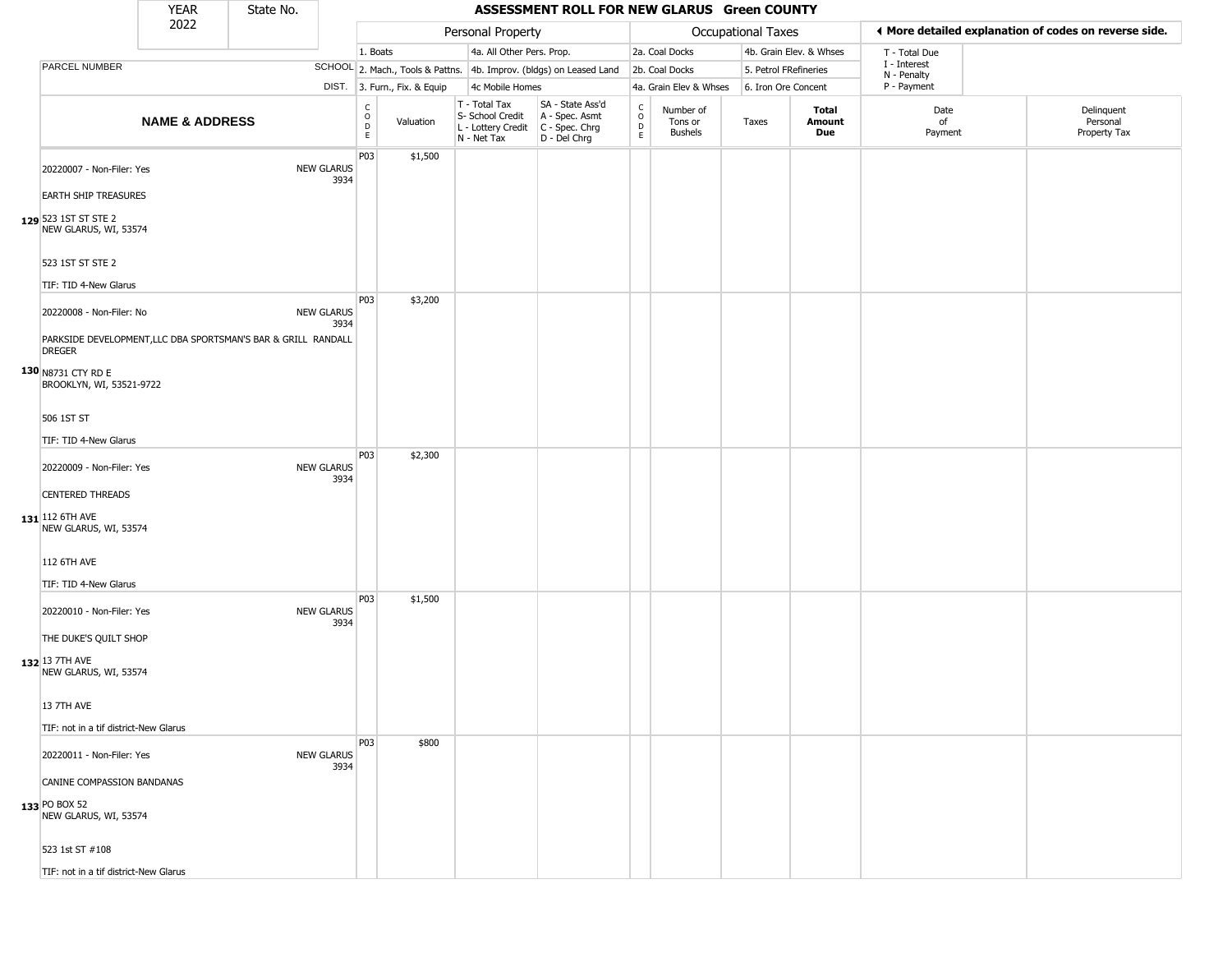| 2022<br>◀ More detailed explanation of codes on reverse side.<br>Personal Property<br>Occupational Taxes<br>4a. All Other Pers. Prop.<br>4b. Grain Elev. & Whses<br>1. Boats<br>2a. Coal Docks<br>T - Total Due<br>I - Interest<br>PARCEL NUMBER<br>SCHOOL 2. Mach., Tools & Pattns. 4b. Improv. (bldgs) on Leased Land<br>2b. Coal Docks<br>5. Petrol FRefineries<br>N - Penalty<br>P - Payment<br>DIST. 3. Furn., Fix. & Equip<br>4c Mobile Homes<br>4a. Grain Elev & Whses<br>6. Iron Ore Concent<br>T - Total Tax<br>SA - State Ass'd<br>C<br>$\int_{0}^{c}$<br>Delinquent<br>Total<br>Date<br>Number of<br>$\circ$<br>A - Spec. Asmt<br>S- School Credit<br><b>NAME &amp; ADDRESS</b><br>Personal<br>Valuation<br>Taxes<br>Amount<br>of<br>Tons or<br>$\mathsf D$<br>$\mathsf D$<br>L - Lottery Credit<br>C - Spec. Chrg<br><b>Bushels</b><br>Due<br>Payment<br>Property Tax<br>$\mathsf E$<br>$\mathsf E$<br>D - Del Chrg<br>N - Net Tax<br>P4A<br>\$100<br>\$3,800<br>NEW GLARUS P03<br>20220012 - Non-Filer: No<br>3934<br>SCHLUESCHE FIELDS, S.C.<br>134 250 N 18TH AVE STE 106<br>MONROE, WI, 53566<br>1101 STATE HWY 69<br>TIF: not in a tif district-New Glarus<br><b>Parcel Total</b><br>\$3,900<br>P03<br>\$8,000<br>20220013 - Non-Filer: No<br><b>NEW GLARUS</b><br>3934<br><b>MARLIN LEASING</b><br>135 PO BOX 31308<br>CHARLOTTE, NC, 28237<br>VARIOUS<br>TIF: TID 4-New Glarus<br>P4A<br>\$2,000<br><b>NEW GLARUS</b><br>20220014 - Non-Filer: No<br>3934<br>NUCO2 SUPPLY LLC TAX DEPARTMENT<br>136 10 RIVERVIEW DR<br>DANBURY, CT, 06810<br>VARIOIUS<br>TIF: not in a tif district-New Glarus<br>P03<br>\$14,900<br><b>NEW GLARUS</b><br>20220015 - Non-Filer: No<br>3934<br>GREATAMERICA FINANCIAL SERVICES CORP<br>137 621 1ST ST SE, STE 800<br>CEDAR RAPIDS, IA, 52401<br>VARIOUS<br>TIF: TID 4-New Glarus<br>P03<br>\$400<br><b>NEW GLARUS</b><br>20220016 - Non-Filer: No<br>3934<br>FARMER BROTHERS CO TAX DEPARTMENT<br>138 1912 FARMER BROTHERS DRIVE<br>NORTHLAKE, TX, 76262<br>416 2ND ST |                       | <b>YEAR</b> | State No. |  |  | ASSESSMENT ROLL FOR NEW GLARUS Green COUNTY |  |  |  |  |
|--------------------------------------------------------------------------------------------------------------------------------------------------------------------------------------------------------------------------------------------------------------------------------------------------------------------------------------------------------------------------------------------------------------------------------------------------------------------------------------------------------------------------------------------------------------------------------------------------------------------------------------------------------------------------------------------------------------------------------------------------------------------------------------------------------------------------------------------------------------------------------------------------------------------------------------------------------------------------------------------------------------------------------------------------------------------------------------------------------------------------------------------------------------------------------------------------------------------------------------------------------------------------------------------------------------------------------------------------------------------------------------------------------------------------------------------------------------------------------------------------------------------------------------------------------------------------------------------------------------------------------------------------------------------------------------------------------------------------------------------------------------------------------------------------------------------------------------------------------------------------------------------------------------------------------------------------------------------------------------------------------------------------|-----------------------|-------------|-----------|--|--|---------------------------------------------|--|--|--|--|
|                                                                                                                                                                                                                                                                                                                                                                                                                                                                                                                                                                                                                                                                                                                                                                                                                                                                                                                                                                                                                                                                                                                                                                                                                                                                                                                                                                                                                                                                                                                                                                                                                                                                                                                                                                                                                                                                                                                                                                                                                          |                       |             |           |  |  |                                             |  |  |  |  |
|                                                                                                                                                                                                                                                                                                                                                                                                                                                                                                                                                                                                                                                                                                                                                                                                                                                                                                                                                                                                                                                                                                                                                                                                                                                                                                                                                                                                                                                                                                                                                                                                                                                                                                                                                                                                                                                                                                                                                                                                                          |                       |             |           |  |  |                                             |  |  |  |  |
|                                                                                                                                                                                                                                                                                                                                                                                                                                                                                                                                                                                                                                                                                                                                                                                                                                                                                                                                                                                                                                                                                                                                                                                                                                                                                                                                                                                                                                                                                                                                                                                                                                                                                                                                                                                                                                                                                                                                                                                                                          |                       |             |           |  |  |                                             |  |  |  |  |
|                                                                                                                                                                                                                                                                                                                                                                                                                                                                                                                                                                                                                                                                                                                                                                                                                                                                                                                                                                                                                                                                                                                                                                                                                                                                                                                                                                                                                                                                                                                                                                                                                                                                                                                                                                                                                                                                                                                                                                                                                          |                       |             |           |  |  |                                             |  |  |  |  |
|                                                                                                                                                                                                                                                                                                                                                                                                                                                                                                                                                                                                                                                                                                                                                                                                                                                                                                                                                                                                                                                                                                                                                                                                                                                                                                                                                                                                                                                                                                                                                                                                                                                                                                                                                                                                                                                                                                                                                                                                                          |                       |             |           |  |  |                                             |  |  |  |  |
|                                                                                                                                                                                                                                                                                                                                                                                                                                                                                                                                                                                                                                                                                                                                                                                                                                                                                                                                                                                                                                                                                                                                                                                                                                                                                                                                                                                                                                                                                                                                                                                                                                                                                                                                                                                                                                                                                                                                                                                                                          |                       |             |           |  |  |                                             |  |  |  |  |
|                                                                                                                                                                                                                                                                                                                                                                                                                                                                                                                                                                                                                                                                                                                                                                                                                                                                                                                                                                                                                                                                                                                                                                                                                                                                                                                                                                                                                                                                                                                                                                                                                                                                                                                                                                                                                                                                                                                                                                                                                          |                       |             |           |  |  |                                             |  |  |  |  |
|                                                                                                                                                                                                                                                                                                                                                                                                                                                                                                                                                                                                                                                                                                                                                                                                                                                                                                                                                                                                                                                                                                                                                                                                                                                                                                                                                                                                                                                                                                                                                                                                                                                                                                                                                                                                                                                                                                                                                                                                                          |                       |             |           |  |  |                                             |  |  |  |  |
|                                                                                                                                                                                                                                                                                                                                                                                                                                                                                                                                                                                                                                                                                                                                                                                                                                                                                                                                                                                                                                                                                                                                                                                                                                                                                                                                                                                                                                                                                                                                                                                                                                                                                                                                                                                                                                                                                                                                                                                                                          |                       |             |           |  |  |                                             |  |  |  |  |
|                                                                                                                                                                                                                                                                                                                                                                                                                                                                                                                                                                                                                                                                                                                                                                                                                                                                                                                                                                                                                                                                                                                                                                                                                                                                                                                                                                                                                                                                                                                                                                                                                                                                                                                                                                                                                                                                                                                                                                                                                          |                       |             |           |  |  |                                             |  |  |  |  |
|                                                                                                                                                                                                                                                                                                                                                                                                                                                                                                                                                                                                                                                                                                                                                                                                                                                                                                                                                                                                                                                                                                                                                                                                                                                                                                                                                                                                                                                                                                                                                                                                                                                                                                                                                                                                                                                                                                                                                                                                                          |                       |             |           |  |  |                                             |  |  |  |  |
|                                                                                                                                                                                                                                                                                                                                                                                                                                                                                                                                                                                                                                                                                                                                                                                                                                                                                                                                                                                                                                                                                                                                                                                                                                                                                                                                                                                                                                                                                                                                                                                                                                                                                                                                                                                                                                                                                                                                                                                                                          |                       |             |           |  |  |                                             |  |  |  |  |
|                                                                                                                                                                                                                                                                                                                                                                                                                                                                                                                                                                                                                                                                                                                                                                                                                                                                                                                                                                                                                                                                                                                                                                                                                                                                                                                                                                                                                                                                                                                                                                                                                                                                                                                                                                                                                                                                                                                                                                                                                          |                       |             |           |  |  |                                             |  |  |  |  |
|                                                                                                                                                                                                                                                                                                                                                                                                                                                                                                                                                                                                                                                                                                                                                                                                                                                                                                                                                                                                                                                                                                                                                                                                                                                                                                                                                                                                                                                                                                                                                                                                                                                                                                                                                                                                                                                                                                                                                                                                                          |                       |             |           |  |  |                                             |  |  |  |  |
|                                                                                                                                                                                                                                                                                                                                                                                                                                                                                                                                                                                                                                                                                                                                                                                                                                                                                                                                                                                                                                                                                                                                                                                                                                                                                                                                                                                                                                                                                                                                                                                                                                                                                                                                                                                                                                                                                                                                                                                                                          |                       |             |           |  |  |                                             |  |  |  |  |
|                                                                                                                                                                                                                                                                                                                                                                                                                                                                                                                                                                                                                                                                                                                                                                                                                                                                                                                                                                                                                                                                                                                                                                                                                                                                                                                                                                                                                                                                                                                                                                                                                                                                                                                                                                                                                                                                                                                                                                                                                          |                       |             |           |  |  |                                             |  |  |  |  |
|                                                                                                                                                                                                                                                                                                                                                                                                                                                                                                                                                                                                                                                                                                                                                                                                                                                                                                                                                                                                                                                                                                                                                                                                                                                                                                                                                                                                                                                                                                                                                                                                                                                                                                                                                                                                                                                                                                                                                                                                                          |                       |             |           |  |  |                                             |  |  |  |  |
|                                                                                                                                                                                                                                                                                                                                                                                                                                                                                                                                                                                                                                                                                                                                                                                                                                                                                                                                                                                                                                                                                                                                                                                                                                                                                                                                                                                                                                                                                                                                                                                                                                                                                                                                                                                                                                                                                                                                                                                                                          |                       |             |           |  |  |                                             |  |  |  |  |
|                                                                                                                                                                                                                                                                                                                                                                                                                                                                                                                                                                                                                                                                                                                                                                                                                                                                                                                                                                                                                                                                                                                                                                                                                                                                                                                                                                                                                                                                                                                                                                                                                                                                                                                                                                                                                                                                                                                                                                                                                          |                       |             |           |  |  |                                             |  |  |  |  |
|                                                                                                                                                                                                                                                                                                                                                                                                                                                                                                                                                                                                                                                                                                                                                                                                                                                                                                                                                                                                                                                                                                                                                                                                                                                                                                                                                                                                                                                                                                                                                                                                                                                                                                                                                                                                                                                                                                                                                                                                                          |                       |             |           |  |  |                                             |  |  |  |  |
|                                                                                                                                                                                                                                                                                                                                                                                                                                                                                                                                                                                                                                                                                                                                                                                                                                                                                                                                                                                                                                                                                                                                                                                                                                                                                                                                                                                                                                                                                                                                                                                                                                                                                                                                                                                                                                                                                                                                                                                                                          |                       |             |           |  |  |                                             |  |  |  |  |
|                                                                                                                                                                                                                                                                                                                                                                                                                                                                                                                                                                                                                                                                                                                                                                                                                                                                                                                                                                                                                                                                                                                                                                                                                                                                                                                                                                                                                                                                                                                                                                                                                                                                                                                                                                                                                                                                                                                                                                                                                          |                       |             |           |  |  |                                             |  |  |  |  |
|                                                                                                                                                                                                                                                                                                                                                                                                                                                                                                                                                                                                                                                                                                                                                                                                                                                                                                                                                                                                                                                                                                                                                                                                                                                                                                                                                                                                                                                                                                                                                                                                                                                                                                                                                                                                                                                                                                                                                                                                                          |                       |             |           |  |  |                                             |  |  |  |  |
|                                                                                                                                                                                                                                                                                                                                                                                                                                                                                                                                                                                                                                                                                                                                                                                                                                                                                                                                                                                                                                                                                                                                                                                                                                                                                                                                                                                                                                                                                                                                                                                                                                                                                                                                                                                                                                                                                                                                                                                                                          | TIF: TID 4-New Glarus |             |           |  |  |                                             |  |  |  |  |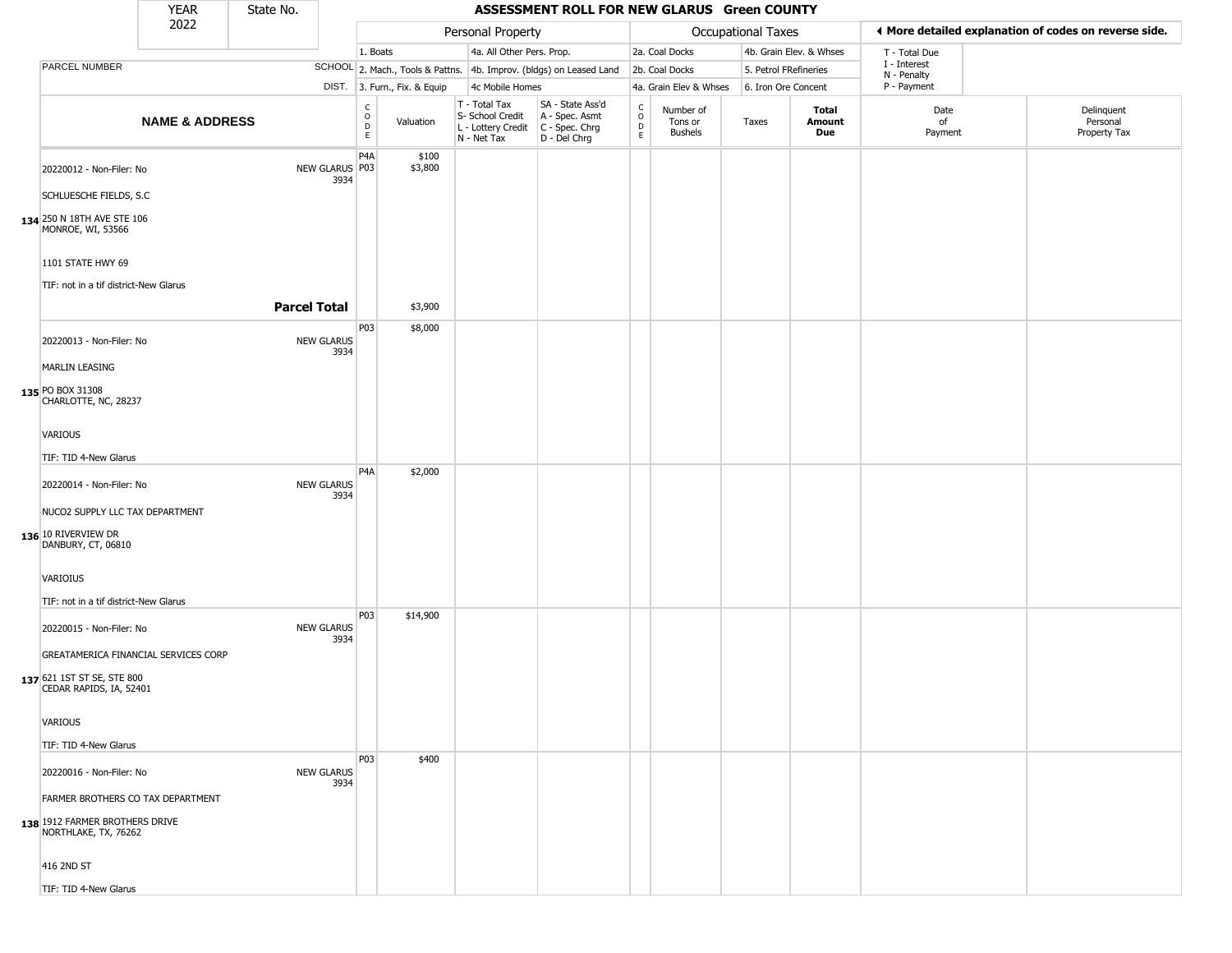|                                                                                                                                                                                                                                        | <b>YEAR</b>               | State No.     |                           |                        |                              |                                                                        | ASSESSMENT ROLL FOR NEW GLARUS Green COUNTY                            |                                   |                                        |                       |                               |                             |                                                       |
|----------------------------------------------------------------------------------------------------------------------------------------------------------------------------------------------------------------------------------------|---------------------------|---------------|---------------------------|------------------------|------------------------------|------------------------------------------------------------------------|------------------------------------------------------------------------|-----------------------------------|----------------------------------------|-----------------------|-------------------------------|-----------------------------|-------------------------------------------------------|
|                                                                                                                                                                                                                                        | 2022                      |               |                           |                        |                              | Personal Property                                                      |                                                                        |                                   |                                        | Occupational Taxes    |                               |                             | ♦ More detailed explanation of codes on reverse side. |
|                                                                                                                                                                                                                                        |                           |               |                           | 1. Boats               |                              | 4a. All Other Pers. Prop.                                              |                                                                        |                                   | 2a. Coal Docks                         |                       | 4b. Grain Elev. & Whses       | T - Total Due               |                                                       |
| PARCEL NUMBER                                                                                                                                                                                                                          |                           |               |                           |                        |                              |                                                                        | SCHOOL 2. Mach., Tools & Pattns. 4b. Improv. (bldgs) on Leased Land    |                                   | 2b. Coal Docks                         | 5. Petrol FRefineries |                               | I - Interest<br>N - Penalty |                                                       |
|                                                                                                                                                                                                                                        |                           |               |                           |                        | DIST. 3. Furn., Fix. & Equip | 4c Mobile Homes                                                        |                                                                        |                                   | 4a. Grain Elev & Whses                 | 6. Iron Ore Concent   |                               | P - Payment                 |                                                       |
|                                                                                                                                                                                                                                        | <b>NAME &amp; ADDRESS</b> |               |                           | C<br>$\circ$<br>D<br>E | Valuation                    | T - Total Tax<br>S- School Credit<br>L - Lottery Credit<br>N - Net Tax | SA - State Ass'd<br>A - Spec. Asmt<br>$C - Spec. Chrg$<br>D - Del Chrq | $\mathsf{C}$<br>$\circ$<br>D<br>E | Number of<br>Tons or<br><b>Bushels</b> | Taxes                 | <b>Total</b><br>Amount<br>Due | Date<br>Ωf<br>Payment       | Delinquent<br>Personal<br>Property Tax                |
| 20220017 - Non-Filer: No<br>BAXTER HEALTHCARE CORPORATION C/O RYAN LLC<br>139 PO BOX 4900 DEPT - 313<br>SCOTTSDALE, AZ, 85261-4900<br><b>VARIOUS</b>                                                                                   |                           |               | <b>NEW GLARUS</b><br>3934 | P03                    | \$1,900                      |                                                                        |                                                                        |                                   |                                        |                       |                               |                             |                                                       |
| TIF: not in a tif district-New Glarus<br>20220018 - Non-Filer: Yes<br>HERREID & GIETZEL: CERTIFIED PUBLIC ACCOUNTANT CPA<br>140 901 STATE HWY 69<br>NEW GLARUS, WI, 53574<br>901 STATE HWY 69<br>TIF: not in a tif district-New Glarus |                           |               | <b>NEW GLARUS</b><br>3934 | P03                    | \$500                        |                                                                        |                                                                        |                                   |                                        |                       |                               |                             |                                                       |
| NO. OF PARCELS 140                                                                                                                                                                                                                     |                           | <b>TOTALS</b> | ▶                         |                        | 1,460,900.00                 |                                                                        |                                                                        |                                   |                                        |                       |                               |                             |                                                       |